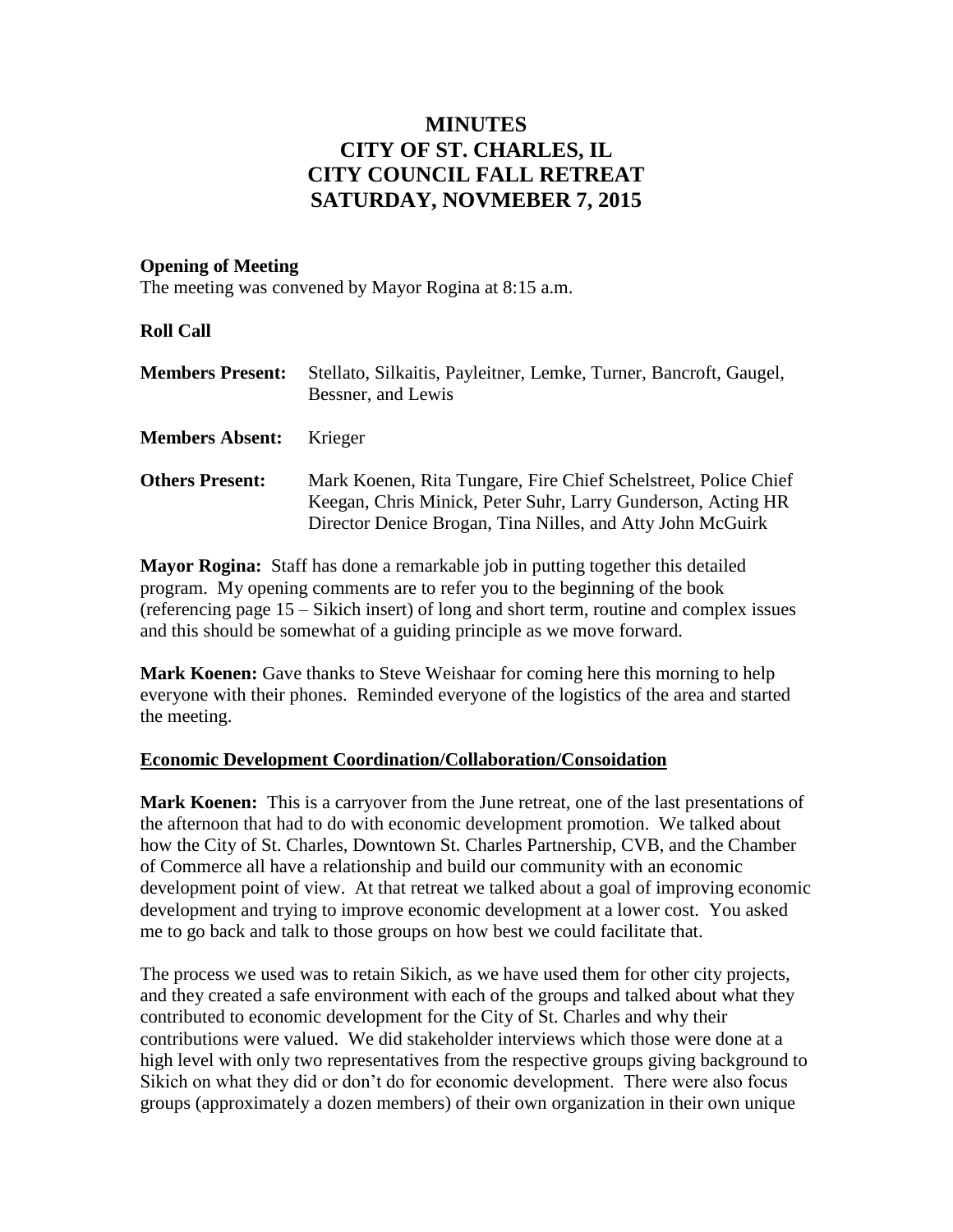setting who had a conversation with Sikich with a canned set of questions that talked about Economic Development. There was focus group singularly focused on the CVB, one for the DSCP, one for the Chamber of Commerce, and one for City of St. Charles.

Focus Group Themes – what did we learn as a result from this process. The notes that Sikich took and memorialized on paper went back to each of the individual groups to make sure the notes were reflective to what Sikich heard at their meeting.

Everyone concurred that the City of St. Charles is an economic leader. They look to us for that guidance and believe that is our role and we all agree on that theme. All three of our partners believe that they are partners with the City and are supportive of our endeavors to promote St. Charles from an economic point of view. They would like St. Charles to provide a clear shared vision and strategy for economic development. What I read between the lines is that they are asking us to communicate more clearly what our vision is and how we're going to get there. They are also suggesting that we need to beef up our efforts in that area with more financial support and additional leadership experience. Each of the groups recognize that they know what their mission and vision is but they don't necessarily know what the other party's vision is. Case in point, the DSCP knows exactly what their up to but they are not certain what the Chamber's role is for the CVB vice versa. There is a recognition that there needs to be more communication and coordination. Everyone is busy in the trenches of doing their job, but there really isn't sufficient opportunity taken to do some broad sharing.

There was general recognition as a result of consolidation that we could save some money. They talked about those shared expenses that could be saved in the context of rental space for offices, save on insurance expense, IT services if they were all in a common location. So the consolidation of putting everyone in one location would create some savings. However each of the groups also stated that their individual mission was unique and different enough from another group that they could not be bound up into one common group.

One of the comments I learned has to do with special events management. There were some comments offered that we have a variety special events in the downtown area with a variety of leaders or groups that host them. Sometimes its hard to know what all the various events are and who are the leaders.

The CVB shared that they host Scarecrow and its very successful, but it's an event they inherited and is not consistent with the mission of which the CVB exists. We spent a lot of time discussing this with the CVB. So, we'll talk about this later on a new approach to special events.

Some issues that did come up is the CVB is very concern about their state certification. I was not aware of this. The CVB is a state certified Convention and Visitors Bureau – what does that mean? It means they are eligible for state funding. I am going to ask Chris to explain more about this.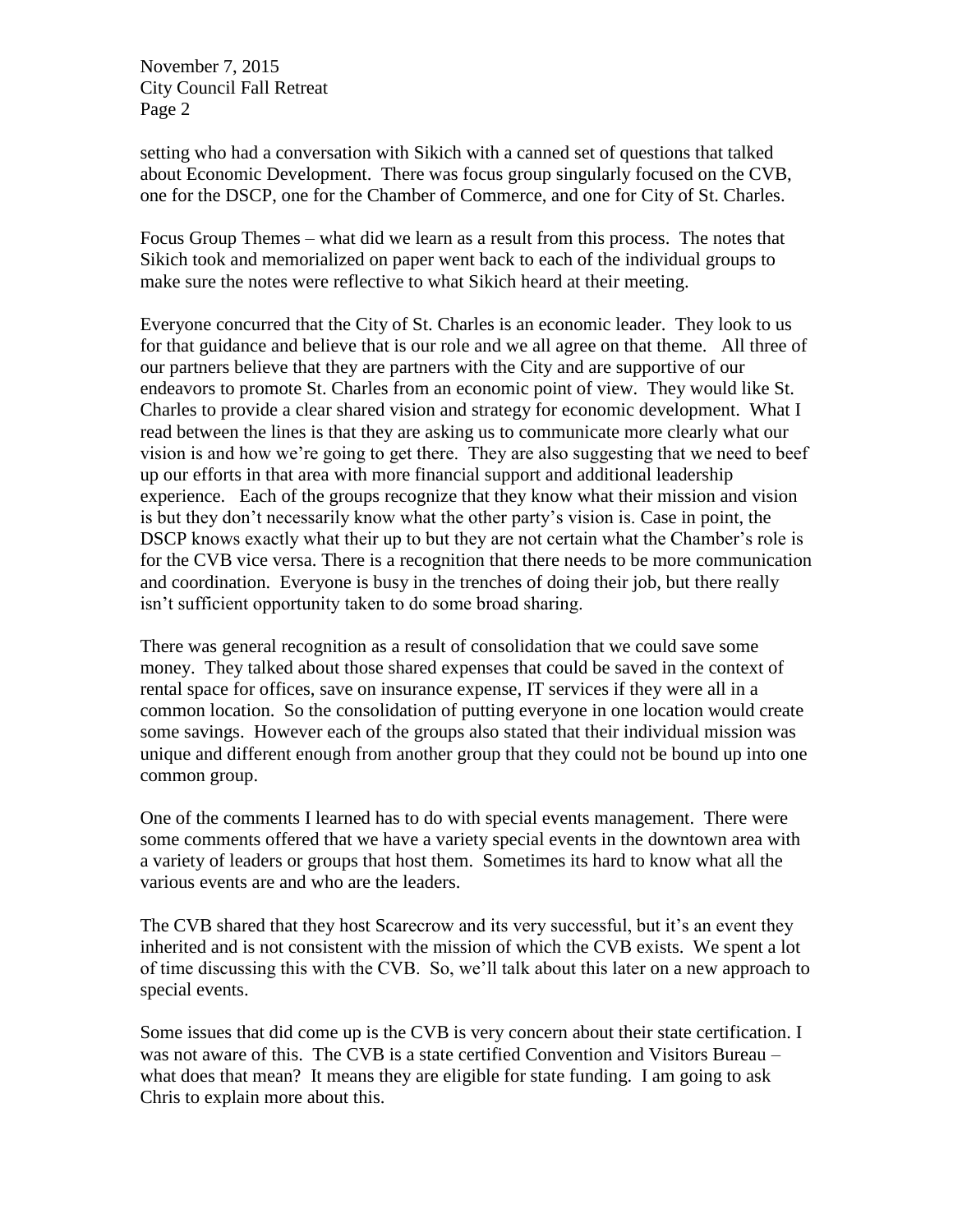**Chris Minick:** The state actually distributes out various funding to CVBs and there is an application process that CVBs have to go through each and every year. The state receives all the applications and evaluates them based on the criteria. To even apply or qualify to be considered for funding, there are certain criteria that has to be met. If you're previously certified, meeting criteria in the past, they have criteria as follows: you either be a unit of local government or incorporated as not-for-profit organization; be in good standing with the various departments of the State of Illinois, and can't be delinquent on any tax payments, etc. Also need to employ a full-time paid professional Chief Executive Officer and have been legal or in legal existence for a minimum of two years, representing one county or contiguous counties of one or more municipalities, and receive hotel/motel receipts from one of more of those municipalities in the applicant's service area. Additionally you also need to have a paid full-time tourism staff whose sole purpose is to promote tourism in the designated service area.

**Mark:** So the CVB is concern if there were a consolidation of the CVB with DSCP or Chamber that they would perhaps sacrifice the state certification, and this is important from a state level and also opens the door for them to get some state funds. Historically the CVB has received in the magnitude of \$200K a year from the State of Illinois that adds to their budget above and beyond what we give them. We give them over a half of a million dollars for the running of their operation and promotion of St. Charles. So they are very sensitive about that.

The CVB sees their primary purpose to develop relationships with other convention bureaus, tour groups, bringing those kinds of larger events to the City of St. Charles and it's about relationships. Most recently the Guernsey Convention was held at Pheasant Run. They worked with the Guernsey Association for two to three years before the Guernsey folks ever said yes they would bring their convention to St. Charles. It's a long term activity. People don't just call the CVB asking to bring their group to St. Charles; it's really CVB seeking them out and attracting them to the City of St. Charles. It's a process/relationship business for them to bring businesses here. They also reminded us through the focus groups that some cities incentivized conventions to come to their communities.

The Chamber concerns are they are a self-funded organization. The City of St. Charles does not necessarily give them money to make their operation work.. They are very concern, if there were a consolidation effort, of what might happen to their self-funding, self-sustaining organization in the event they were merged together with other parties. The Chamber represents a large group than just the City of St. Charles. They reach both east and west and south to pick up businesses outside the corporate limits of St. Charles.

#### Next Steps

I have an obligation to follow up with DSCP, Chamber and CVB later this month. The other next step is what is the next step in the process? I have a series of three options. The first one is "Let's Start Over" and that is forming the three parties into one. Blow it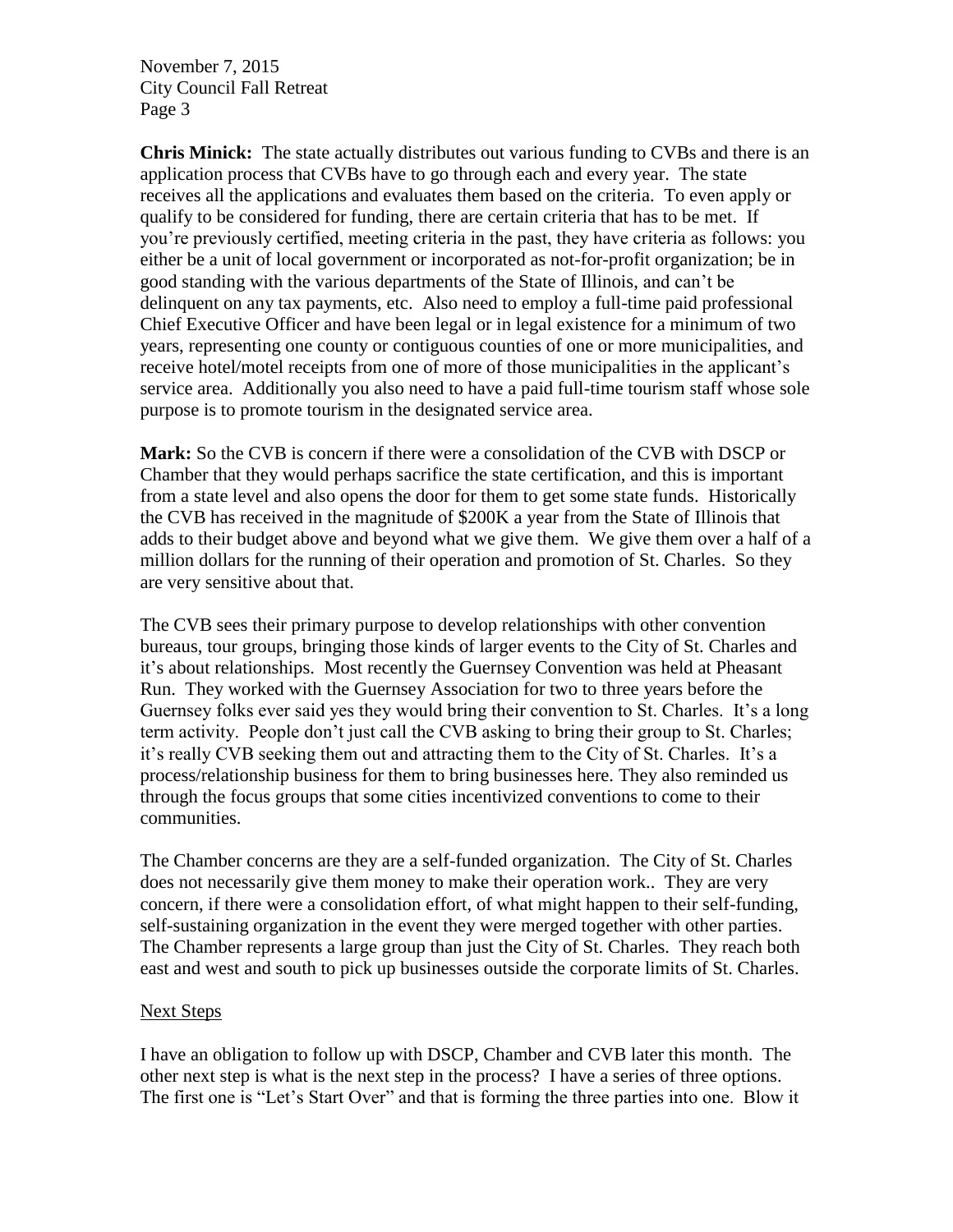up, start over, one group. Option 2 "Move Over" where we migrate economic development and economic activity to collaborate and coordinate which I call a change of management strategy. Third option is "Step Over" and this really deals with CVB and there are more details to come.

#### Starting Over

Let's pushed the consolidation of CVB, DSCP and Chamber into one organization. Thoughts, recognizing the feedback we've received through the focus groups, I believe there is going to be some serious resistance of pushing to that option. We talked about difference in their missions and funding.

#### Move Over

This is the one I referred to as a change management opportunity. In this option I would suggest we remove the Chamber from this discussion. The City funds the Chamber about \$10K annually. That includes our membership and the luncheons many of us attend, and sponsorship which the Economic Development Department hosts every year at the Charlemagne dinner in February. Let's let them continue as planned and talk solely about the CVB and DSCP.

I'm going to suggest that they maintain their unique status as separate organizations. We enhance our current annual contract with those two groups that have some very specific goals and reporting in them. This second piece is important because it was evident to me at a recent meeting we had at the City Council where there was some extended dialogue between council members and Amy about what was the benefit they brought to the City of St. Charles. Obviously we don't understand that so we need to have some improved reporting and some continuous follow-up so we all have a better understanding of what is going on in their organization.

#### Next Step

Let's seek some economy of scale. We all agree we could save money if we put groups together into one location. Let's move the CVB and DSCP in one location. The CVB currently spends \$60K a year just on rent. If we moved them into a common location with the DSCP, they would share that rent. If they moved into a St. Charles facility, their rent is perhaps washed away – just an idea. Also if they were in the same space they could begin to collaborate and communicate more readily. They don't have that physical distance between the group; and they get to know each other and share pieces of information, even share some of the same literature that would save them some money. This is a change process activity and all about getting buy-in from the users in those respective groups so we can continue forward in promoting St. Charles.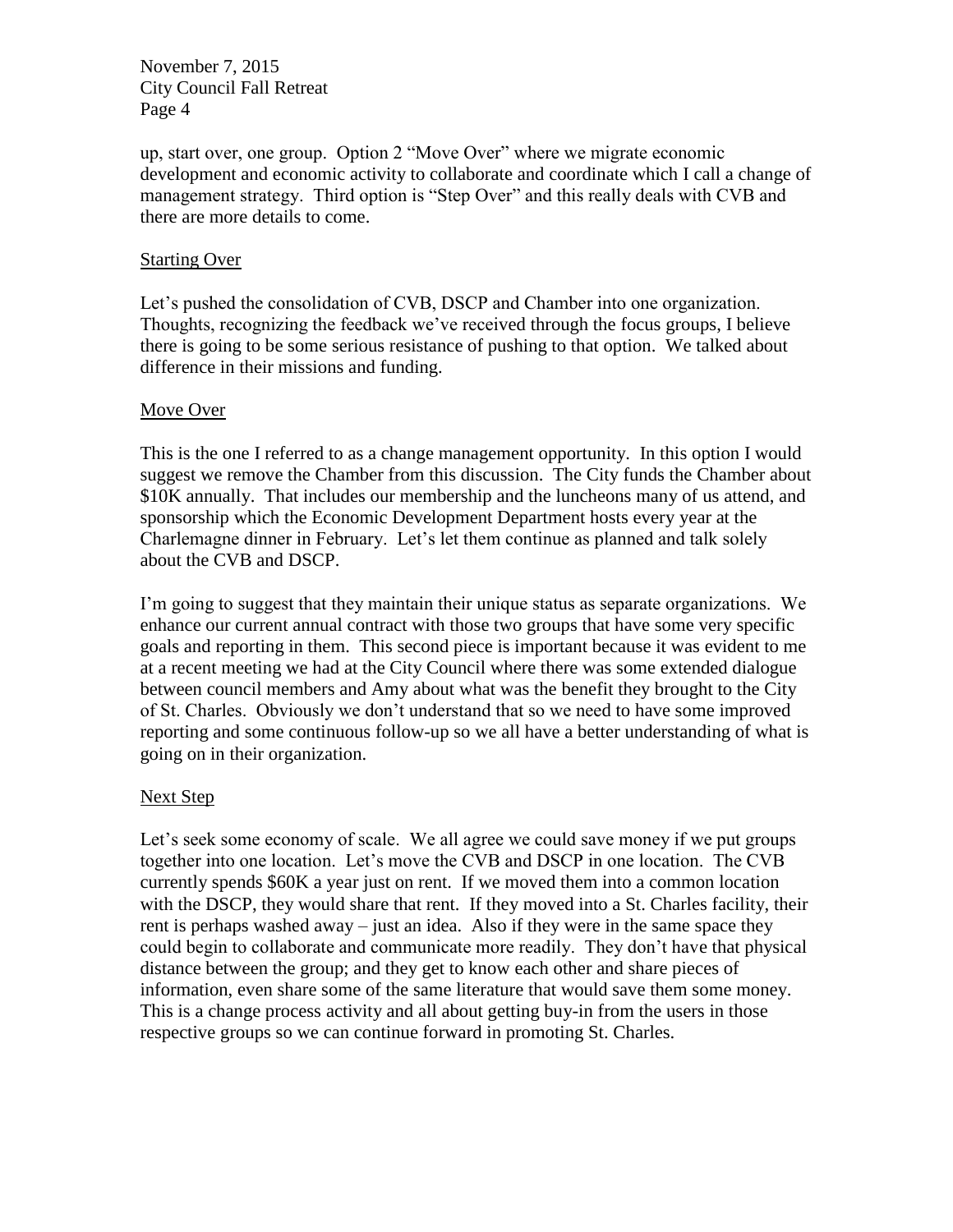#### Step Over

This has a lot to do with the CVB. Could we be a stronger, more effective CVB if we were merged with another convention bureau, in particular the Northern Fox River Valley Convention Bureau out of Elgin. Let's suppose we merged the Elgin CVB with the St. Charles CVB? The Elgin CVB met with Mayor Rogina and I 60-90 days ago and maybe understood the St. Charles CVB was going through some change and saw an opportunity to maybe merge with us and did a soft promotion. Another opportunity is maybe the TriCities that has this long term history of working together; maybe there's a TriCity Convention Bureau. St. Charles has a lot to bring to the table as we have a lot of hotels and create a lot of income. Geneva has a couple of hotels and Batavia has none, but the TriCities do share a long and rich history.

Now let's step aside from these options and discussed the financial piece of the conversation. FY15/16, the City funds the CVB over a half of million dollars and these slides reflect the 10% cut already. Some thought with the "move over" option. If we were to consolidate the CVB and DSCP into one common facility, we could save over \$100K right out of the box. Chris pulled together the budget for the DSCP and CVB and just looking at their budgets, no conversation with either of those groups, saw what was clearly obvious, we could save \$102K without any conversation.

#### Downtown Special Events

Remember CVB operates Scarecrow because they inherited it and it's not essential to their mission. Player number 2 comes in called "downtown branding." DSCP is concerned with some of our events maybe not being consistent with our brand for downtown St. Charles. In the past we never had a brand or had any criteria to evaluate special events to see if a special event was consistent with what we wanted for downtown St. Charles. Let's assume that special events were all combined in downtown and put under one organization and were placed under the organization of DSCP. They could then evaluate the criteria from their brand to see if that activity was appropriate for moving ahead with a special event downtown St. Charles. Hold that thought.

FYI, the CVB budget right now includes \$183K for Scarecrow for this past October. Their revenue that was in their budget for this fiscal year included \$255K. I'm guessing they made money this year as the weather was great.

**Chris:** Those are actually results from last year that were pulled off of their 12-month financial statement of June 30, 2015.

**Mark:** These numbers are from Scarecrow a year ago, but the same history probably applies this year for this event – they had a great weekend.

DSCP, for their special events budget, have \$98K in expenses and projected a revenue of \$110K.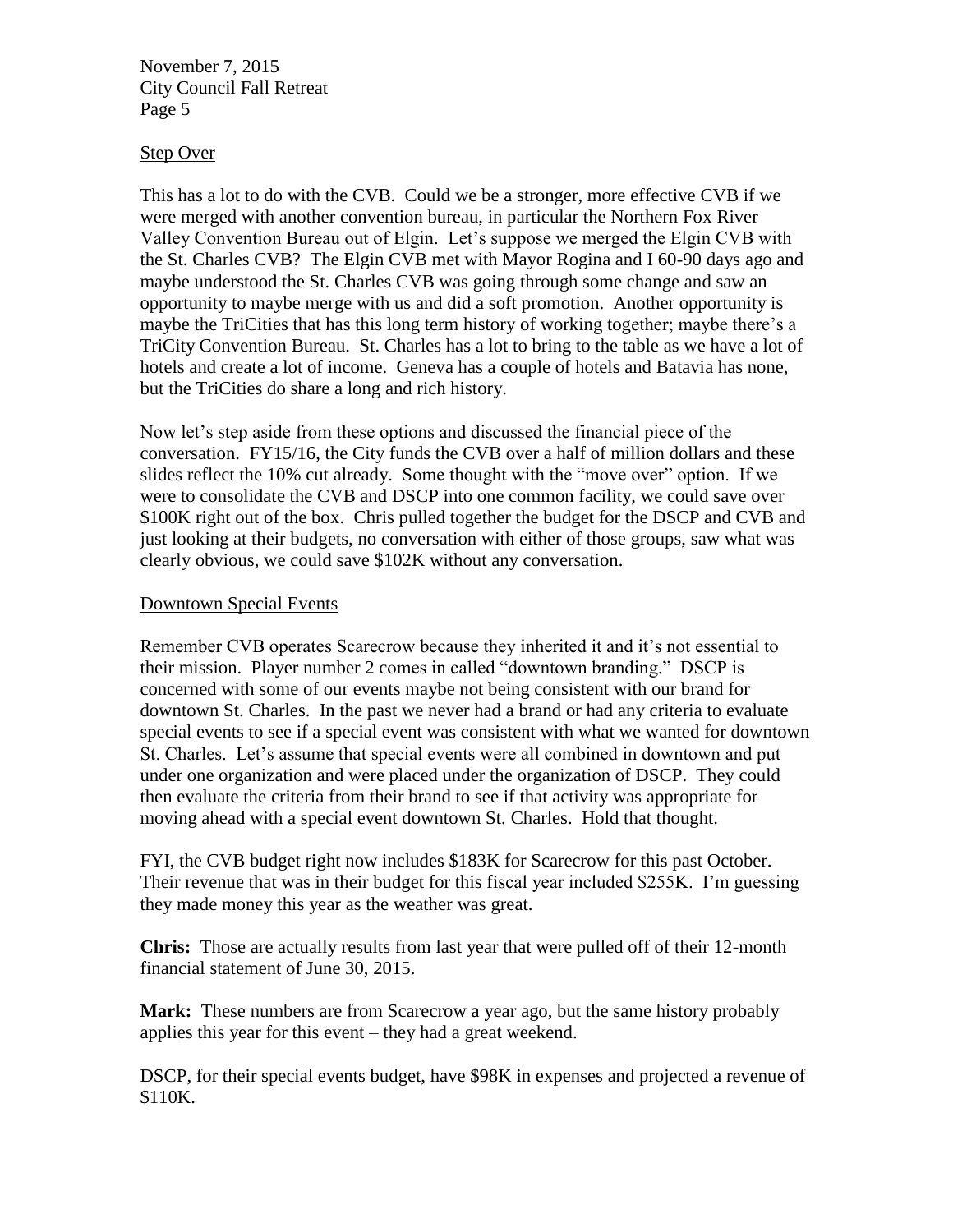Mark referred to Slide 14 – diagram of shared office suite – this is just a suggestion and will ask Peter to talk about this.

**Peter Suhr:** This is the second floor of George's Sport area and this area is 75 feet deep and 50 feet wide. For the first floor, in a retail development sense, 75 to 100 feet is prime real estate for that type of business on the first floor. This space makes sense for the retail use on the first floor. A retail space typically wants to be a 20-foot base, so you could get two tenant spaces on the first floor. This diagram represents the space upstairs which also works for a combined office. There is some circulation routes, stairs that come up from the center of the space, there is a conference room and four private offices and open space for administrative spaces. If we reduce the amount of toilets that are located here, we could end up with a couple more offices or admin staff space.

**Ald. Lewis:** Is there an elevator?

**Peter:** In this design there is no elevator – only stairs. We could put in an elevator towards the back alley and have access to the second floor – that is something that the code would require.

**Mark:** We will talk more about ADA ability in the next presentation, but if its connected to the Arcada there is an elevator there.

**Ald. Lemke:** The advantage is one doesn't use a conference room every day, so the obvious is they agreed to share a conference room and facilities; that is fine. It's just what kind of differentiation do they need for their own offices. This makes sense.

**Mark:** Again this is just a suggestion. So what's Council feedback on coordination, collaboration, and consolidation?

**Mayor Rogina:** I would like to make three points here:

- To Mark's point with CVB relationships with tour groups etc. Mark alluded to the conversation we had with some serious hardball questions to the CVB regarding what are your standing, every year, relationships that you already put into play while you say you brought them to St. Charles this year – you've been bringing them to St. Charles every year versus new relationships? That's an important piece that needs to be ferreted out relative to the CVB and its work.
- The second point Mark alluded to is the DSCP brand. If it in fact we discuss today this conversation, is this group ready to say to the DSCP – you created the brand with our approval, you run with it now, subject to the checks and balances of the Council.
- The third point is a triple jeopardy of the idea that some of these businesses downtown have a chamber membership, DSCP membership or at least solicited to have one, and also pay into the SSA.

They are being hit up three times and that has to be taken into consideration.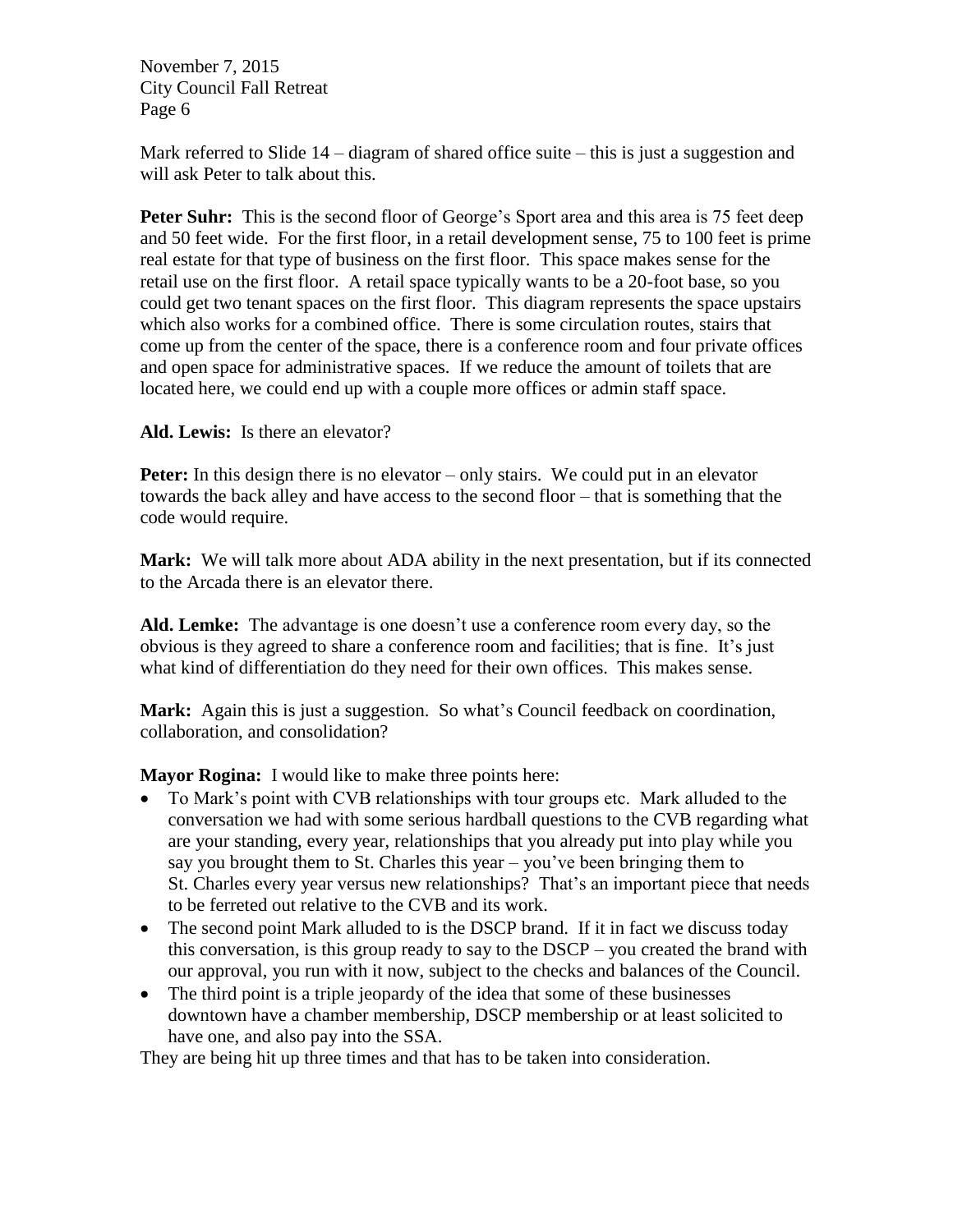**Ald. Stellato:** There is so much involved here, this is probably one of the most significant things we are going to talk about here today. We're talking about making some financial gain here for the City. I was going through the minutes from the mid-year retreat and read Ald. Gaugel's comments and it very much comes to light. His comment was it's nice to hire a facilitator but at the end of the day we need to make a decision. We, here, need to make a decision to give them some direction and how do we do that?

One of the ways is to make an organizational chart that shows who is at the top, how it flows through, which group reports to whom, and if we could use that as part of a goal in keeping with that theme, a couple of questions came up. We know the CVB has a reserve balance of a quarter million dollars. So us becoming the parent of CVB, for example, that money is now brought into some fund that we use to help buy out their lease or help set up an office, etc. We have the ability to do that as long as we keep up their state certification. I don't like the fact of merging our CVB with any other regional CVB – it just promotes competition between organizations.

Also want to check on "Special Events" what does that mean as well as a special events coordinator and who runs that? I always envisioned that coming through Rita Tungare's office. I want to clarify what those special events are, how many are there, is a ribbon cutting a special events? Let's clarify that. Both the Chamber and DSCP have a territorial thing going on when someone new opens in town and if it's not in the auspice of the Chamber or Partnership, or if they both have it, they argue over who is going to have a ribbon cutting. I don't consider ribbon cuttings a special event, but something more like a parade, Pride of the Fox, Scarecrow Fest, etc. Just would like some clarification on that.

**Ald. Lewis:** My question on the CVB is that they go larger than St. Charles. They go out to Campton Hills, Bartlett, so they are not solely focused on St. Charles.

**Mark:** They are larger than just the City of St. Charles. They may have done that intentionally to satisfy the state criteria for certification. I know they include the Village of Campton Hills.

#### *Ald Krieger arrived at 9:50 a.m.*

**Ald. Lewis:** But they don't receive funds from anyone else so how does that factor in; we're giving them money to promote other communities?

**Mark:** I was involved with the CVB in a presentation with a bus group called Event Planners from the Midwest. As I met people, what I learned they liked about St. Charles, such as, there is a cooking school out west of St. Charles, they called that St. Charles, but they used that as a location of a St. Charles event and they're in the CVB's coverage area.

**Ald. Lewis:** I think we need to address this broader umbrella they use if we're going to keep it St. Charles. I like the George's idea and like keeping the Chamber separate, but I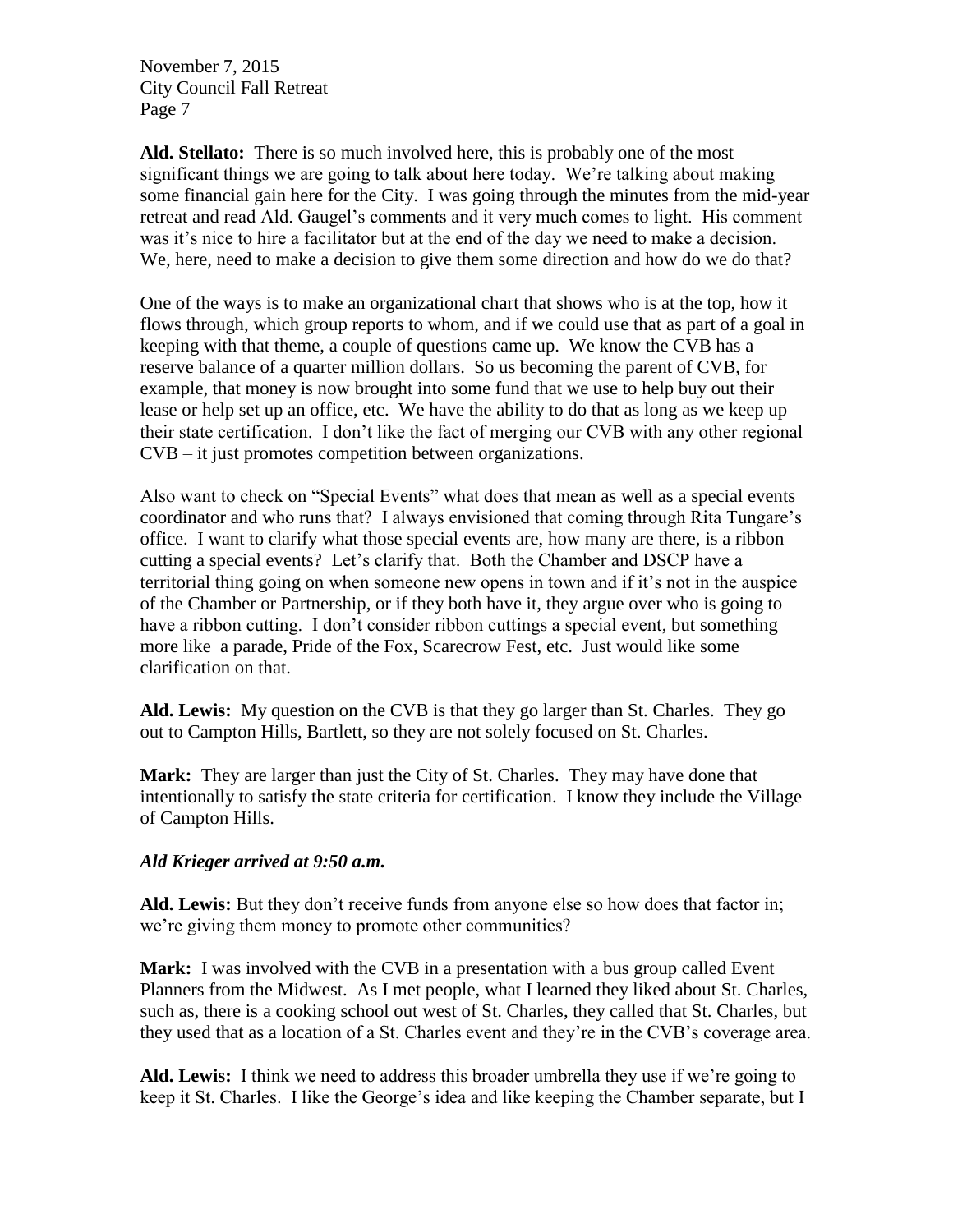would like to see something more welcoming for visitors. Everyone looks for the Visitors' Center when you come into town, St. Charles doesn't really have one. If there is someone greeting them or some kind of first floor presence – I don't know if that could be squeaked out of George's and the offices and conference rooms could be upstairs. Someone actually welcoming you when you come to St. Charles would be a great idea.

**Ald. Bancroft:** Maybe a step removed from the coordination/consolidation concept. One of the questions I have is "our brand". The DSCP had the initiative of putting together a branding exercise, we funded it, we approve the brand. As I talk to the DSCP people, they talk about our brand and I'm not sure who the "our" is; so I feel it's a mistake just as we think about these organizations, for any organization to outsource their branding effort. We are the organization – the City. We have to be careful how that gets policed and how much authority we are delegating to someone outside of our structure. That's an important thing. They came up with it, they did a great job, and I'm a huge fan, but I'm not sure if its 100% the right idea, but point it back, that it's the wrong idea to delegate our brand awareness and our brand policing to an outside organization. On cost reduction it's a great idea but we need to figure out what the right way is. I really like the George's drawing but someone has to run the math. Office rent is so cheap in the western suburbs, I can't imagine what it would cost to get George's habitable again. I want to see what that math is versus what dollars of what rent somewhere else that would be on a periodic basis. The math right now is so overpowering to rent as opposed to build, improve, develop, or spend capital money. It doesn't make any sense.

**Mark:** We're going to get to that yet today.

**Ald. Bessner:** Part of your opening comments in discussing the CVB was what are the DSCP input/comments or anything of resistance or positive thoughts of possibly merging?

**Mark:** They would maintain that their mission is different from the other groups. They are tied to the downtown. They are not really interested in the industrial park. It's all about downtown between the railroad tracks and Mt. St. Mary's. They're interested but don't see it as their mission.

**Ald. Bessner:** I had the opportunity to work with Pride of the Fox and the Partnership over the last nine years and what I've seen over time, there always seems to be abrasive resistance in regards to groups talking. So in moving forward there should be an opportunity to create an org chart, but I would like to see it be created so there's not necessarily an hierarchy where one is more powerful than the other; and it goes back to having it report to Economic Development or someone in the City because that creates an almost level playing field for the groups and their status of what they do; having to communicate, work together, having to work under one umbrella and special events, etc.

Going back to special events, that's going to save a tremendous amount of time, just getting use to the logistical events, the similarities of running the events the same way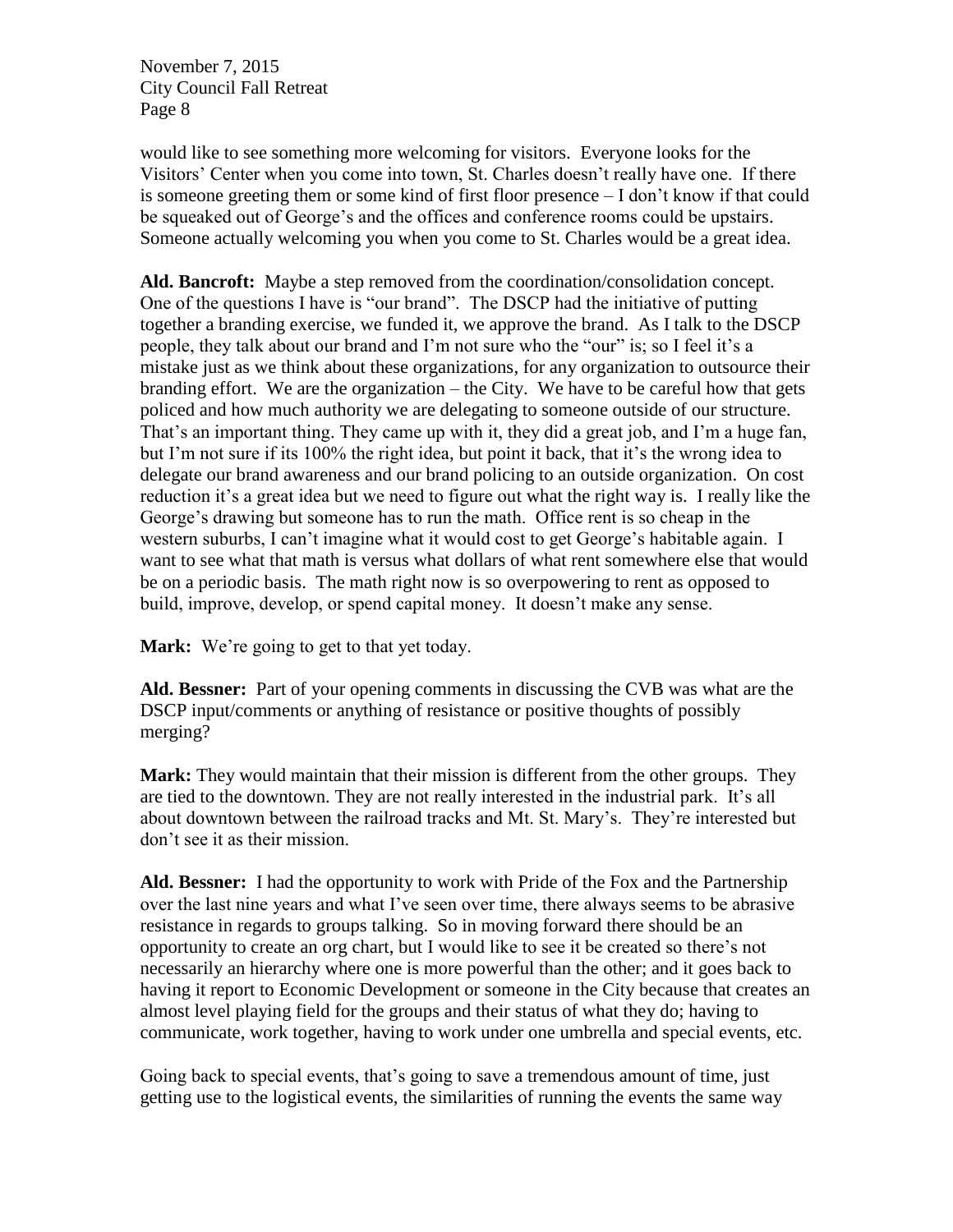with the same event company, the same permit procedures, could even bypass us a bit with regards to the formalities of it. You will also save on insurance for sure as I've seen in my experience of doubling up on festivals. You'll also gain similar sponsorship for events because they'll be able to package those sponsorships. In the end my main concern would be to figure out a way to align all these events under one auspice, keep the political fray out of it, and save some money.

**Ald. Turner:** I think special events should be under one person. The Scarecrow really isn't a CVB thing, it sounds like they don't even want it. I don't know if it should go under Partnership or under somewhere in the City, or do we just farm the whole thing out. The other thing is Scarecrow cost \$183K, is that in their budget and we take the \$183K and farm it over to the organization that handles all of the events?

**Mark:** CVB generally farms Scarecrow out these days. They do have some in-house management but they do farm it out. So if you would assume that we give special events to us as another group, a means to accomplish the Scarecrow Fest, they could figure that out, but I wouldn't think it's going to cost any less than \$183K.

**Ald. Turner:** Would that come out of their budget if it gets transfer over to a new organization:

**Mark:** That's how I would see it.

**Ald. Bessner:** That \$183K, isn't that whole entire budget, revenue, expenses, etc.?

**Chris:** The \$183K is everything on their income statement that starts out. They identify Scarecrow expenditures with a code SCF, so I went and picked out all those items on the P&L statement. Some of that is administrative and would definitely be subject to an economy scale such as website maintenance, promotional types of things, but then there are some things we need to trade dollar for dollar. There would be some economy scale and I did not go through it and put a lot of analysis on this, but this could be the next step in the process.

**Ald. Lemke:** Under this umbrella of peer groups, I would discourage us from saying we have another group that just does special events. It belongs under the umbrella that we may reassign it; maybe in terms of the location, not necessarily on top of George's but a common location in some place. It's something worthwhile pursuing than just saying you all can save money and come back to us.

**Ald. Payleitner:** Who did the Scarecrow before CVB?

**Ald. Lewis:** I thought they started it.

**Ald. Payleitner:** To raise point that sometimes these downtown businesses have three expenses for membership, etc. What if the DSCP had a membership with the Chamber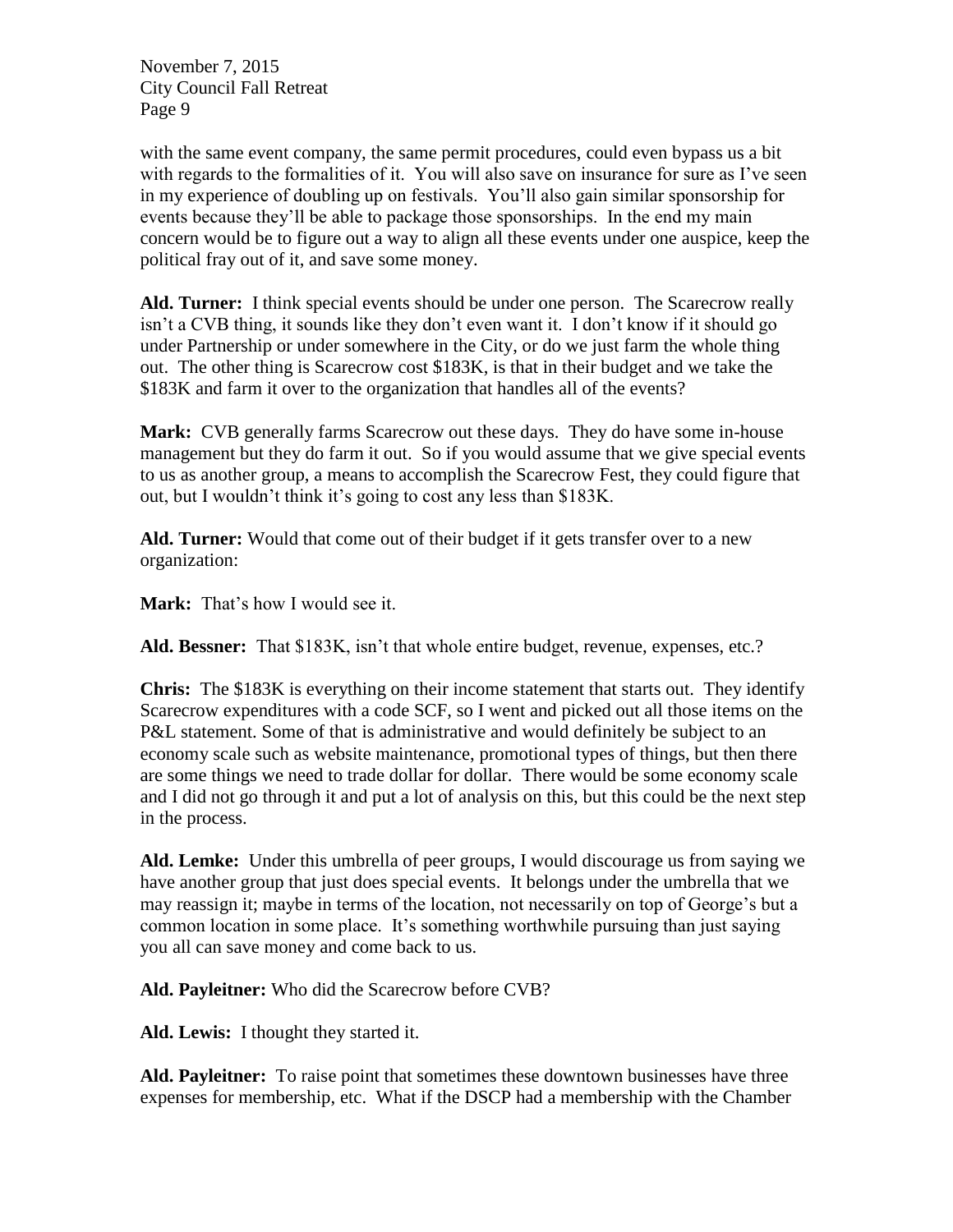so collectively they could have a Chamber membership? Then maybe they have a DSCP liaison sit on the Chamber board? That's just one way to consolidate with their membership. I like having special events under our roof then we could have control and then delegate it out and save some expenses.

**Ald. Silkaitis:** First question, should we combine the two or not because that would dictate whatever happens after that. I know they don't get along but we fund them and if they don't want to get along that tells me that from the top their organization is a problem with that. With George's we own the building already and to Todd's point we would have to do the numbers. We are eventually going to have to do something with the building, but I would like see us run the numbers first. We can't sell George's the way it is – it will have to be fixed up regardless of what happens here today. So is our plan to consolidate the two together? I don't think we need to refer to consultants. We have a wide variety of knowledge within this Council and staff. I would like to see us cut back on the consultants and let us try and make an educated decision ourselves.

**Mayor Rogina:** Mark and I have been having conversations about George's and just the simple fact that Todd is correct on the cost; but we have to be good neighbors to the community and do our part with George's and not hold it vacant. I don't know what that something is.

**Ald. Stellato:** I agree with the triple jeopardy on the downtown fees. I think we should eliminate that as part of this problem. I don't think DSCP needs to have a membership. If you are already in the SSA you are paying for that. How much revenue do they bring in, they only have 150 members?

**Chris:** It's a small number between \$12K - \$15K.

**Ald. Stellato:** In this process if we told the downtown businesses they don't have to pay this fee anymore; you pay into the SSA, that's it. In getting these groups to work together we have "egos" to deal with on both boards. It's not a bad thing. These people are proud, they put in a lot of hours and time and to get one group or the other to now say this group is going to report to the other – WOW! We are all going to be getting phone calls and having to deal with that. But if we say to them they need to combine the boards (combined total approximately 15 members) once again to an organization that is under our umbrella, then we can say we're the parent, everyone has to get along and this how we're going to do things. Without that direction, I don't see these two groups working together. Board members are starting to cross over to each other boards. Maybe it's not ego but pride. We need to say here's the organization and Rita Tungare is on top and everyone falls underneath. That also ties in with Matt O'Rourke who is out there finding those perspective customers that we're looking for. Say we need some kind of particular business to come into town, who is going out to find that business? Right now I don't see who that person is. This is a lot to bring under Rita and Matt's roof and who is going to have time to do this?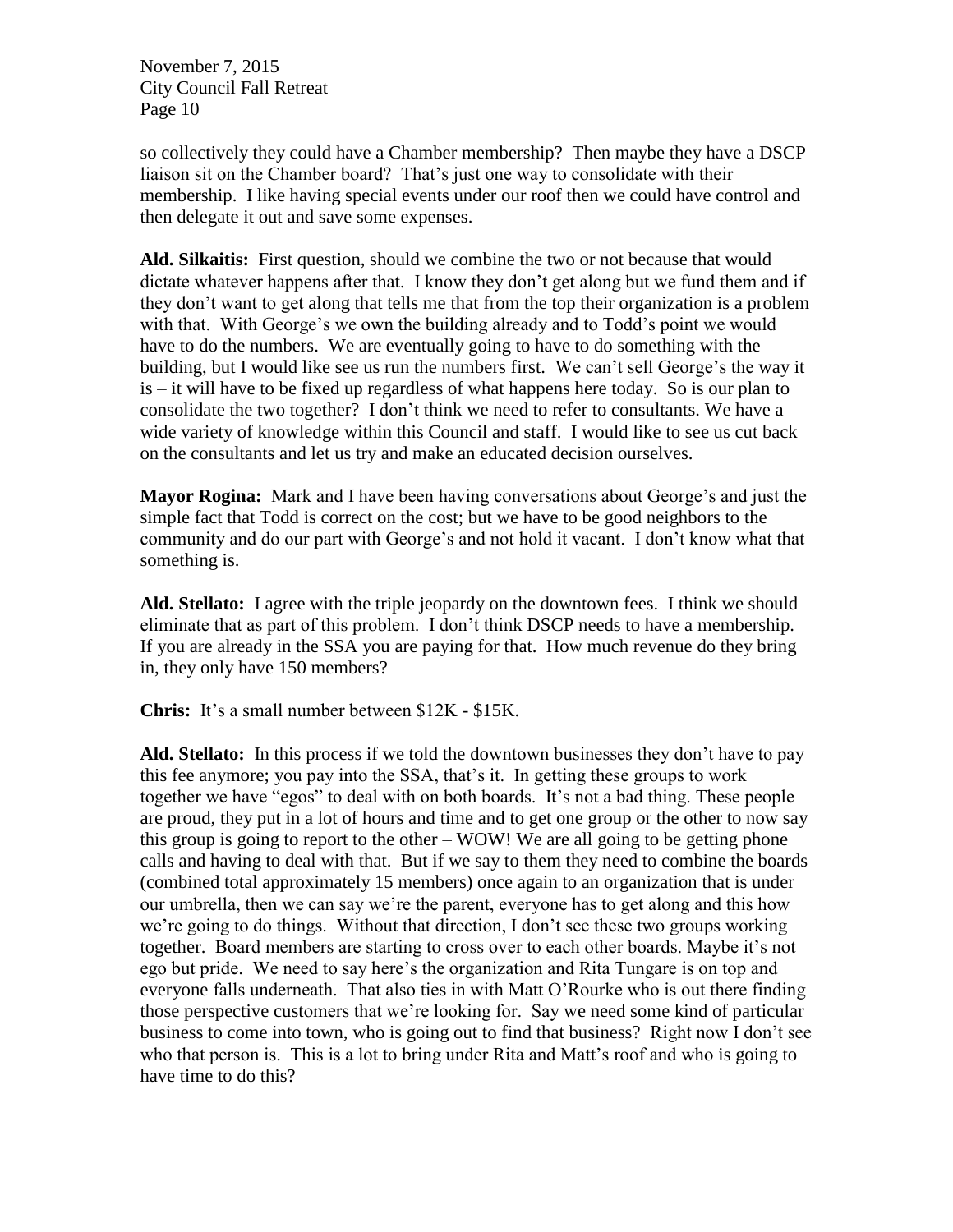**Ald. Krieger:** The Scarecrow Fest was originally organized by the original board of the CVB and was brought in to promote Pheasant Run when the McArdles' were involved with the CVB.

**Ald. Bessner:** At one of the last CVB meetings I was at they were somewhat blunt/open that they had Scarecrow Fest for ten years and they did inherit it but I don't remember if we discussed who had it before. There could be gap there.

**Ald. Krieger:** That was the original intent to bring a fall festival to downtown and Pheasant Run.

**Ald. Turner:** I think we should go ahead with consolidation of the two but don't think we should say this is going to happen next year. Maybe a 5-year plan, maybe a year or two to get them into a building so they can start talking to each other, get one receptionist to handle both sides.

**Ald. Stellato:** Only thing is that the CVB could be gone as they are looking to fill the position of Executive Director and if we don't do things now they will fill the position. It's a timing issue.

**Mark:** John McGuirk and I have had a conversation on trying to preserve the certification of the CVB; that we have a CVB and Downtown St. Charles Partnership that would be a subsidiary that reports through their board and move in the direction of getting that one organization to create that organizational chart that shows where we are headed and how are we going to get there.

**Atty. McGuirk:** The concern was the CVB has alluded that they can't really work with someone because they need to have this identity to go to state to get funding. So Mark and I discussed some sort of merger where they would be the surviving parent of the organization but the DSCP could be part of that division and call it what you want – some piece of the organization. They're both not-for-profits so they could certainly combine in a legal sense.

**Ald. Lewis:** To Dan's point of their egos and pride, I agree with that and I also think they are very afraid of money – they're fighting for money. How are they going to operate without it so I think we need to give them some sort of reassurance they'll have the money to do what they feel they need to do and not feel threaten by it.

**Ald. Stellato:** I agree that the money is going to be the driving factor in all of this. If we're not ready to do George's and don't want to spend the money, we are going to have to do the minimum to protect the building. Can we move the CVB into City Hall and buy out their lease and use some of their reserve money to do that, live with us and start to get them use to this? The Partnership is already there and we buy Terry out of their lease. What's that going to cost them? They have reserve money to do that.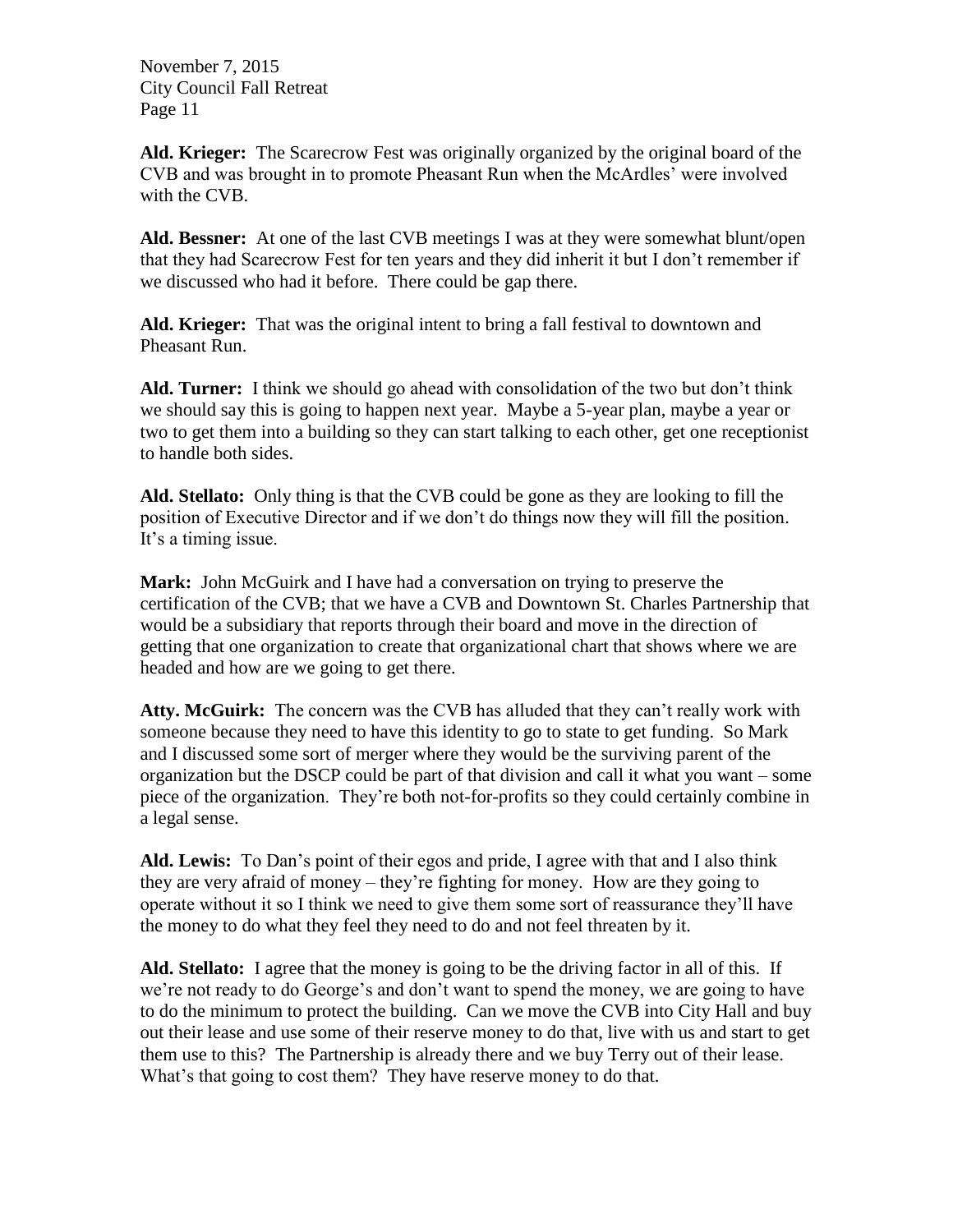**Chris:** I haven't seen the lease for the CVB. I know they're midway through and they have 2-3 years to go and I don't know what the buyout clause would be.

**Ald. Bessner:** Their rent is approximately \$49K and the additional difference is based on storage.

**Mayor Rogina:** So with 2-3 years more to go the buyout fee could be six figures?

**Ald. Stellato:** To Todd's point, you do the math and we're not going to build out George's, we're going to fix the roof and make it secure and sell the building – we go that route. We bring CVB into City Hall, take that number and buyout the lease for \$100K and bring in \$150K from their reserve money, what does that do to the bottom line as opposed to building out George's and what is that number?

Peter:  $$1M$  just to get to a vanilla box.

**Ald. Stellato:** So using that on one side of the ledger and what it would cost to buy out the lease, it might be cheaper and better for us to do that.

**Mayor Rogina:** If you had both of them at city hall, you really do have, in effect, a quasi welcoming place as city hall is our main house. So there is an advantage.

**Ald. Bessner:** Regarding the comment of waiting 5 years to merge them together, I was lead to believe we might be down a path starting next year and with the situation of money from state, we should do everything we can now for the next budget year to save anywhere from \$100K to \$300K.

**Ald. Bancroft:** I go back to branding of who's in charge. While I feel like it's our responsibility to figure out the most cost-efficient way to organize these groups, I think we got to get our own house in order and what does that mean? Who's going to be in charge of special events; who's is going to decide how these things are going to be branded whether these are events that St. Charles wants out there happening or not? Right now we're delegating to an organization that has a subset of the geographic area of St. Charles, which I don't think is right. The other option is one that has its own mission being the CVB, which probably isn't right. Back to the org chart concept, it really starts with us and so maybe we need to get more organized at our level first and then we can decide what to do with the groups and figure out the cost/fees. We have to have the infrastructure to decide to be able to execute.

**Mayor Rogina:** I heard a few things here one being with the brand. We should be in control of the brand and delegate to whoever to run that but still it's our call to make. I also heard about office space in our building is pretty cheap and somewhere else is cheaper than a million dollar vanilla box for George's. Third I may have heard that Economic/Community Development may need another soul in there. There's a lot going on over there already and there may be another need for one/two more people.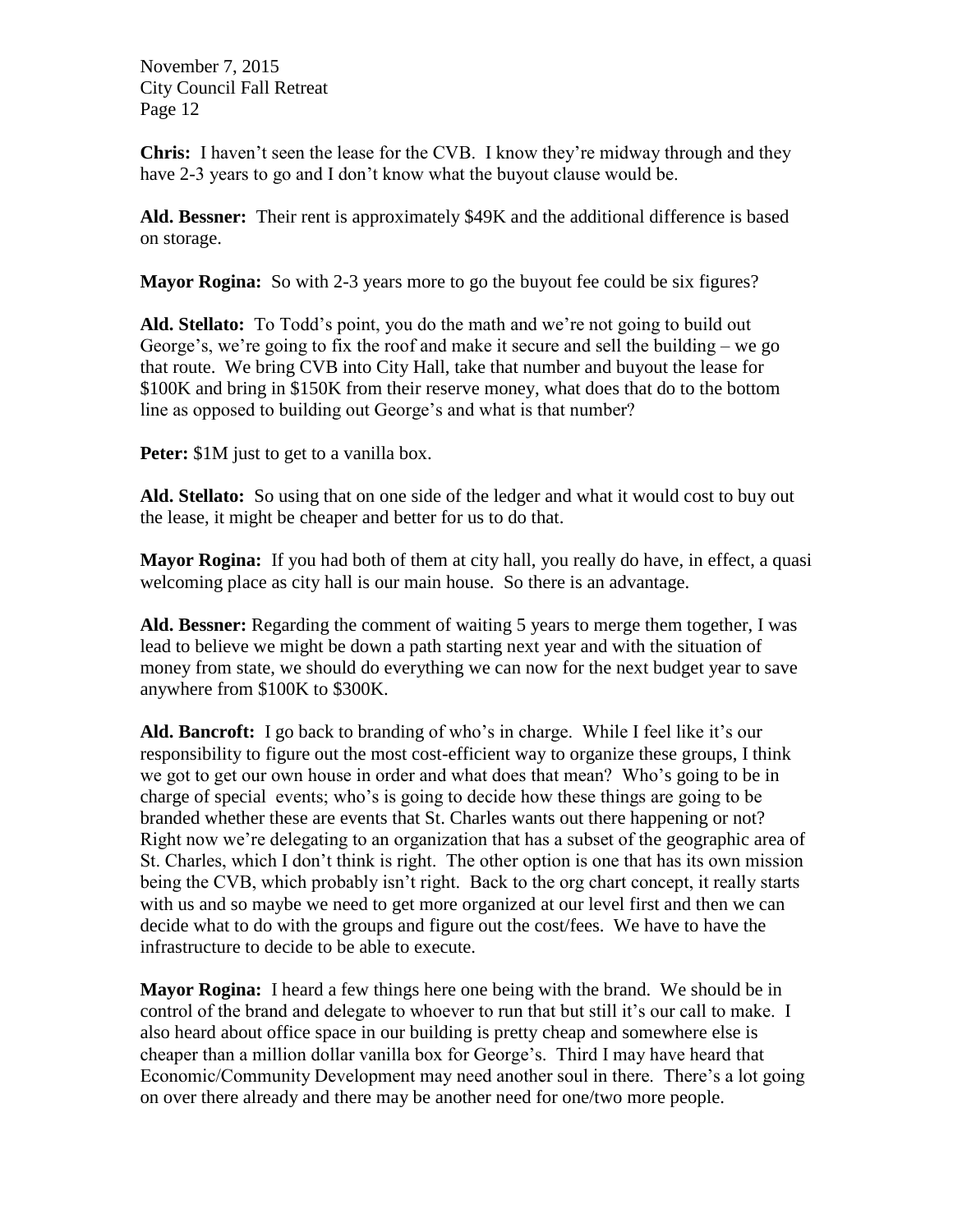**Mark:** I think other groups have recognized they need more people too. One of the comments were we need to firm up our strategy for ED and need to financially support it more strongly and I think their talking more bodies.

**Ald. Turner:** What if one of the directors or someone in the Partnership actually becomes an employee of the City as a promotional person?

**Mark:** Typically what happens in our organization when there is a new position and someone is not ready, for example, we change a part-time to a full-time position. It's really a new position, write the job description, send it out for process and budget for it and people apply, and we may take on an existing person from another organization or it could be somebody totally different. So yes, they would have to apply.

**Ald. Lewis:** Have we settled on who is going to do the special events and what those special event are?

**Mayor Rogina:** I asked Mark in preparation for this session, what is staff looking for from the elected officials? He alluded to the fact here that direction on our part to staff to say in the next few months come back with a plan based on the input provided here this morning and for us to chew on. Not a plan today but instead for them to put the time parameters on it and come back with a plan certainly to be part of the budget process.

**Mark:** We're looking at three options. You like the idea of merging DSCP and CVB together and put the Chamber off to the side. You like putting them in the same common space. With regards to special events, we need to be more in control through some scheme either by having a person on board because we have some contractual obligation for someone to the task with specific goals. That's what I heard today. Those are the marching orders that I'm going to take back to begin to set up the implementation.

**Ald. Stellato:** One more thing is to have some kind of spreadsheet that shows if its more beneficial to do George's or just tighten up George's so it doesn't leak anymore and forget about it; or do we go ahead with it; and how much money is it for buying out a lease.

**Ald. Bancroft:** What's our obligation as a city. We're talking about economic development, people improving their spaces, etc. We own a building that's rotting in downtown St. Charles. Getting over the hump is important.

**Mayor Rogina:** Some of this will come in play in the next presentation. Your point has been valuable that office space may not be necessary for this project to go into George's and could be something else.

**Ald. Payleitner:** Mark also with your summary would you include what are special events: parades, homecoming parades, city sponsor events, etc.?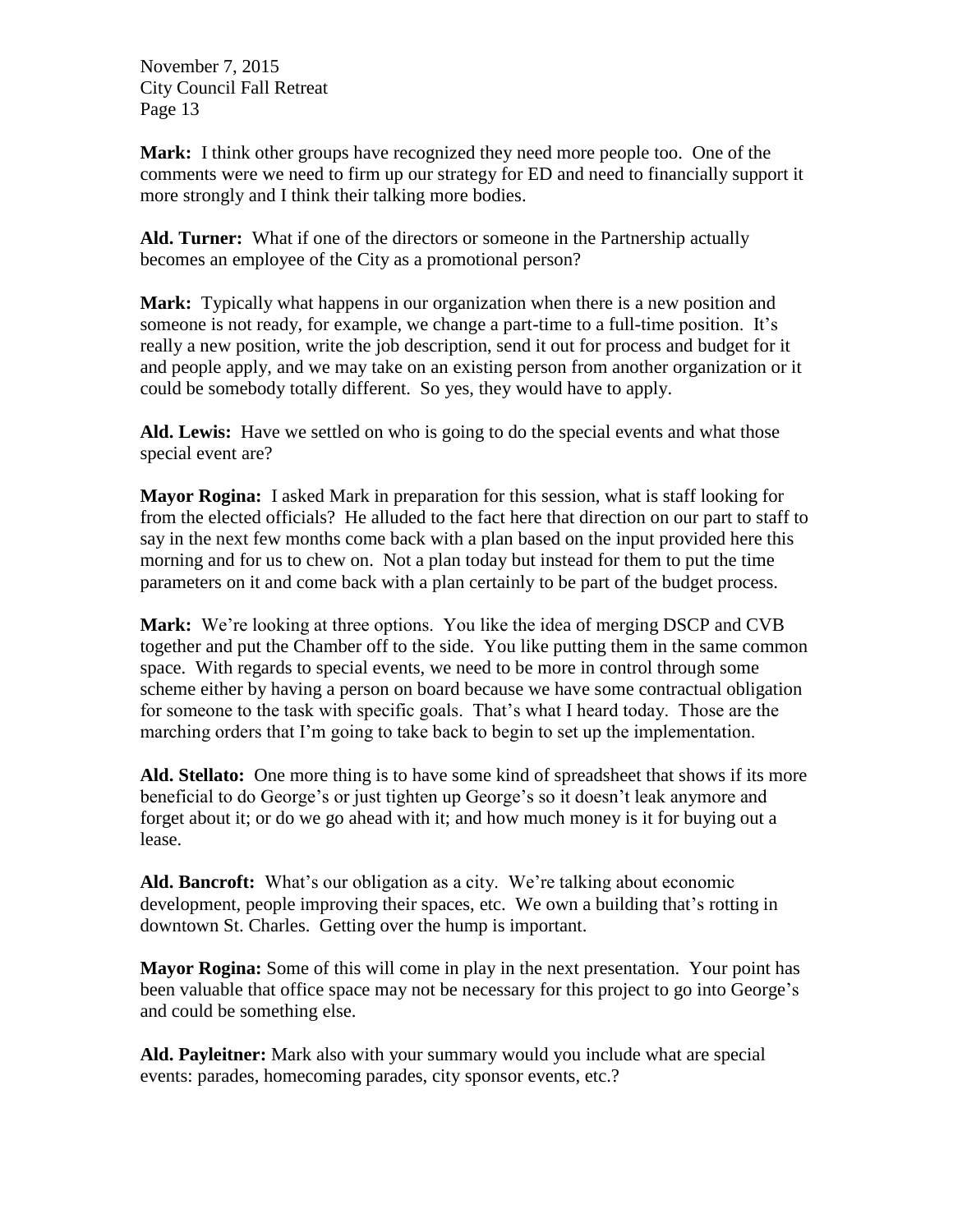**Mark:** We talked a year ago about special events and there has been an absence of conversation about that since then; in part for preparing for today. With Rita, Jim and Joe's guidance, they have put together a new Special Events policy but we've never brought it out as it seem premature given the conversation that we're having right now. We've spent a lot of time and money in this organization trying to manage special events with one arm tied behind our back.

**Ald. Bessner:** Special events may mean everything that needs a permit as well. Lots of smaller events like marathons, etc. don't need a lot of work but at least the same person would be doing that. Lastly going back on this task in looking forward to a plan of the future was to have DSCP and CVB merge but also report to Rita.

**Mark:** Talking about the word report – what does it mean that Rita Tungare is a special events leader or does it mean it's in the fold of Community/Economic Development. Do we hire a person or contract that out.

**Ald. Bessner:** I think part of it is just trying to keep everybody on a level playing field so that we're all communicating so that no one is trying to do their own thing versus the other group. There has to be some way to let them know that somebody is the parent.

**Ald. Bancroft:** There's authority and then there is execution. To me the authority is here whether it's the authority over what special events are put out there; it's authority over whether it's align with our brand. Decision making and authority rests here. The only action arm that the Mayor or Council has is through staff. We got to be able to make that seamless from an organizational standpoint. It doesn't mean we have to have a staff of 12.

**Ald. Lewis:** I sit on the Business Development and Economic Committee for the DSCP and one thing I hear consistently at these meetings is the downtown businesses do get overwhelm with all of our special events and I would like to have some conversation about limiting them. We don't have to have a party every weekend downtown. Sometimes the residents just like to live here and be able to go downtown and get into the restaurants. I don't know how much money they really generate with all these special events – how do you measure that?

**Ald. Turner:** I thought we already had a limit on that?

**Mark:** We do but we don't track it. There is definitely an opportunity for improvement. How about we run with this and get back to you. I would like to go into our next presentation because there have been so many door openers to our executive session that has to do with Arcada/George's.

Motion by Ald. Bessner, second by Gaugel to move into Executive Session to discuss land acquisition at 9:37 a.m.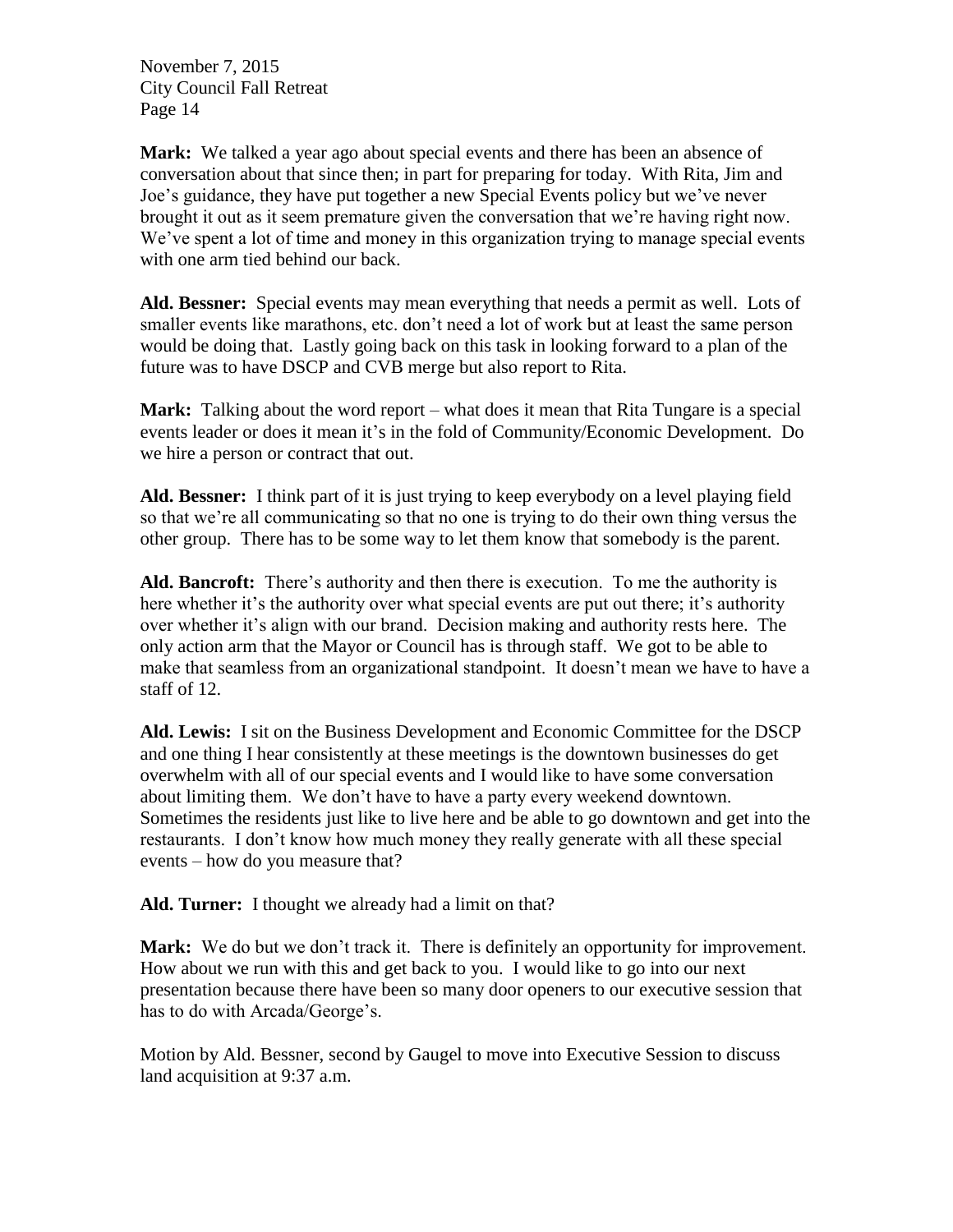**Roll Call:** Ayes: Stellato, Silkaitis, Payleitner, Lemke, Turner, Bancroft, Krieger, Gaugel, Bessner, and Lewis; Nays: None. **Motion Carried.**

#### **Resume Standard Meeting**

**Mayor Rogina:** Ron Onesti clearly made a point about what he would like to do in the short-run, which does not involve us at all, except for the liquor license. Could we have some conversation on that?

**Ald. Lemke:** Regarding the liquor license. It would bother me if we start focusing on things that are outside the scope of the building or facilities. I think if we keep to the standards of the application seeing a floor plan, where the bar and tables are going; I would expect us to have that. In deference to the Chief, life safety, if we are going to put a lot of people on the top floor, I want provision for that. I think that would be fair. I would be leery about trying to extend it beyond the liquor license on Starbucks, yes or no, separate issue for one upstairs.

**Mayor Rogina:** So you would or would not be in favor?

**Ald. Lemke:** I don't want to see us going and demanding things outside of those two boxes, a box on the  $1<sup>st</sup>$  floor, a box on the  $3<sup>rd</sup>$  floor. That seems to stand on its own. We may reject it and ask for something else, but I think we have to say yes or no based on those boxes. Certainly not bring in something next door.

**Ald. Krieger:** I think we have to bring in life safety. Life safety for that  $3<sup>rd</sup>$  floor has to be an issue whether it's for a liquor license, a dance hall or sleepover. You have to have life safety.

**Ald. Payleitner:** We need more than just where the tables are. It's required for a liquor license to have a business plan. He's got to have more than just the floor plan.

**Ald. Silkaitis:** Does the liquor license have anything to do with the actual building? They get the liquor license then they have to go through the process of making sure the building is safe, correct? Do you do the license first or do you get the building ready first?

**Ald. Payleitner:** He wants to get his license, I'm sure of it, so he can get his gaming license. Then he has his license in hand for a year and it may take a little longer to get everything else.

**Ald. Silkaitis:** He may not open the restaurant for a while then.

**Ald. Bessner:** Regarding the gaming license. Would he have the opportunity over a year or two to have gaming machines for each segment of the property?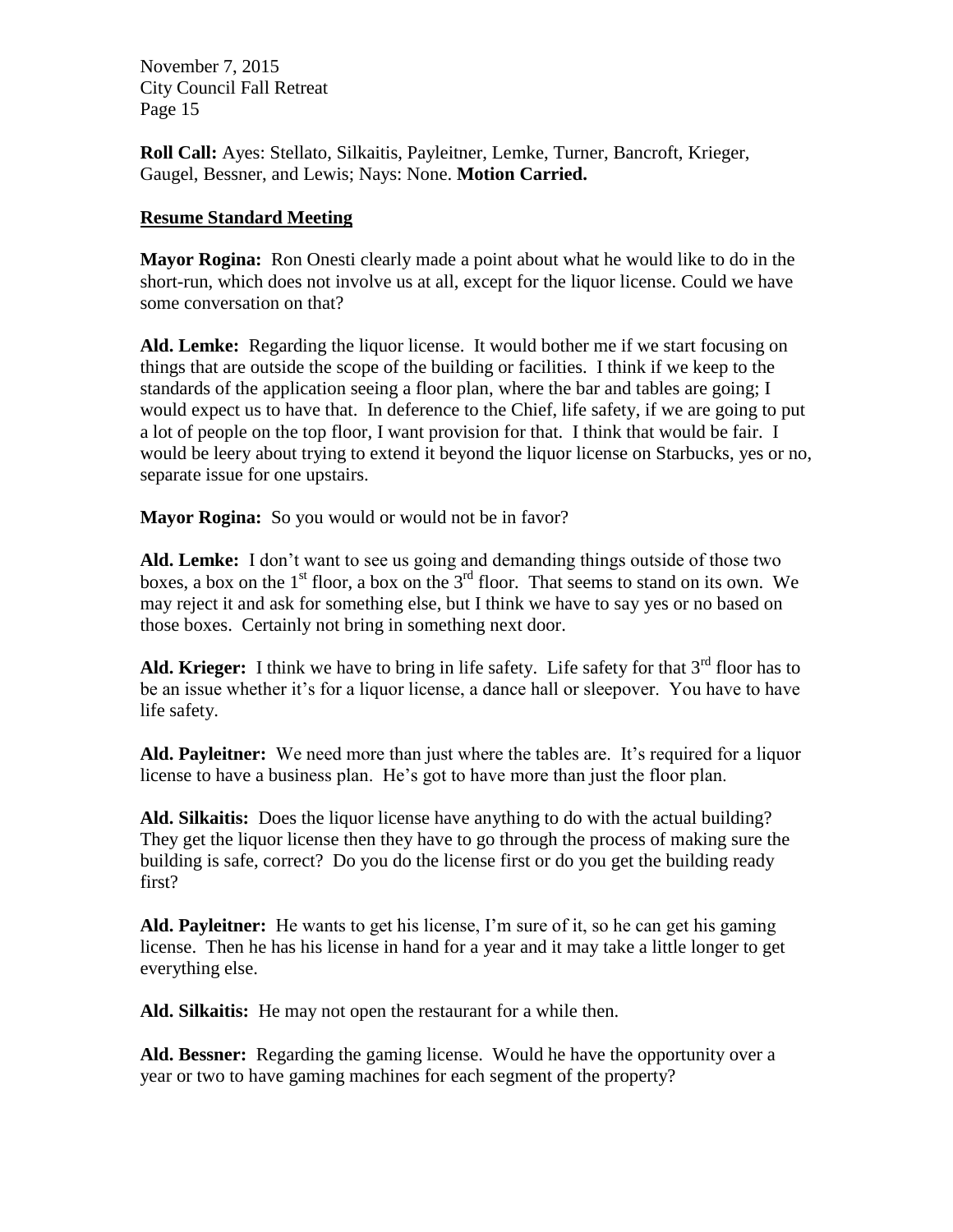**Mark Koenen:** The State Gaming Code allows you to get a gaming license corresponding to your liquor license. If he has one license at this address, he can potentially have 5 machines tied to that license. If it includes Starbucks, the theater and the  $3<sup>rd</sup>$  floor he still only gets 5 gaming machines.

**Tina:** He's looking to consolidate all three places under one liquor license. There can only be 5 machines regardless. Right now he's separate.

**Chief Keegan:** It is a D2 site license. Similar to the Q-Center, Pheasant Run, Hotel Baker. It would be all encompassing. What he has to do is amend where he has beverage sales. Right now it's in the corridor adjacent to the entrance to the theater. He would have to come in and specifically where he will be selling alcohol. That's part of the site plan and part of the D2 approval.

**Ald. Lewis:** How many sites can you sell at when you have one license like that?

**Chief Keegan:** I think it's up to the City.

**Attorney McGuirk:** I think we have half a dozen of those D class licenses. I don't know. They all have particular requirements.

**Ald. Lemke:** So the clock would start for the gaming license the day the liquor license is approved or applied?

**Mark:** He would have to be open, pouring and selling drinks.

**Ald. Payleitner:** Which he already is.

**Ald. Lewis:** Would this start when our ordinance goes into effect? Is that when the year starts?

#### **Round Table Discussion**

**Mark:** Ron has big plans. He probably can do exactly what he wants to do with Starbucks based on what it looks like today. That's pretty simple. There are no safety issues. They served food in there in the past. All he's adding is alcohol.

**Rita Tungare:** There is no change of use that would trigger code requirements.

**Mark Koenen:** I think it would be difficult for any of us to say why we shouldn't give him that permit. Having said that, if you go to the  $3<sup>rd</sup>$  floor, if he's going to have a full kitchen up there, he's going to need some kind of a health code, County permit to make that happen. That's going to take some time. From my perspective what he's going to get between now and maybe the Holiday's, if you all allow it to move ahead, is a liquor license in Starbucks.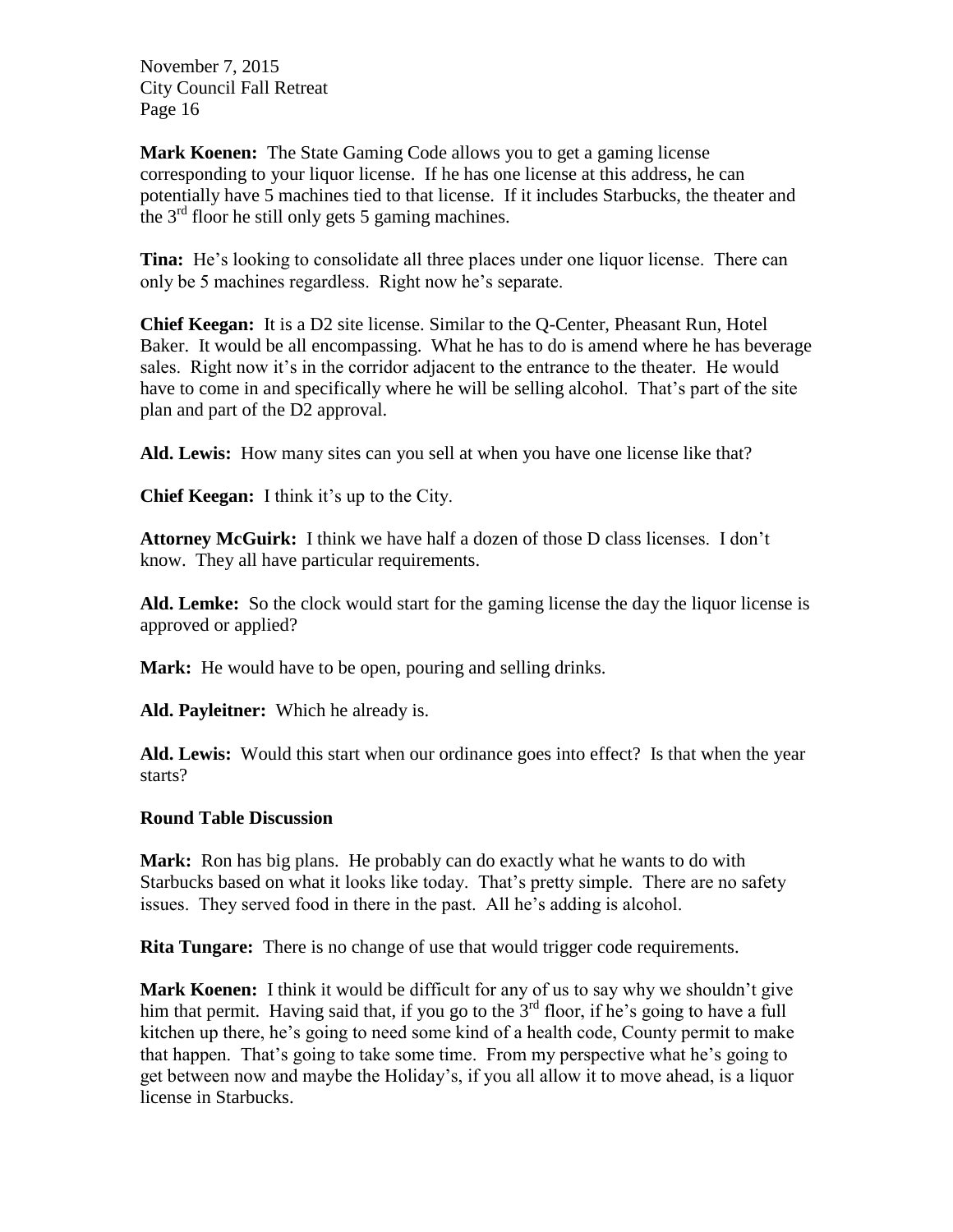**Mayor Rogina:** I heard an argument that George's should be included in this whole thing as part of a big package. I'm trying to get a sense of what we're doing in the shortrun and what are our thoughts in the long-run?

**Ald. Gaugel:** He doesn't have a vested interest in the property right now. If we allow this to happen where he can grow his business and he's got more of a stake involved. It gives us more leverage down the road with George's. He'll be invested in that property. Let's move forward with what he has without any kind of stipulations or contingencies. Get him to fully invest his time and effort into making that the business he wants it to be. He's done a pretty good job so far. He's brought a ton of business to downtown. If he were to pull up stakes and say this is no longer economically viable for whatever reasons the City is standing in his way. I don't think he would hesitate to reduce the number of shows and potentially move out. I think we need to allow him to grow his business the way he wants.

**Mark:** If we're going to negotiate with Onesti and Price on this deal part of the package is to have Mr. Price extend the lease that he has with Mr. Onesti on the theater beyond its expiring in April, 2016.

**Mayor Rogina:** 2017. I think he's got a year left.

Mark: I want it to be longer. I don't see this as an investment in Scott Price. This is an investment, as I see it, in Mr. Onesti.

**Ald. Stellato:** I don't want to get away from and I agree with what Steve is saying, we want to encourage growth and development. Rita brought up a point about \$1.75 tax and we'd like to add more tax. I'd like to have that be part of this conversation for the longrun.

**Ald. Payleitner:** Yes, what is the use of that?

**Ald. Stellato:** And how can we involve Chris or Sikich to audit these books.

Ald. Bessner: Just to be clear. What I'm espousing is not making a George's solution as a condition to opening a restaurant or a liquor license. I think it does have to be a part of a weighty conversation with them and why we think it's a better solution, when and if they do some redevelopment, which is the \$100,000 request.

**Mayor Rogina:** That piece would be a springtime position \$100,000, they are going to put the air conditioning in and washrooms on the  $2<sup>nd</sup>$  floor. Starbucks has the washrooms on the  $1<sup>st</sup>$  floor, there are washrooms on the  $3<sup>rd</sup>$  floor, he's talking about washrooms on the  $2<sup>nd</sup>$  floor and the match, \$100,000 they are going to put up and the City is going to put up.

**Ald. Bessner:** I believe the George's solution is a much better solution.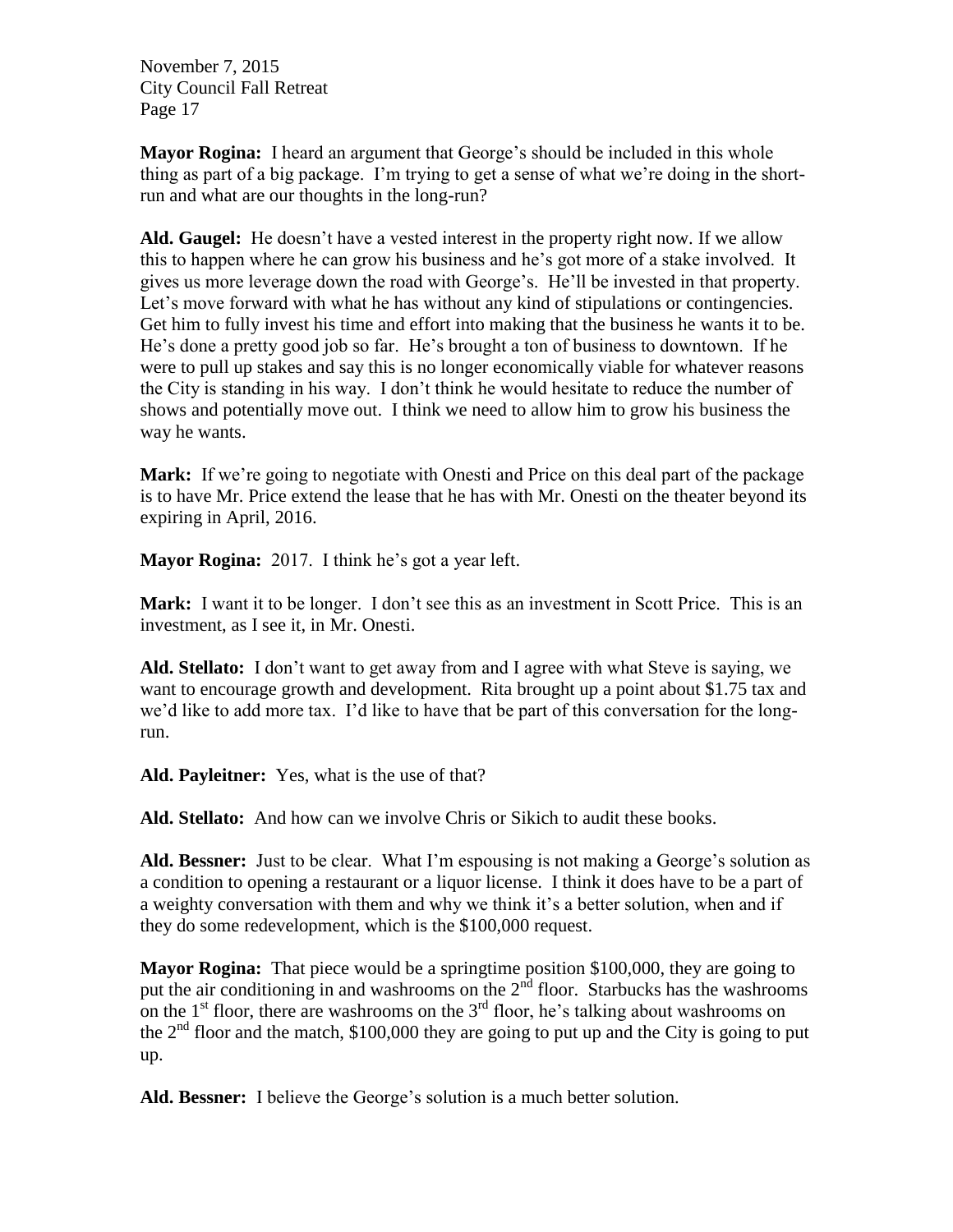**Mark:** Mr. Onesti really wants George's, but for some reason he doesn't want to go there right now because he thinks he's got a quick answer in the Arcada. Mr. Price is interested in bringing money to the table.

Ald. Payleitner: The speakeasy on the 3<sup>rd</sup> floor doesn't answer Mr. Onesti's concern for dressing rooms and a green room.

#### **Round Table Discussion**

**Mayor Rogina:** Mark can you summarize for the Group what you thought you heard short-term and long-term?

**Mark:** First of all we have applications in front of us now for liquor permitting for at least 2 more locations. It's going to go to Liquor Commission. I think the conversation is going to be centered on getting the details of their business plan. I would suggest we issue liquor licenses for expanding it based on what he can come back and demonstrate he can build in the short-term. I think the short-term is really going to be Starbucks.

**Mayor Rogina:** Joe, is there any way shape or form is it feasible that he is going to be able to address your concerns for the 3<sup>rd</sup> floor?

**Chief Schelstreet:** What I'm asking for is the time to look at it. We can make anything work. What was of concern to me is the schedule that was being put forward. Can we do that? I believe we can make it work. Can we do it in the timeframe that was indicated? I have questions.

**Mayor Rogina:** The  $16<sup>th</sup>$  of November is when it's going to come to Liquor Commission that leaves about a week for your crew to get in on the  $3<sup>rd</sup>$  floor in particular about exiting, etc.

**Rita Tungare:** I think we need to start with the Chapter 34 we need to get inside the building on the  $3<sup>rd</sup>$  floor, take a look at what's needed to be done. I'm on the same page with Chief Schelstreet.

**Mark:** In terms of summary, I think when it gets to Liquor Commission, whatever he's submitted, the Commission may say; Yes, but at this point in time we're maybe only willing to deal with the Starbucks building.

**Tina:** We're dealing with a time factor of only 5 days next week to have the Police Department be able to look at his application. I don't know what shape it's in. I just know it came in yesterday in a manila folder. I don't know how ready we're going to be to address that. He may have to come in for a discussion only because there are so many issues.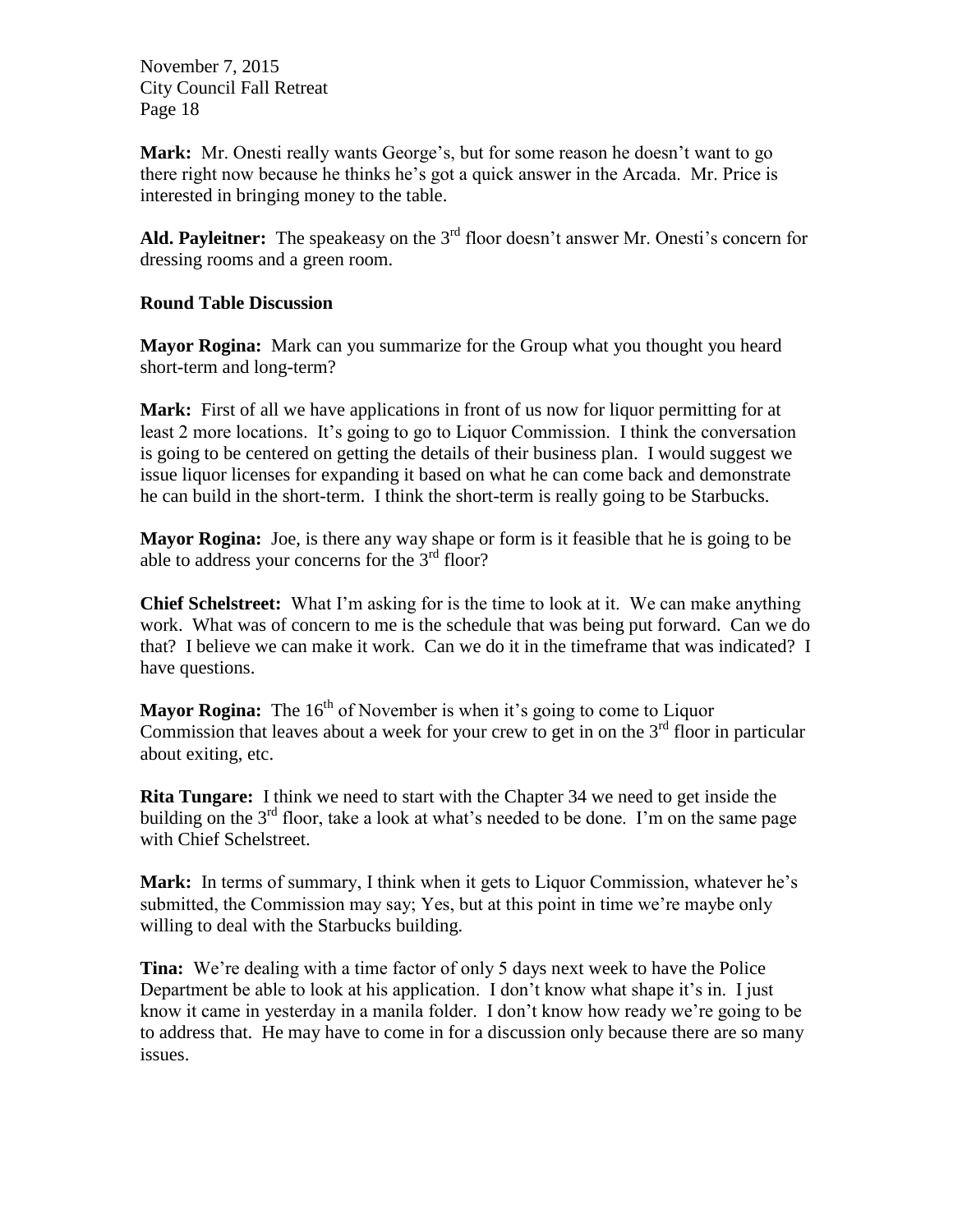**Chief Keegan:** The big thing we need is to keep it as a D2. There is no change in ownership or any subleases or Starbucks or upstairs. We would need a site visit and work in conjunction with Joe and Rita's office to make sure they are compliant with codes. The background pieces can move pretty quickly.

**Mark:** The other piece I heard today; how does George's integrate or not integrate with the Arcada Theater? I really think that this should look like a redevelopment agreement. I think it will define terms for what he's going to do, what we're going to do, when the payouts occur, and have a timeline associated with that. I think when we do have the conversation Ron Onesti is going to say he want's George's, Mr. Price is going to want it too, and they will want us to pay for it, and I think that's where it will get sorted out.

**Ald. Stellato:** There was a point about starting the process to put the building on the market. We could be working on that so that we know what the process would look like. If he does come back and says he doesn't want George's; we have to figure out what we're going to do with this building. If we're going to sell it; I'd like to know more about that process.

**Mark:** I think as a landlord we need to do that because we're setting a really poor example as the City of St. Charles.

**Ald. Bessner:** I agree with Steve that there is a difference between being able to legally do it and being able to do it out in the public. I don't think that's a project that we want. It doesn't make sense; it's a lot of resources and a lot of time.

Mark: It's a choice.

**Mayor Rogina:** You have a national historic landmark sitting there. If Mr. Price allows it to go downhill, the question is what is the City's obligation with respect to condemnation of a protected landmark? I agree. I don't want to go through all of that if at all possible.

**Ald. Stellato:** The one thing we have always had working against us is this is a very successful business. The public is thinking everything is going very well. Some of them don't know about the air conditioning and bathroom issues. For us to reach out and give them a lot of money…

#### **10:55 AM – 11:05 AM – BREAK**

### **POWER HOUR – NIMS**

**Chief Schelstreet:** If you recall we just had Emily sworn in, thank you to the Mayor for enduring that oath of office. We are an accredited organization; the intent now is to move the organization forward by taking those planning documents and putting them into practical application. To the recruitment process, we were looking for a candidate that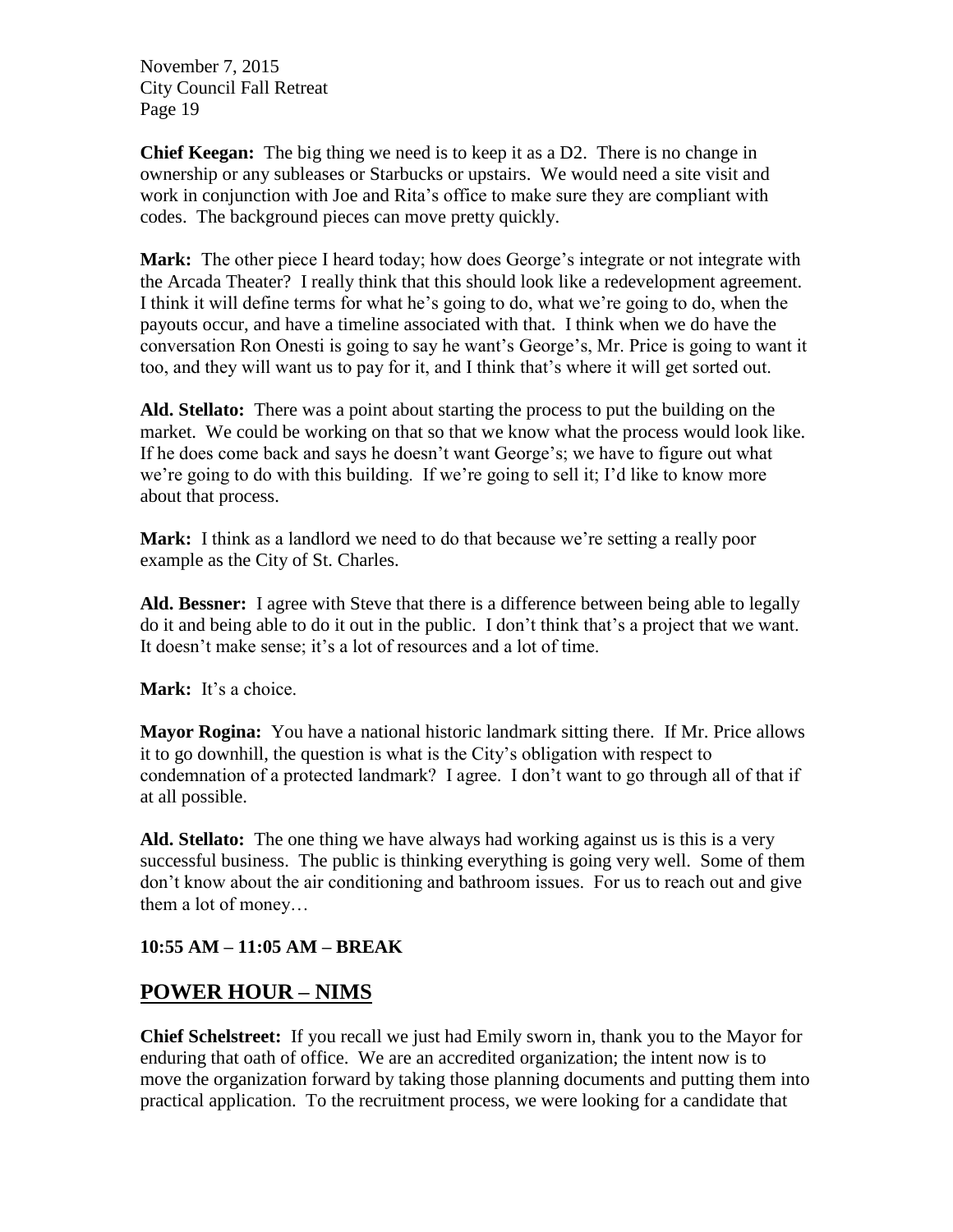had those practical skills to take us to the next level. That's why Emily is here, she fit all of those requirements.

In the near to mid-range future we will have a functional exercise. Functional means we will actually be moving assets around. We would have Council involvement in a couple of different ways. In a full scale operation of the Emergency Operations Center (EOC) this body has a roll. You would be in the EOC as the Policy Group. When policy decisions come up Staff would be the operational section of the EOC, enter the policy section and the Council would make decisions based on the circumstances presented at that time. Continuity of government after a tornado is much different than continuity of government on a daily basis. That's where we are headed. We want you to see in this exercise not only how that looks, but also we are envisioning taking you out and seeing what the results of your decisions would be. For example, if we are going to move debris to a certain location then we would show you Public Works is moving debris, that's what it looks like. The tendency for people who are doers, like ourselves, is to want to be involved out in the actual incident. Where the best use of Council would be is in those policy making areas. We want you to see how that all works and get you integrated into the system.

Additionally, as far as the requirements for the training, staff has recently participated in 2 exercises. One was a table top of a tornado where GIS did a lot of mapping and we went through the different functions. The other was a full functional exercise on distribution of the Strategic National Stockpile. The Federal Government and the CDC maintains throughout the Country reserves of medicines. These medicines are saved to be distributed when we have certain events: Pandemic Flu, terrorism. We maintain a list within the City of those folks that we consider critical employees. That means in order to run the Government, to continue to function there are certain folks that are considered critical, that list of folks all came down to this building and we went through how to distribute. Our plan is to designate everyone as a critical employee and here's the reason why; if you're not designated as critical you're not on the first distribution list. You wouldn't get medication right away. Medication is for you and your family. We need you here. I would consider you all critical. We have continued to make that argument for our list, therefore we are really encouraging all of you to go through the training. I you don't complete the NIMS training does that mean that you won't be on the list? No, but what we are saying is, when we go to the CDC and tell them we need 500 doses and they give us 200, we are trying to make the argument that we need the entire 500 doses.

Additionally, we are putting in for grant money. In the interim between Paul and Emily I submitted an application with IEMA for some grant funding that would pay for up to half of her salary. As we continue to move forward as a city IMEA came out and they went through everything with Emily. We are looking good for our application, but the more we can do collectively the better we look as an organization to get that money from the State.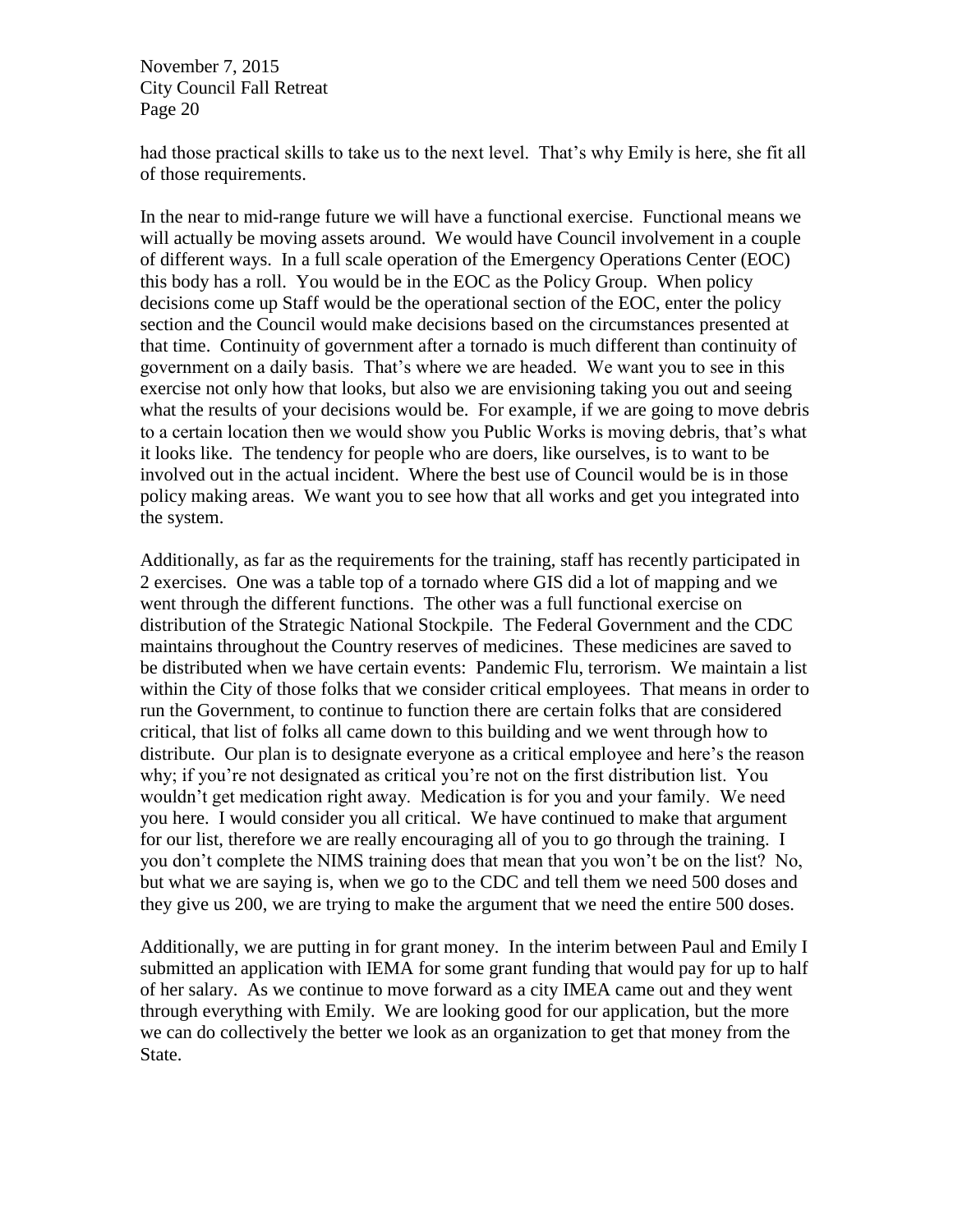Emily will be contacting you shortly to discuss training and whatever she can do to help facilitate that.

**Ald. Payleitner:** Those of us that have already had our NIMS training will she still be calling us?

**Chief Schelstreet:** She will be contacting you to go over where we're going to go next. What I'm really interested in is all the stuff that came out of 1, 2 and 7. That's our first step to make sure everybody has that, then we'll formulate a plan on where we need to go next.

**Ald. Payleitner:** Whoever was in charge, that first distribution was a huge selling point, don't lose that.

**Chief Schelstreet:** What happened was we went through and looked at who was required to keep the electric on, the power, obviously law enforcement and what not. We came up with what we thought was reasonable to sell to the CDC. I am absolutely committed to saying everyone here is a critical employee. I have to make that argument to the CDC.

**Ald. Payleitner:** What percentage of our Council is already in compliance?

**Chief Schelstreet:** There are 3 that haven't got everything. We're working on it.

**Ald. Payleitner:** If something happened tomorrow we would still have a quorum.

**Chief Schelstreet:** Absolutely. Like I said, I want to push grant funding and argument to the CDC. In practical matters, once we have a functional exercise a lot of these things will start to make sense.

Ald. Payleitner: It was very informative.

Mark: Rita Tungare is going to talk about a topic we discussed earlier this year and it's triggered from the  $1<sup>st</sup>$  Street proposed liquor mart in a retail zoning area and there was a recommendation that we close the hole on this donut to eliminate this opportunity for a package liquor store in this type zoning area.

### **Zoning for Liquor Stores and Related Uses**

**Rita T.:** Earlier this year we heard a concern about liquor stores in isolated pockets of areas that were zoned for commercial use but are within the residential neighborhoods.

(Slide # 2, p. 2, Current Ordinance) In our current ordinance retail sales is a general category. What does that mean? That sale of all types of merchandise is pretty much non-differentiated on zoning ordinance. It all falls with retail sales. Land use does not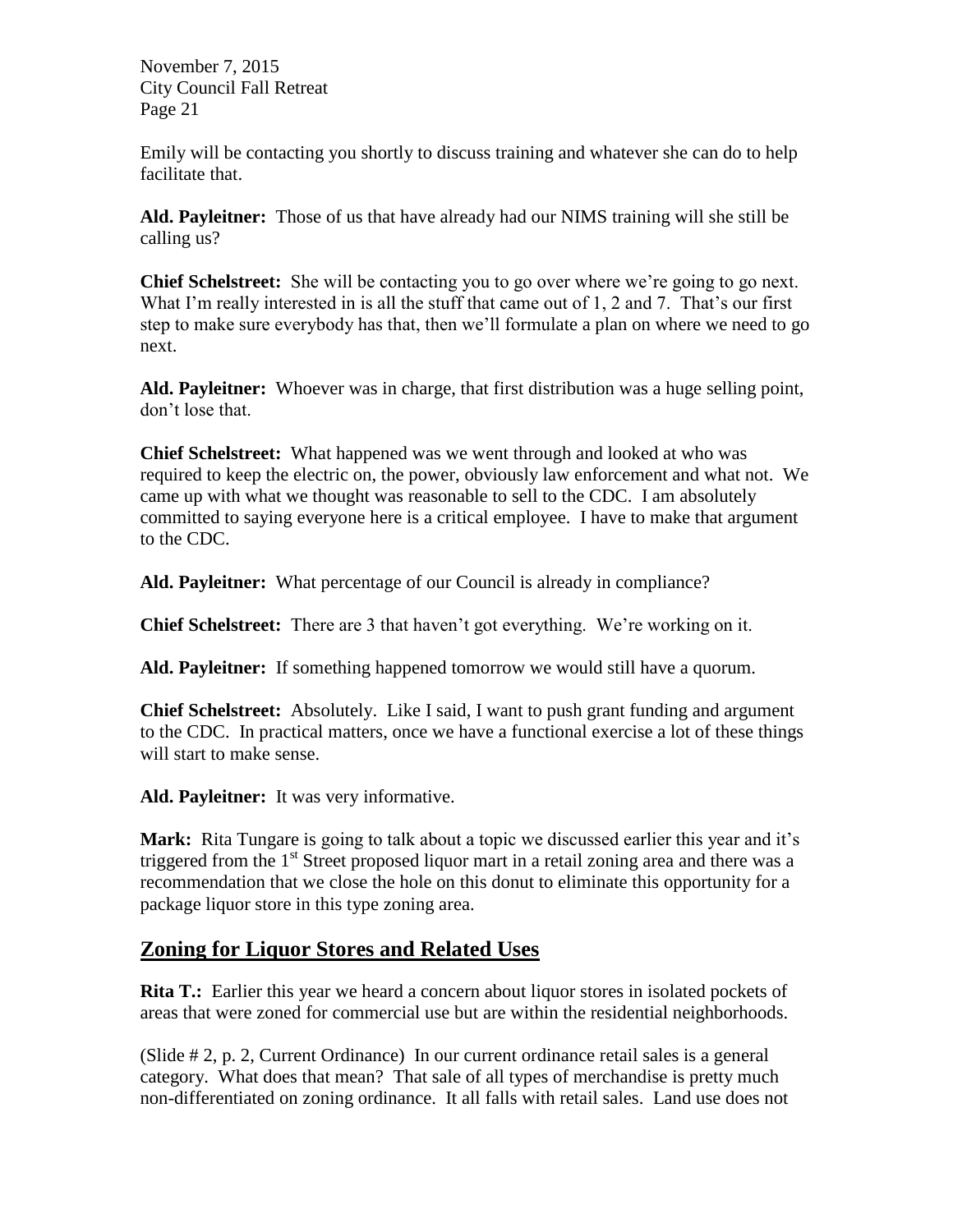differentiate that. We don't breakout package liquor sales or cigarette sales. Retail sales is permitted in our entire commercial and mixed use districts. That would be the BL district, where the Mini-Mart is located, the BC and BR district, these are our commercial districts in St. Charles. Also our CB1, central business district and the CB2 district which is a mixed use downtown. In addition to that retail sales is also permitted in our BE transitional overlay business district. That's a district that allows for low-intensity proportion and office uses within our traditional residential neighborhoods. That's a process to get that approved but we have a few parcels that have that overlay district close to our downtown area and residential neighborhoods.

(Slide # 3, p. 3, Proposal) In order to alleviate our concerns about package liquor sales and comparable uses located within our residential neighborhoods we thought it would be best to create a new use category. That use category could include: package liquor stores, tobacco/cigar and e-cigarette stores and hookah lounges. The reason for the hookah lounges is that over the past 3-4 years on occasion we will get an inquiry for a hookah lounge. Right now our zoning ordinance is silent. It doesn't address hookah lounges. We thought we were going to address the issue we would look at it a bit more comprehensively and try to group all types of uses together. Also, bars and taverns are a separate use in our zoning ordinance. Those don't fall within liquor sales, it's already addressed in our zoning ordinance and regulated with its own zoning districts.

(Slide # 4, p. 4, Proposed Locations for Liquor Stores and Related Uses) This is what we are proposing in terms of where we can limit where these types of uses can locate. What we would do is if we created a separate use category we can limit where it's located within the zoning district. We could allow this in our major retail and commercial shopping areas. That would be the BC and the BR zoning district. We could allow it along strategic regional arterials. Any properties that are located along Main Street, Randall Road, Kirk Road those are the designated strategic region arterials within St. Charles. Our downtown core, recognizing that we have a variety of uses within our downtown area, maybe it's okay to allow this type of use, this is all subject to conversation/feedback from the elected officials, but that's our strategy going into this.

(Slide # 5, p. 5, In Terms of Zoning Districts) Would it permitted, in the spirit of protecting our residential neighborhoods, would it be permitted on these isolated locations within our residential neighborhoods or within the areas adjacent to our residential neighborhoods? It would permitted in the BC and BR zoning districts, it would be liquor sales, e-cigarettes stores as well as hookah lounges would be permitted by right in those areas. It would also be permitted by right in the CBD-1 Central Business District which is our downtown core. It would be permitted in limited locations in the CBD-2 mixed use district only along Main Street. If you look at the slides in your folder I have provided some maps which identify where those corridors would fall in the zoning districts. In the BL Local Business District it would only be allowed along Main Street, Randall Road or Kirk Road frontages. Those properties within the BL District front along these arterials, that's where that group of uses would be allowed by right. If it's isolated, like the Mini Mart location, it would not be allowed by right. It would not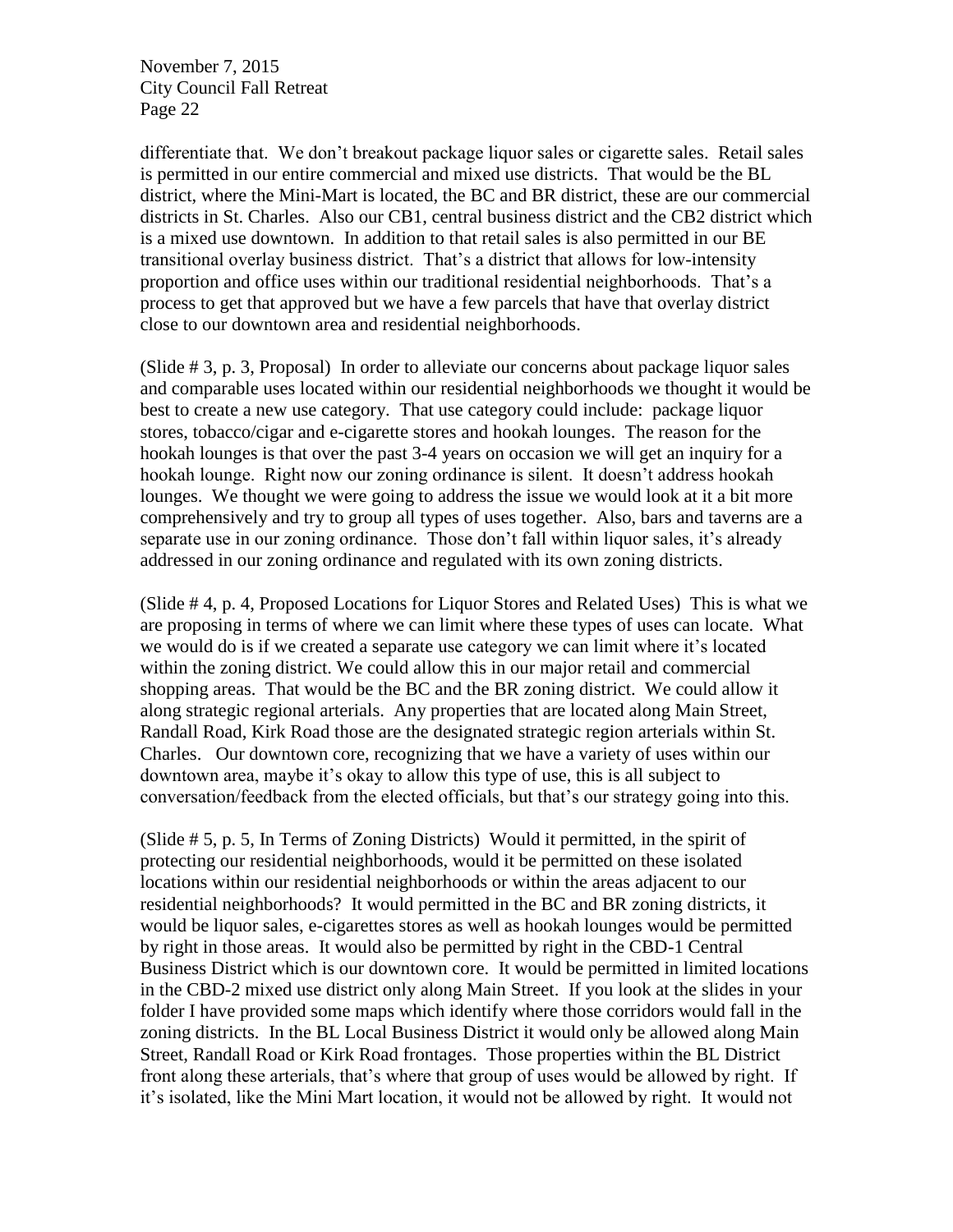be permitted at all in the BD transitional, Business District. As I indicated that transitional business district overlay is an overlay over our traditional residential neighborhoods.

(Slide # 6, p. 6, East Side Downtown Map) Rita discussed and referenced the zoning areas on the East side downtown map.

(Slide # 7, p. 7, East Side Downtown Map) Rita discussed and referenced the zoning areas on the West side of downtown map.

(Slide # 8, p. 8, West Main Street & Randall Road Area) Rita discussed and referenced the zoning areas on the West Main Street & Randall Road Area map.

(Slide #9, p. 9, Impact to Existing Businesses) Most existing businesses would meet the proposed criteria. The Lundeens on both the East and West side of town would meet the proposed criteria. One-Stop Liquors at  $14<sup>th</sup>$  and Prairie Street would become a legal conforming use. That means they are grandfathered in, they can continue to exist as the current business. If they go out of business and remains vacant for 180 days (6 months or more) then the use has to come into conformance with other permitted uses within that zoning district. After 180 days it cannot continue to function as a liquor store.

**Mark:** Is One-Stop Liquors, 14<sup>th</sup> and Prairie legal conforming or legal non-conforming use?

**Rita T.:** It's legal non-conforming use.

**Ald. Lemke:** State Street in Geneva in the area around Bricher, have you considered that? You have Binnys, you could have others on State Street, Geneva.

**Rita T.:** Binnys is conformative because it's in the Regional Business District.

**Ald. Lewis:** What about the old St. Charles Mall, if retail was built?

**Rita T.:** It's currently zoned retail businesses. It would be allowed over there, the old St. Charles Mall. As in the Quad site, that would be permitted by right as well. We're talking about package liquor sales and cigarettes, not bars and taverns. That's a whole separate category.

Ald. Turner: What about the vacant lot at 14<sup>th</sup> and Rt. 38?

**Rita T.:** That is zoned, if I'm not mistaken, community business district, it would be permitted there as well.

**Ald. Stellato:** We talked about a couple areas in town that are not annexed, Heinz Greenhouse or Golden's Farm? We would have nothing to say about that if they came to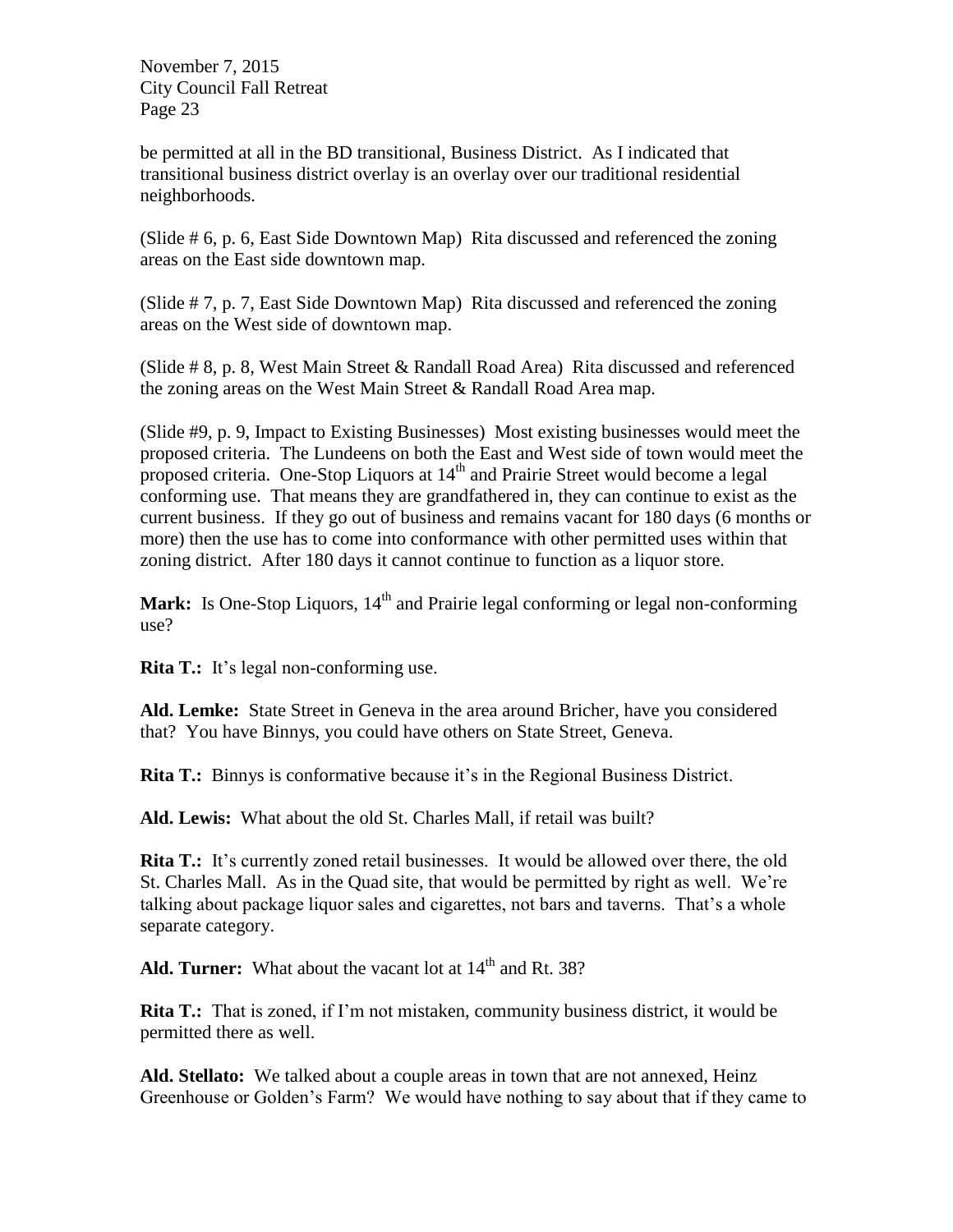the County and asked for packaged liquor license sales, they wouldn't even come to us, right.

**Rita T.:** No, they wouldn't even come to us. It's outside our jurisdiction.

**Ald. Lewis:** What about the Mini-Mart now it sells cigarettes?

**Rita T.:** They would be considered legal non-conforming from that standpoint from what they sell today. If the Mini-Mart when out of business or if they wanted to sell anything more than cigarettes they can't do that. If they went out of business and remained vacant for 180 days they cannot sell cigarettes.

**Ald. Lewis:** If another convenience store came right in and bought it then they could sell cigarettes?

**Rita T.:** Correct, because they are doing that now.

**Ald. Krieger:** What if they were to rehab the building?

**Rita T.:** It's triggered by change of use.

Ald. Bessner: In regards to properties that you've talked about that have to be on arterial frontages. Is it done by address or are there some properties that might have a side road address but still an arterial road?

**Rita T.:** If the property itself, because it's by zoning district, fronts the strategic region arterial if their adjacent to the strategic region arterial they would be permitted. It would be by address, by frontage.

**Ald. Bessner:** Do we have any Hookah bars now?

**Rita T.:** We don't. We've received inquiries and were able to discourage them because a zoning ordinance was sited.

**Ald. Bessner:** What is a Hookah bar?

**Chief Keegan:** Its herbal natural tobacco products. Sometimes they use tobacco products, it's herbal synthetic tobacco. A hookah is a centralized pot is used to burn and there are tubes and everybody smokes. The Smoke Free Act of Illinois says that if you're using tobacco products indoors it must be in a freestanding building it can't be in a stripmall unless they opened up and were operating before the Smoke Free Act when into effect. If it's synthetic products, like hookah, that would be up to interpretation by the Council with potentially home rule authority. If it's tobacco it can't be used in a combined strip-mall type setting.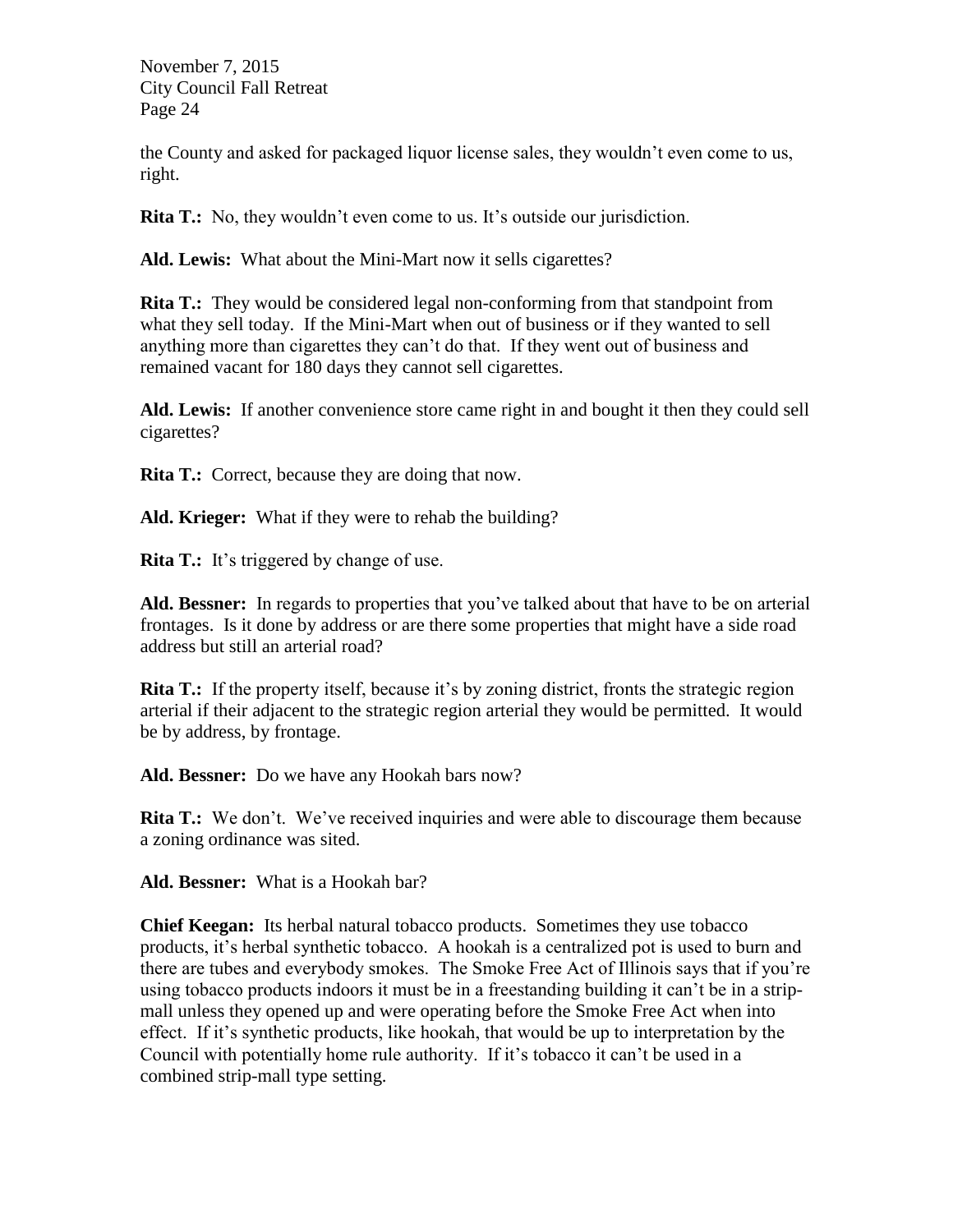**Rita T.:** (Slide #10, p. 10, "Donut Holes" Where Liquor Store Use Would Not be Permitted) The "donut holes", the Mini-Mart on S.  $3^{rd}$  Street,  $14^{th}$  Street & Prairie Street and Parcels the Cadence Medical Office Building at N. 5<sup>th</sup> Avenue, the Delnor area, that's where these would not be permitted.

The CBD-2 and the BT overlay parcels on the fringes of our downtown that's where it would not be permitted anywhere.

**Ald. Lewis:** It's still not permitted in convenience stores because of the size/square footage?

**Chief Keegan:** If you want to sell alcohol products in a convenient type setting it has to be 10,000 sq. ft., otherwise it has to be a minimum of 2,000 sq. ft. as a self-contained liquor store.

**Rita T.:** That is the liquor code piece of it, from a zoning standpoint we would look at a Walgreens as retail sales. What this means is stand-alone package liquor, e-cigarette or hookah lounge.

(Slide #11, p. 11, Process) In terms of process here is what it would look like. Again, we're not married to the proposal on the table. The Council may choose to go in a different direction. You have choices. What we came up with is what we thought is a happy medium, some think that's impractical to allow it within certain zoning districts and not allow it within certain areas, which are the donut hole areas adjacent to the residential neighborhoods.

If we decide we want to move forward with the proposal here is what the process looks like. We would have to amend the zoning ordinance. It goes to the Plan Commission for a public hearing and recommendation. It would go before the Planning and Development Committee for recommendation and then the City Council for approval. That entire process would probably take about 60 days. Based on direction we receive today we can initiate that application immediately next week if that's the Councils decision.

**Rita T.:** As usual above and beyond in offer of explanation and follow through. Thank you, Rita.

#### **Everyone was in overall agreement to the proposed plan.**

# **7 th Avenue Creek**

**Mark:** There was a Public Meeting last week; Peter is going to give you a presentation to give you a sense of what we need to do to move the project forward and also what some of the costs for this project look like.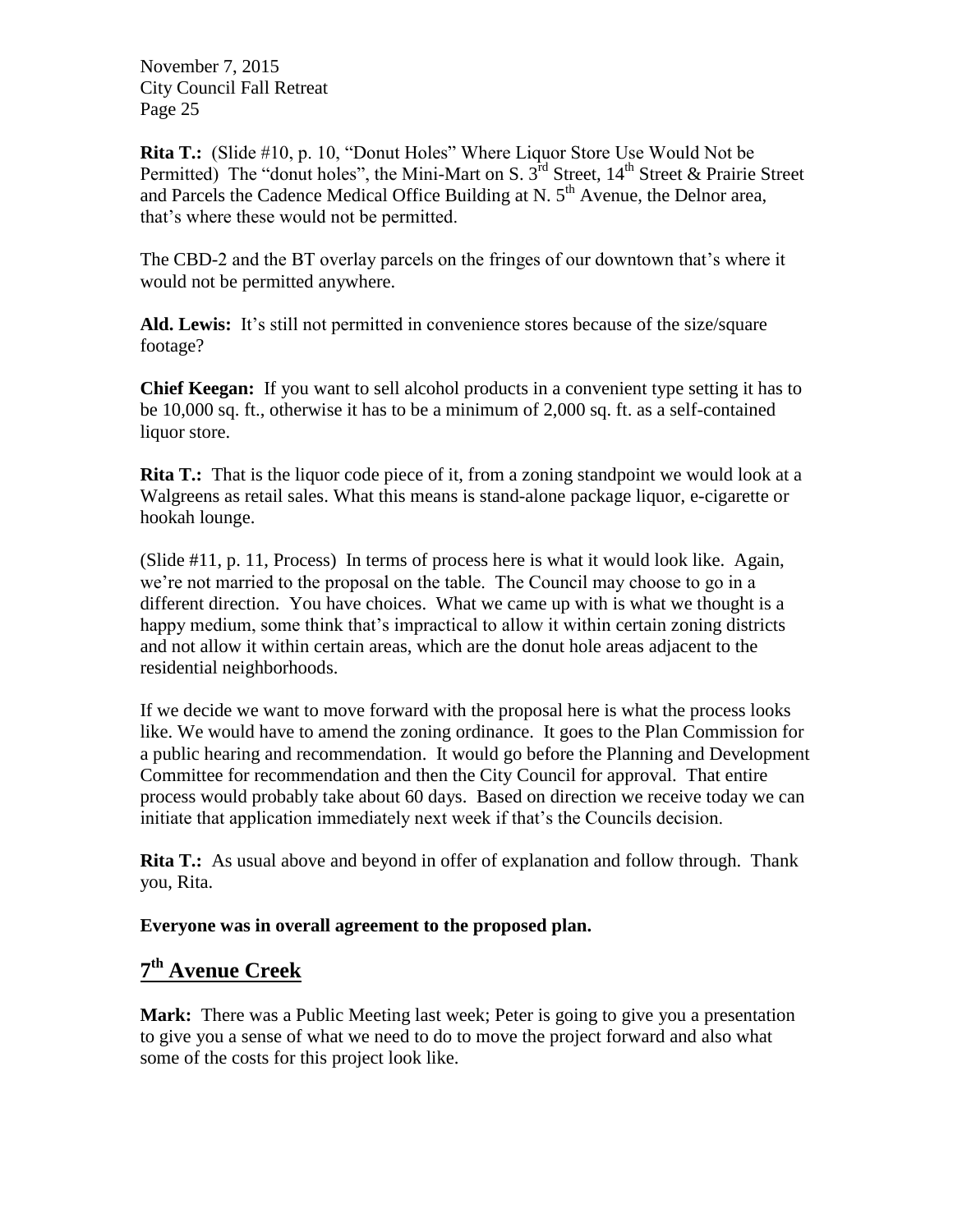**Peter:** I would like to first thank you all for participating in the public and private meetings we have held over the last several weeks.

**Mayor Rogina:** I want to thank you as well; I thought staff was very efficient in their presentations.

**Peter:** I first want to state that City Council input as well as Public input is vital to this project. This is not a typical Public Works project; this is an extreme, complex project. I want to outline the complexity of the project and continue this process in regard to a study. We are a long way away from a shovel in the ground on this project. Before we move forward, I would like to briefly discuss the design options; I also want to give you feedback on the public meetings and summaries of your comments.

We are studying the 7th Avenue Creek as well as the tributary area which joins with the 7th Avenue Creek. It is a highly problematic residential area. We have discussed two options; an engineered option and a Greenway option. These two options are like bookends, and the reality is that we are going to land somewhere in the middle. We recognize there are obstacles with Option 1; private property, homes, commercial properties, retaining walls, trees, existing landscape. The engineered solution in Option 1 recognizes the obstacles and tries to solve solutions that minimize the disturbance of existing obstacles so most likely the proposed creek improvement will be exactly where the creek is today. There is no modification from the creek bed area. We have identified that there are land acquisition purchases, most likely. That is just suggesting that we don't have an engineered ways to solve problems for some homes in the area; there certainly are ways, but they are not valued, respectable engineering solutions. No matter what we are talking about, there is land acquisition in both Option 1 and Option 2. We recognize the grant funding for this option is low and has a price tag of approximately \$13,000,000 in today's cost.

**Mayor Rogina:** When you talk about grant funding, is that Federal grant funding as opposed to State?

Peter: I think it is more Federal and State related. There may be local funding that could apply that we will be looking in to.

Option 2 is removing the obstacles that we talk about in Option 1. If we have the ability to remove the homes, landscape and small culverts underneath the roadway, we end up with a nice park. Then the river does exactly what it wants to do naturally, which is meander through an open grass area and be a dynamic looking space. Is this practical for the entire length of the creek; probably not. We are going to be doing a lot of stream restoration with a lot of native plants and that's where the grant funding portion opportunities are heightened. If we put native plants in and allow the creek to meander naturally, the water quality is going to get better, so if we can prove the water quality improves, grant funding is high. There will definitely be land acquisition with this option. Project cost \$22.3 million which is substantially different from option 1.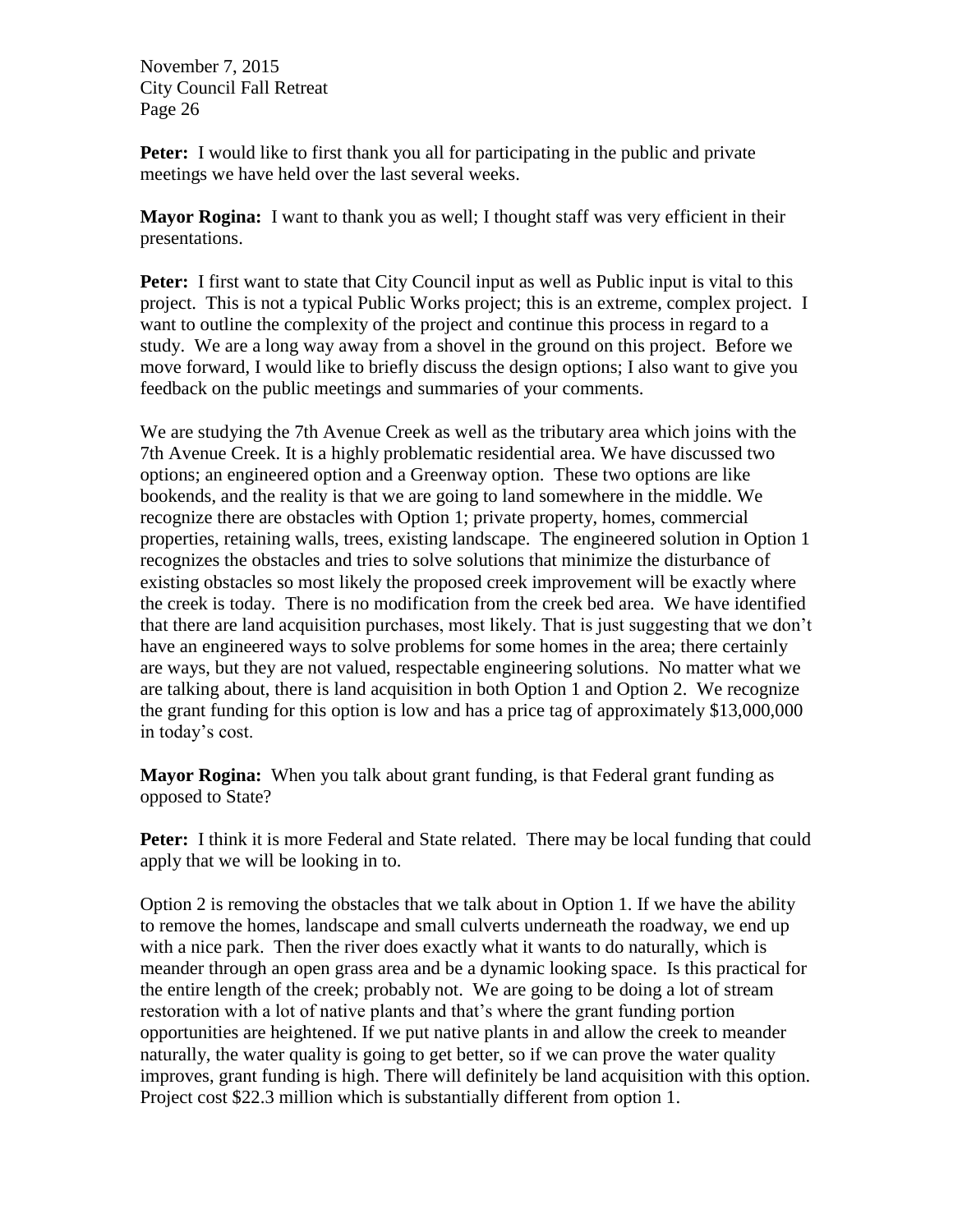We have a survey on our website and we have had most residents in the community and complete the survey. 63% of the affected residents consider the creek an amenity; they moved here for a reason and they like the creek. 73% of the residents have owned their homes for 10 years or more; this is critical information because we have long standing residents in this area, and 86% have basements, and 86% of their basements flood. Option 1 is the engineered solution. The public likes the fact that this is the easiest, lowest cost and quickest solution and impacts the fewest homeowners. There is a common theme regarding the dislikes, and we may have presented this wrong – their concern is that we are going to make the creek an unsightly ditch and leave it a concrete shell or an excavated dirt pile. That is not the case. If we go with this option, we will go back after the project is complete and restore the creek banks. It's going to be a nice project at the end of the day. It is certainly going to look different than it does today. The residents also like the environmental aspect; they do have an idea of improving water quality and environmental concerns in this area.

Option  $2$  – they like this project creates an open space with parks and trails. That is a common theme as well, including with. I think most people like the idea that this can be an impact project to this area and we can create an area that is desirable for the neighborhood. They like the idea that it is environmentally friendly, aesthetically pleasing and better funding opportunities. They do not like the longer implementation time and higher cost.

Funding – the public are concerned that the City will not act on the project if we rely on grant funding. That is probably a reality of this project, but the public is telling us that they are concerned about receiving grant funding before projects move forward. We have had discussions of where the funding should come from; should this come from a neighborhood group? Is this a City problem or a neighborhood problem? There needs to be more dialogue on that. If this is really a neighborhood problem, should an SSA be set up for that neighborhood to fund a portion or the entire project? Again, the City will not move forward quickly on this project option due to the costs.

Property acquisition is a topic that tugs at the heart strings and is going to be vital to moving forward with this project. I think the tide has turned in the feedback that we have been receiving from the public. The question that residents are asking now is when we are going to buy their property for a fair and equitable price; residents understand now that it is a necessary part of the process. That is a much different response than we had a year or two ago when residents said they wouldn't sell. We don't know the answer yet as to whether this change in attitude a problem or an opportunity.

Moving forward in the next 18 months, we have to continue to develop the two options we created to get to a final solution. We have to retain our engineers to take public comments to understand everything in order to develop a common hybrid solution before we go to the design stage. Before we do that, we want to revisit our project goals. If you asked me what the project goal was a year ago, our only answer would have been to reduce the flooding. However, we have learned over the past nine months that there are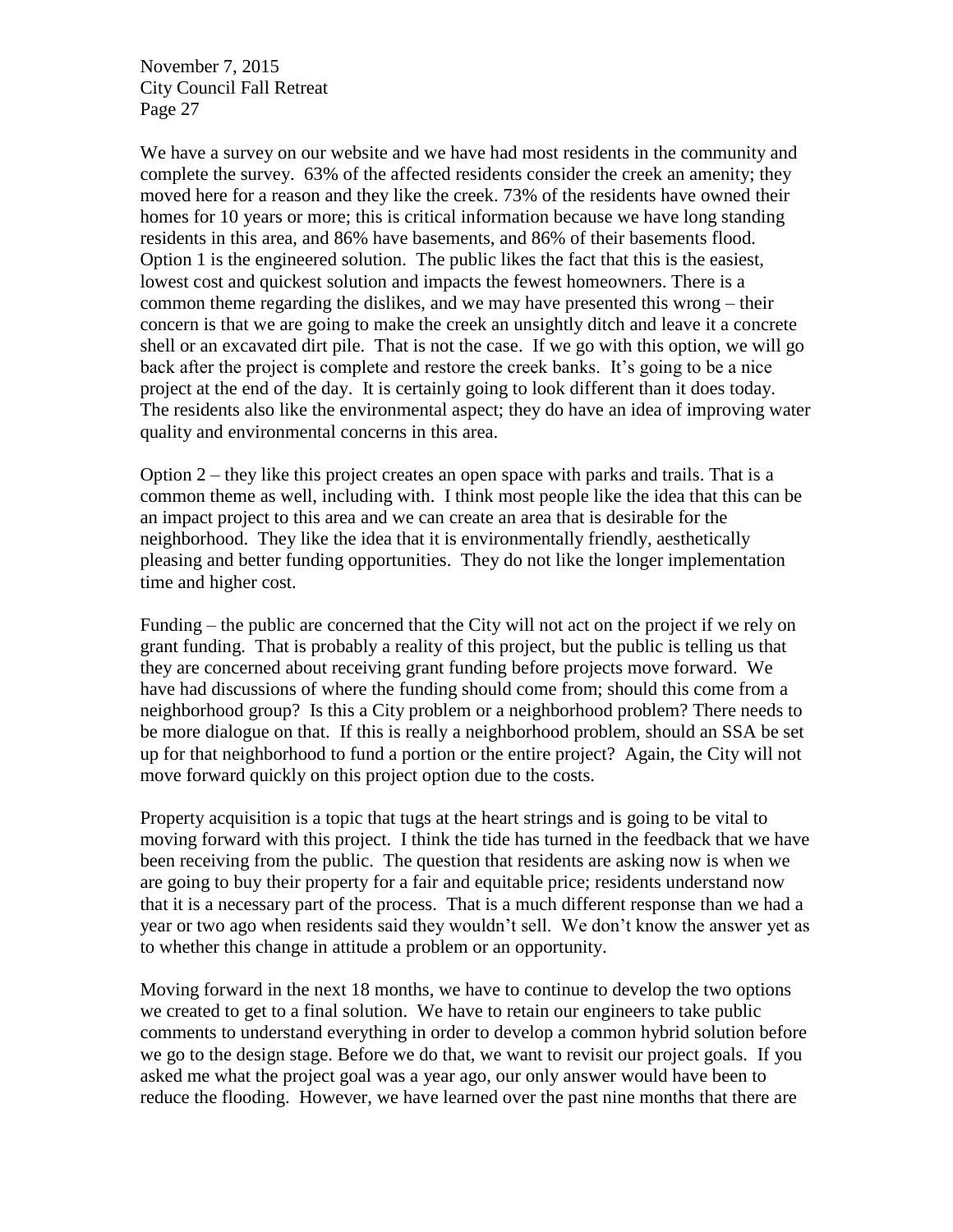economic opportunities, water and environmental improvements; we need to analyze all those things to see if they potentially rise to the top as project goals, or is our ultimate goal still to only reduce flooding. We are going to develop this hybrid option with public and City Council involvement; staff will work with our consultant and FEMA as part of this process. We have received Elevation Certificates of the properties and are evaluating them now. That will have an effect on this hybrid option, and cost funding will certainly be a consideration as well as the land acquisition program.

I have developed a chart of the financial impact over the next 18 months. By developing these concepts, there are cost implications, mainly for consulting services. We can't do this on our own and need to retain our consulting engineers to do that for us. The financial impact of developing the Master Plan is somewhere between \$90k - \$100K. As we phase the project out, each independent project will have its own cost associated with it, including inflation costs. We want to look at a Cost Benefit Analysis as well, including the financial, environmental and sustainability impacts; whatever we create we are going to have to maintain and we have to know how that impacts us in the future.

We also have to take into consideration the property tax impact; if we eliminate 7 homes vs. 30 homes, what financial impact does that have? A project this complex is going to be phased over time; five to 25 years and beyond. We want to identify the low hanging fruit projects, but we also want to identify the high impact projects to give us the biggest bang for our buck. So the financial impact in the next 18 months is \$80k - \$100k. Once we develop the phasing plan, we are going to implement a series or projects which will take on the look and feel of a typical Public Works project. In 15/16 and 16/17 we are still developing concepts. If, out of that process, we identify the first project, we have to design that project in 17/18 and in 18/19 we have to permit that project and the shovel is going to go in the ground the earliest in 19/20, so you can see the length of these projects. Some of the low hanging fruit may be important for us to identify up front so we can show the public that we can do something small along the way as this develops.

Funding is going to be a key component recognizing that we are talking about \$13 to \$25 million. There are multiple grant funding sources that we are going to dig in to. I have identified what we are calling the Watershed Master Plan, and I won't get into the details of what that means right now, but I do want you to realize that is a \$100,000 commitment and a requirement for the IEPA Grant, so that is something we are going to have to do to get ready to even be able to apply for an IEPA Grant.

We talked about Special Services Areas (SSA's) as a funding source, as well as revisiting the conversation about the Storm Water Utility and the potential of going to the General Fund. The good news is there are some low interest loans available for Storm Water projects which is a concept similar to how we do our water and wastewater projects. The financial impact including the \$100,000 for the Watershed Master Plan is \$130,000 to \$150,000. The Buy Out Program is a key element. We can do what we are continuing to do now, which is buy properties as the homeowners come to us. We determine if it's a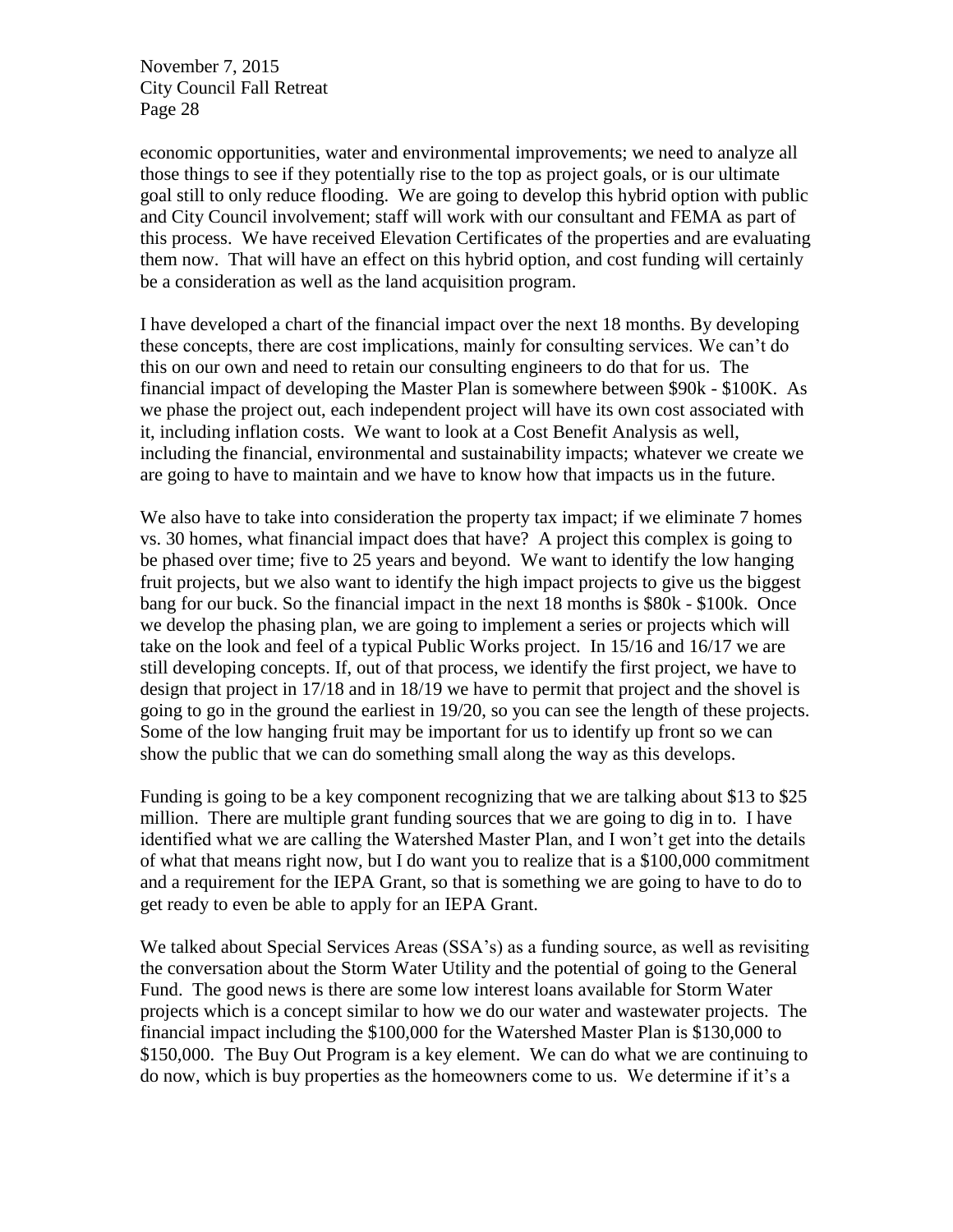Tier One or Tier Two property, we bring it to Executive Session; we agree on the purchase price, negotiate it and move forward.

What we are talking about in Option 1 is the potential of purchasing 13 homes at a minimum, and we are talking about purchasing 30 homes in Option 2. So City Staff is recommending we develop and understand a Buy Out Program. Our audience is asking for that program as well. Eminent Domain is an option, but I don't think we want to go there, recognizing the current conversations with the community. Relocation is an option; we have had people tell us to buy their house and relocate them somewhere else in the City. Financial impact for FY 16/17 to develop that program is \$30k - \$50k. I think we are going to get a lot of people who want us to buy their property, and whether it's a Tier 1 or Tier 2 opportunity, we will bring that forth. A million dollars will buy us four or five homes. It's not in the budget, but it could be a budget addition as those opportunities come forth.

Public outreach is going to be huge as well. We recognize that communicating with our public, especially on this type of project is critical. We will be developing marketing campaigns and continue to have public meetings. I don't think we need to get to the point where we need a referendum on this project, but perhaps surveys go out to understand before we plan our final option. The FEMA process that is running parallel to this is critical because it is going to impact property insurance about a year from now. All of those questions are going to be sent to the City as well and we want to be able to assist with those answers. The financial impact is going to be \$20,000-\$40,000 in this next fiscal year.

There are Economic Development opportunities particularly around the Main Street area. In our private meetings with you, we discussed alternate engineering solutions as an Option 3. Are there Options 4, 5 and 6 that we might consider, such as expansive detention ponds before the creek gets to the Fox River. There are other alternatives we are looking as well.

We will be back to you in the very near future because we need your feedback on this project moving forward.

**Ald. Krieger:** Would it be to our advantage to start cleaning up some of the creek areas to help the water flow? There is lots of trash and tree branches and some people have used it as a dumping area for their yard waste.

**Peter:** We do to some extent, but the tricky part of that is that all of it is on private property. The Public Works Department has, on special occasion, gone and removed a tree or picked up trash as needed.

**Ald. Stellato:** A funding source I would like you to consider is an SSA; you talked about an SSA for the neighborhood, but how about an SSA going further east to the Industrial park where a lot of this begins; all those detention ponds funnel to the creek so the SSA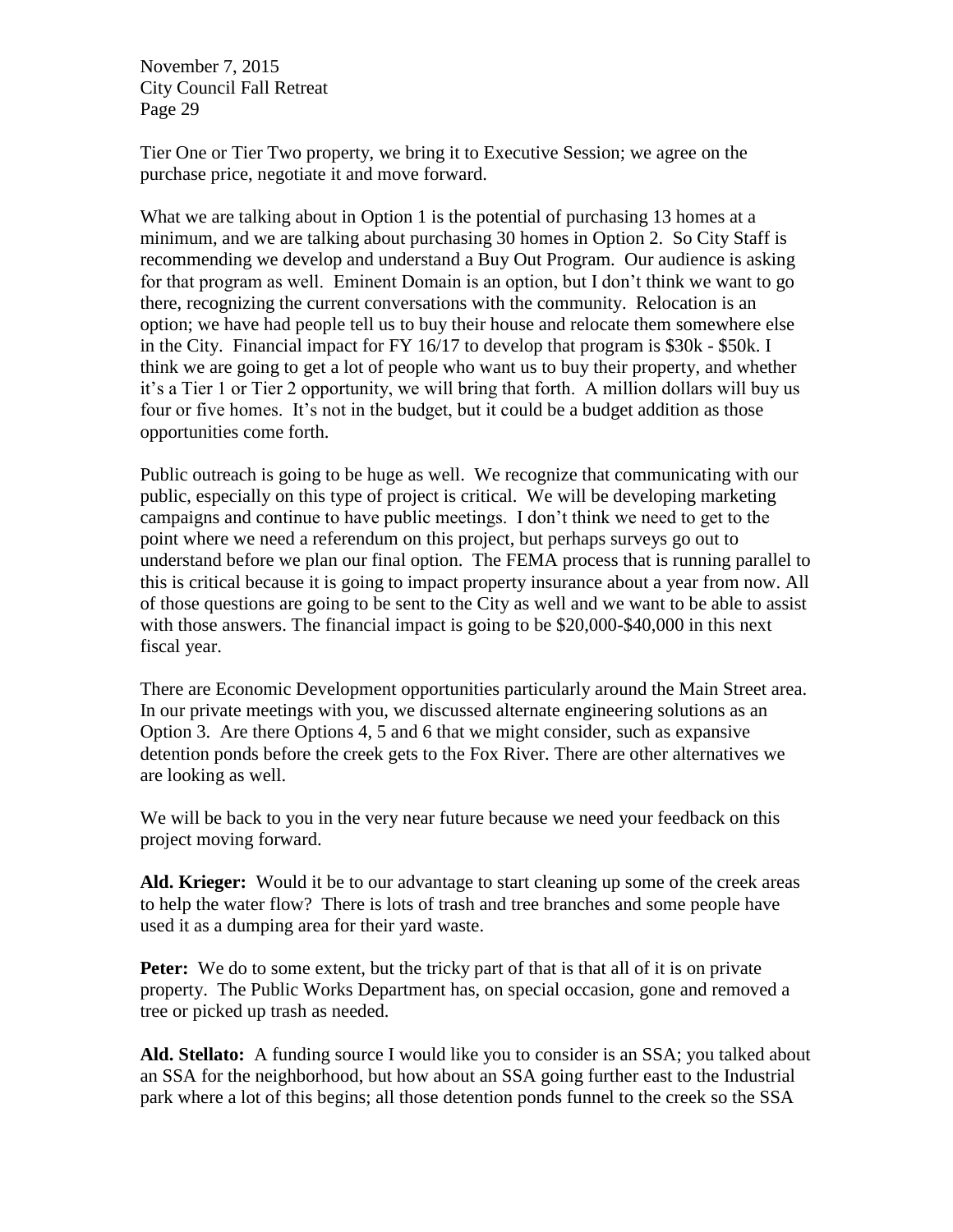money could be from the Al Piemonte tip. Can we use development fees for any project being developed in that area? Have developers pay an extra fee for that. Also can we look at the wetland banks to trade property? I don't have time to go into each one of those, but there are four sources I would like us to look at.

**Ald. Bessner:** Is there any connection whatsoever with funding with agencies that might tie into any possible other project?

**Peter:** That is a great question, and the next 18 months may provide us that answer.

## **Special Service Area 21**

**Mark:** The next topic SSA 21 located out by Jewel by the northeast corner of Kirk Road. There is detention basin out there that needs some maintenance. There is an SSA in place for that purpose. The reason we're sharing it with you is that if it appears on your tax bill it will be an increase to the tax bill to the people who own property out there. It's just the commercial area, not the residential area but there will be increased sensitivity when they see this on the taxes. Chris is going to go into some detail about how their tax bill has changed from 5 years ago to what it might look like in the future from the implementation of the SSA.

**Chris:** There are a couple of purposes in terms of bringing this to your attention.

- 1. This is an FYI; you may hear comments or get questions from businesses owners or property owners out in that particular area.
- 2. To gain an understanding of whether there are any objections to some of the policy recommendations that staff is making regarding the SSA, the tax bill and how those items flow together.

(Slide #2, p. 2, Special Service Area 21 - Map) SSA-21 Northeast corner of Main Street and Kirk Road and essentially runs all the way up to Foxfield Drive including the storm water detention basin. That's actually going to be the star of our performance today. It terminates on its East boundary at its lot line with the Quad. It only encompasses commercial property. Right now there are 5 commercial lots that are out there.

(Slide #3, p. 3, Special Service Area 21) The SSA was established back in 1998 when that particular area was developed. The ordinance specified there were two purposes for the special service area that were established within that ordinance.

1. Infrastructure in that particular area was funded by a City body issue for streets, curbs, lighting, signalization, utilities, etc., including the storm water retention system and retention basins. The bond issuance was actually funded by the special service area tax that is currently being levied on the particular parcels in that special service area.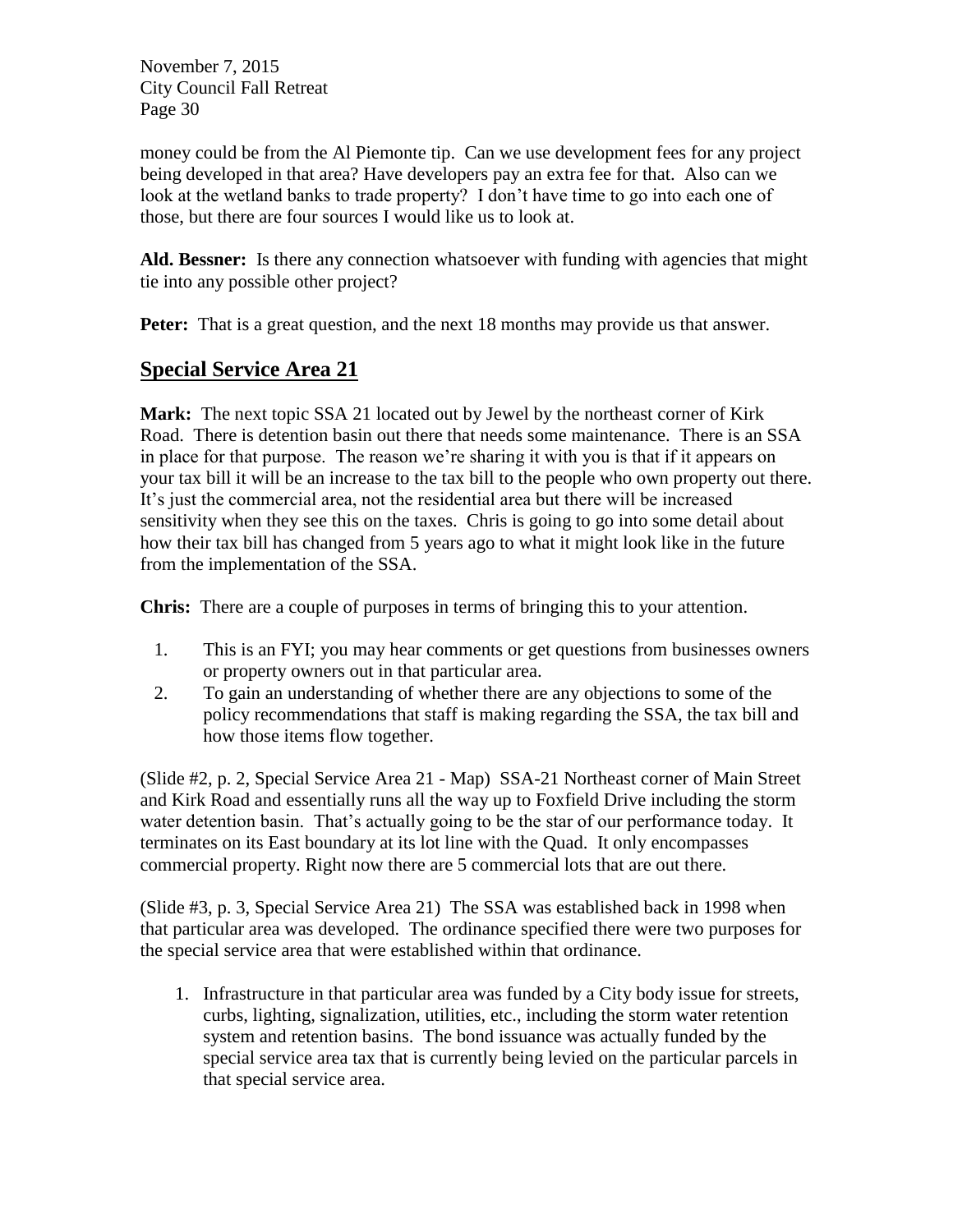> 2. Annual maintenance and operational costs related to the project. Again, the project includes those storm water retention areas.

(Slide #4, p.4, Special Service Area (Cont'd)) The debt service levy actually the general obligation pledge rate is unlimited. That rate is currently about \$1.97 per \$100.00 of EAV that compares to about a \$.90 general operational levy of the City overall. The maintenance and operation levy is limited to .50% of EAV. As we went along back in 1998 the bonds were issued the project was substantially constructed and the debt service levy is being collected on an annual basis. We've made the principal and interest payments on all those bonds, we're up-to-date, there are no default issues. There is part of the project that is not developed yet. We'll talk about how that figures in right now.

(Slide #5, p. 5, Special Service Area (Cont'd)) We issued, back in 1998, the bonds and went ahead and put in the infrastructure. However, because the parcel is not fully developed we had about \$875,000 in bond proceeds and investment interest earnings that were never spent on the project. It probably goes back to about 2010 that we started talking about what we were going to do with that \$875,000 because the property owners were aware that those proceeds were on hand. We looked to see if there were any projects at that time on which we could spend the \$875,000. It had to be limited to special service areas, but we didn't have any projects at that particular time.

In October of 2012 we called \$875,000 in bonds to lower the debt service payment by about \$58,000 annually. That flowed through to a lower property tax bill for the SSA portion of the levy for those 5 commercial parcel owners as a result.

(Slide #'s 6-10, p. 6-10, Special Service Area (Cont'd)) Chris referenced pictures on slides  $6 - 10$ .

(Slide  $# 11$ , p. 11, Special Service Area (Cont'd)) The project to rehab the special service area detention basin right now is estimated at \$310,000. There is no funding available. We have ever levied the annual maintenance property tax. That  $\frac{1}{2}$  of 1% within the SSA has never been levied. The EAV for those five commercial properties is approximately \$5M. That means that we would be limited to .50% of the EAV x \$5M or about \$25,000 in collections. Currently we have included the maintenance levy we could go ahead and levy it and roll it forward. We are considering approval of the tax levy in December.

(Slide  $\#$  12, p. 12, Special Service Area (Cont'd)) Staff proposal: Clearly there was an intent for the SSA to pay for maintenance and rehabilitation of the project based on the way the language of the ordinance is written that authorized the SSA back in 1998. Staff is proposing that we lend the money to the special service area from the General Fund and pay the debt of the SSA back to the General Fund from the annual SSA maintenance collection. It allows for some interest earnings from the SSA. I had our bond consultants and devise an amortization schedule as though we were borrowing the money and issuing a bond to do this. I would anticipate that we would treat that as a bond issuance from the SSA to the General Fund. The General Fund would hold the debt and take the annual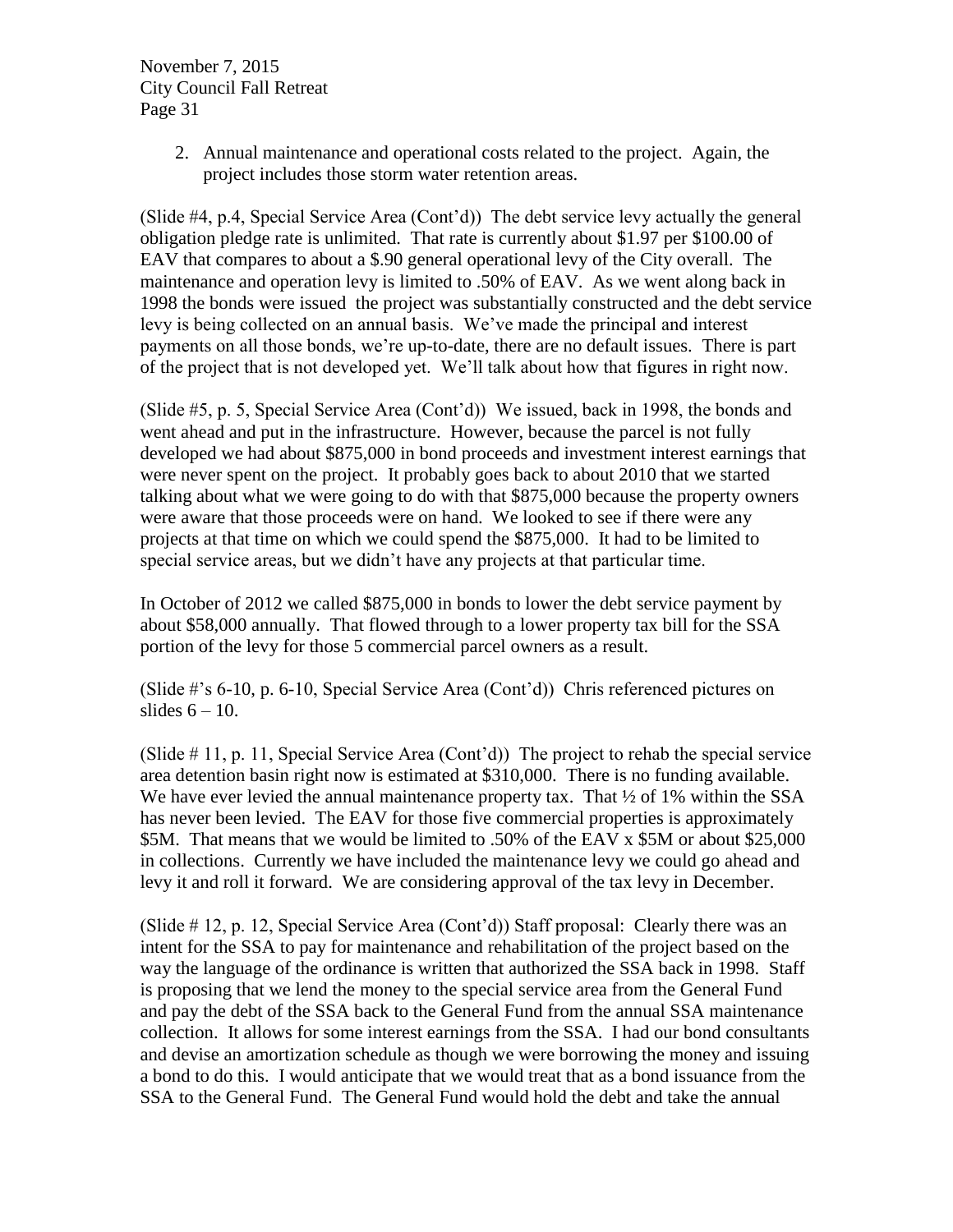payments in from the SSA. Based on the collections that we currently get, allowing for a very low increase, it would take approximately 17 years for repayment.

(Slide # 13, p. 13, Special Service Area (Cont'd)) The downside: The SSA property taxes would increase for those 5 commercial parcel owners anywhere from \$2100 to \$12,675 per year. They would see an increase of about 25% on their tax bill. Parcel owners have enjoyed the savings from the bond call of about double that. The lowest amount that was saved as a result of the bond call has been \$4800 the highest amount is \$29,000 since October of 2012. With the maintenance levy if you net out what we intend to increase versus what they say over the last couple years as a result of the bond call, they still end up saving somewhere between \$2100 and \$16,400.

(Slide  $# 14$ , p. 14, Special Service Area (Cont'd)) The purpose today is to bring to your attention and staff intends to proceed in 16/17 budget as outline unless you have objections.

**Ald. Silkaitis:** No objections, but do we have any of these problems in any other SSA's?

**Chris:** We've met with Public Works and are going to establish over the next 12 months taking a look at the retention areas. Particularly those that the City has responsibility for and making sure that if we see these issues coming it would be a policy discussion at a future retreat or committee meeting as to whether or not we want to start implementing some of these maintenance levies. There are whole host of them out there that are dormant and as homeowner associations have their obligations, some will do it, some won't. We need to know where those problem areas are going to be and start accumulating some funds.

**Ald. Silkaitis:** Going back to when we decided to call in those bonds. Would we use that same procedure again, or is that something we shouldn't have done?

**Chris:** At the time we didn't know this project was out there. If I had known that project was there, I would not have advocated calling the bonds.

**Ald. Silkaitis:** I'm not saying you did anything wrong I'm talking years down the road. I just don't want to get into this situation again. Maybe change the way we look at SSA and the funding.

**Mayor Rogina:** Any objections?

No objections from any of the Council members.

12:15 PM - Break for lunch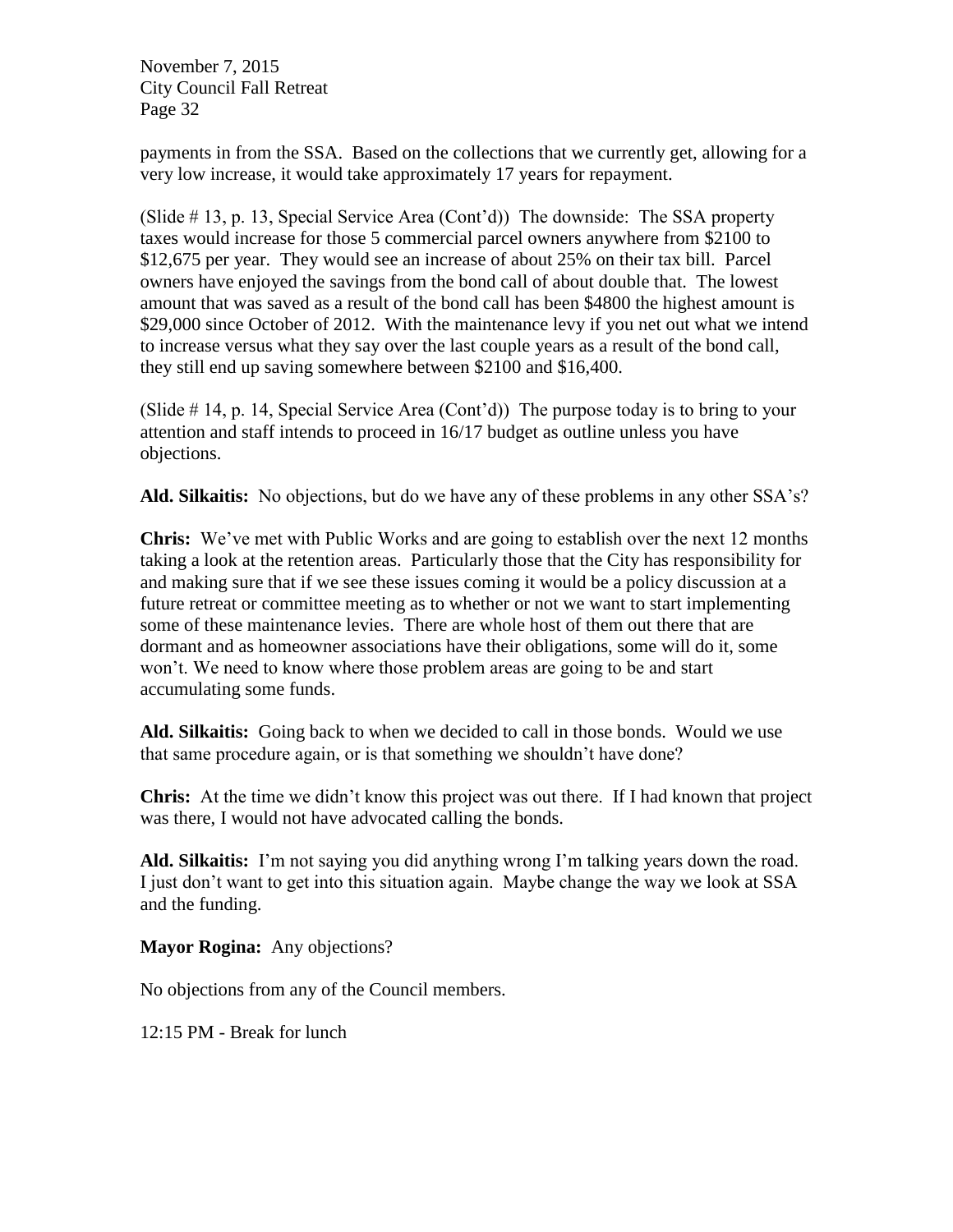*Afternoon Session Resume @ 12:52 pm*

### **Police Department Study: Peter Suhr, Jim Keegan, Chris Minick**

**Peter:** We've got a big agenda for today. We're looking to hopefully have some time at the end to get some feedback and discussion on this. So, the agenda for the day is we want to review with you the goals for the project. Some of these slides you've seen before; some you haven't. But we want to make sure you understand what our goals were for the project as we develop these concepts. We want to build a bridge to today and get your feedback around what we've done in the past; so there is a little bit of repeat information here, but, again, just to get us up to speed and understand what we've done in the past will be helpful in the overall presentation.

Jim and I have been busy over the past nine months with our consultants and we're proud of some things we've accomplished over that time, so we're calling this a due diligence phase and we want to tell you a little bit about some of that work that we've done.

We received an appraisal of the existing site and the building. That was something that was requested of us and we knew that there was a need for making decisions in moving forward on this project. We will give you the results of that. We also have concept plans that were developed. We've developed probably about 15 concept plans, but we've narrowed that down to five that we're going to show you today in the range of thoughts and ideas. We have costs that are associated with those concept plans and master plans that we'll discuss as well. And then we want to review the goals again and analyze them in what we're calling the matrix. That's actually the sheet that I just handed out. This is a way for us to analyze the goals based on the options that we've presented and see if any of those options float to the top. Then in conclusion, we'll have questions and answers at the end.

**Project goals:** we have four overall goals here. You can decide, and we can certainly discuss adding to this goal list, but Jim and I thought that these were the four goals that really capture the spirit of what we're trying to accomplish with this project. The first goal, I would say, is probably the Police Department's goal. The police department should have a highly functional building allowing staff to do their job most efficiently. Goal number one is that we need to provide a facility for the police department to function the best that they can. We recognize that with the current facility that it's undersized and you've heard that before. The layout of the building does not allow them to maximize their functionality within that space.

Goal number two is what I would call the Public Works goal. That is to develop a police department that should be constructed in a matter that is sustainable, considerate of future needs, and meets current codes. Public Works is interested in creating and having a building, like all of our city buildings that is weather tight, energy efficient, and is sustainable in regards to maintenance costs on an annual basis. Something that doesn't allow us to pull our hair out every day with the problems that happen within the building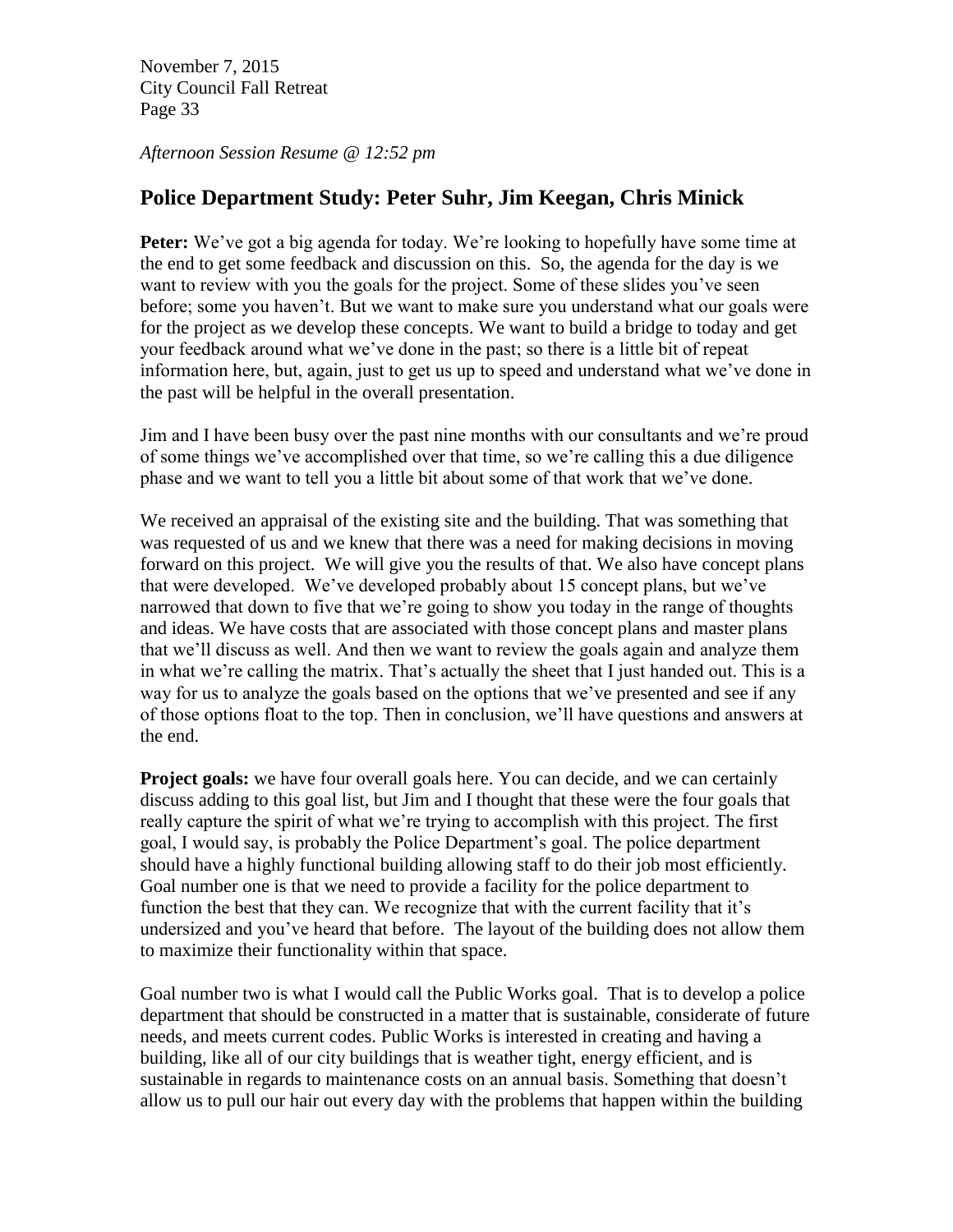today. Public Works' goals are a little different than police goals, but I think are very comparable with regard to priorities.

The third goal is recognizing the scope of this project and the cost. We wanted to certainly identify the cost of the scope of the project and be comparable to the quality of other city projects, other comparable police facilities, and contextually respectful of adjacent structures while being cost effective. What we're going to show you today is not to say we're recommending the Taj Mahal for the City of St. Charles. We recognize that there's a standard here in St. Charles. We understand that the standard is at a certain level; designed to certain standards and built to a certain standard. And I think that we're going to show you all solutions and suggestions for that level of responsibility for the way we are proposing to construct this building as well.

The fourth is really a community statement. The entire community should be able to reap the rewards of the use of this building and the service it provides our residents, businesses, and guest-visitors. A strong but welcoming public image is desirable. We really have talked a lot about this being a community building. A safe haven, perhaps; a friendly building to be recognized and to be part of. You'll see, as we develop, go deeper into this conversation that we're proposing a community room in the space, which is a multi-function/multi-purpose type of space that could be used by the community. We want to welcome the community; this is really a community project.

**Project History:** I'll fly through this because these are slides and information you've seen before. The existing building is 30,500 square feet. As you know, it's been built over a series of decades. We've identified nine different structures. This slide shows the seven different components of the building and it has built upon and added to as time has gone on. The number seven blue square identified on the slide is the city's water well and is part of this complex itself. The survey and site information (blue line) represents the Fox River; the hashed area represents the building itself; and then you can see the parking, and so on and so forth.

The existing police facility is within the 100-year flood plain and is identified in the red line and you can see how close it is to the building. Current code suggests that the police facility, or really any facility along the Fox River, needs to be three feet above the flood plain elevation – the first floor elevation needs to be above that. They currently sit at 1' 3" above the flood plain; so it's well within under that current code. It is grandfathered in so if we don't do any construction to the project, we don't have any concerns, and that's why we've been able to continue to keep it alive in this space. But, if we look at a major reconstruction, that certainly will be something to consider. New codes also suggest, by the US waterways, that a 15-foot buffer space is required for new developments from the edge of the river to the edge of the building. We're well within that 50 feet right now. And, as you can see, and as you know, there are a ton of utilities within this space and on this site. They're all the purple, blue, and red lines that you see that kind of make this picture a little difficult to read. They're all independent utilities that are under this site: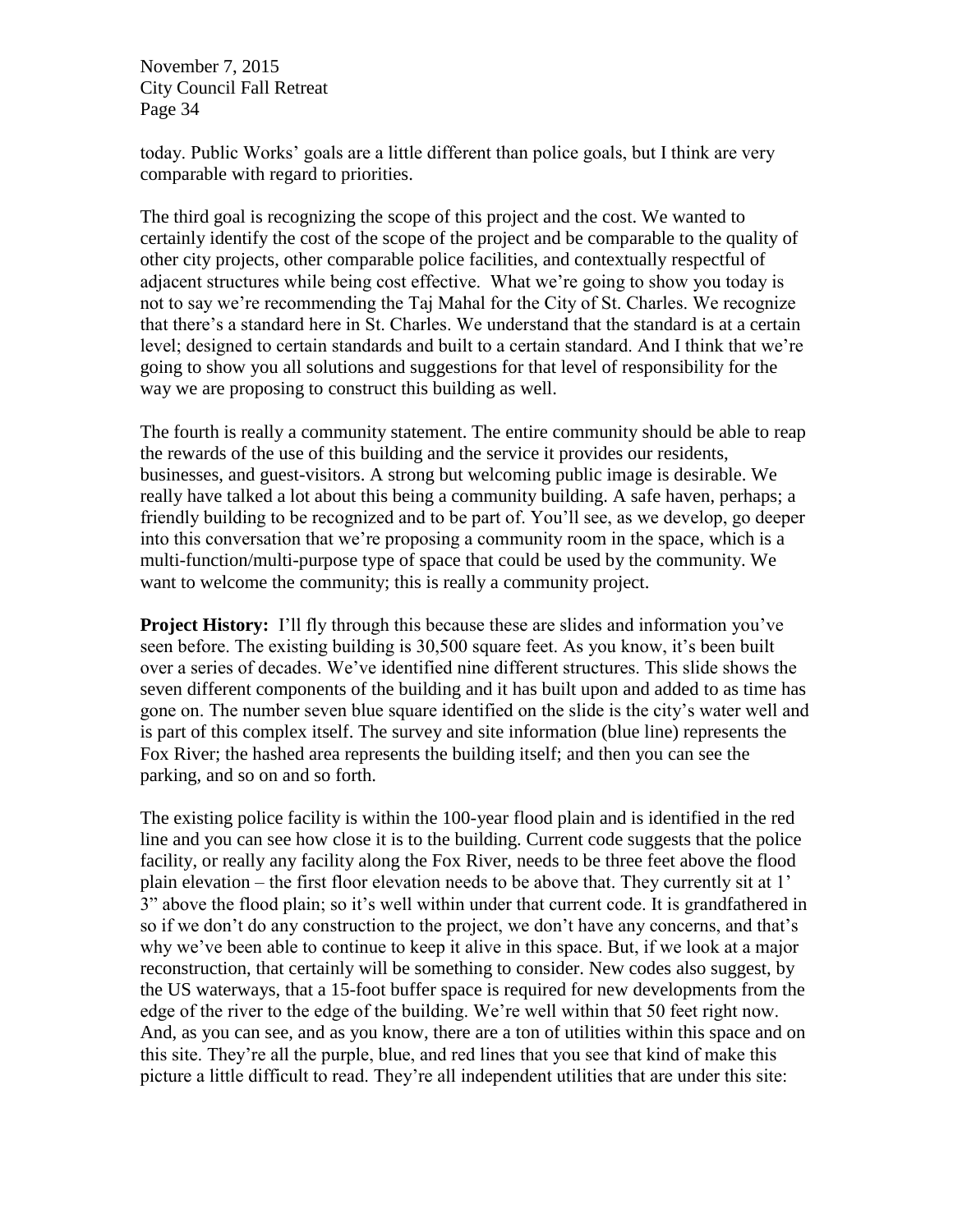water, gas, electric, wastewater, storm, etc. That's the site that we're dealing with right now.

We did an exterior conditions analysis in 2013 and as part of that study, we identified that new roofs are needed to be replaced on the entire complex. They're shot and their time has come and they need to be replaced as part of that 2013 report, within the next five years, so we're kind of coming up to that point and we have seen some leaking in recent years that we are doing a lot of patching and continue to keep building components moving but we really need to do a rehab on the roof. The parapet wall is a wall that extends over the top of a roof. The parapet wall in this particular building is the triangle piece. It's kind of a freestanding wall. We've identified that needs to be rebuilt. It's in structural stress. An independent study that we did just after this identified structural analysis of that wall, and I'm glad to say it is safe, but it is something that we'll have to look at and study every year to make sure that it remains safe. So there's some consideration there. We have talked a lot about these buildings having about 37 different brick types. Some people might like that look; it gives that historical nature, but from a construction perspective, it's really difficult to maintain buildings that have that many different brick types. New windows, the Chief wears a winter hat in the winter time because snow blows in the windows and in his face, that's a concern for the people that occupy the building, and so the building needs all new windows, garage doors, etc.

In 2013 \$1.5M was identified as an improvement cost to just weather tight the exterior building. That's the solution that we did with the municipal building. We did a similar study with that and we chose to weather tight that project and that was about a \$1M project. At this point in time, in 2013, that's really what kicked off this study. I think we, as a community and as a staff, decided well before spending \$1.5M on just renovations to the exterior of this building, why don't we take this a step further and look at the study to see if it really makes sense to spend that money without a plan in place. Interior conditions analysis followed.

We've identified that the mechanical, plumbing, and electrical systems need to be upgraded, if not removed completely and replaced. Interior finishes are good but they're outdated; as well as ADA accessibility, and really a lot of code issues within this building space itself. You've seen some pictures of the concrete floor settling and heaving. We also did an air quality study in the past 18 months. That air quality study came back with mold counts. The good news was that the counts were low enough and really equal to something you'd see outside, so it's safe conditions however; similar to the parapet wall, that's something that we'll have to revisit every year to make sure that count doesn't go up.

We also did a space needs analysis. The space needs analysis really is a study of the space that you currently own, the 30,500 square feet that we currently own, and the space that you should have in a modern facility. Our architects helped us with this and they say that for these functions, you should have "X" amount of square feet. It also considers future growth. So, the results of that space needs study is that our police department in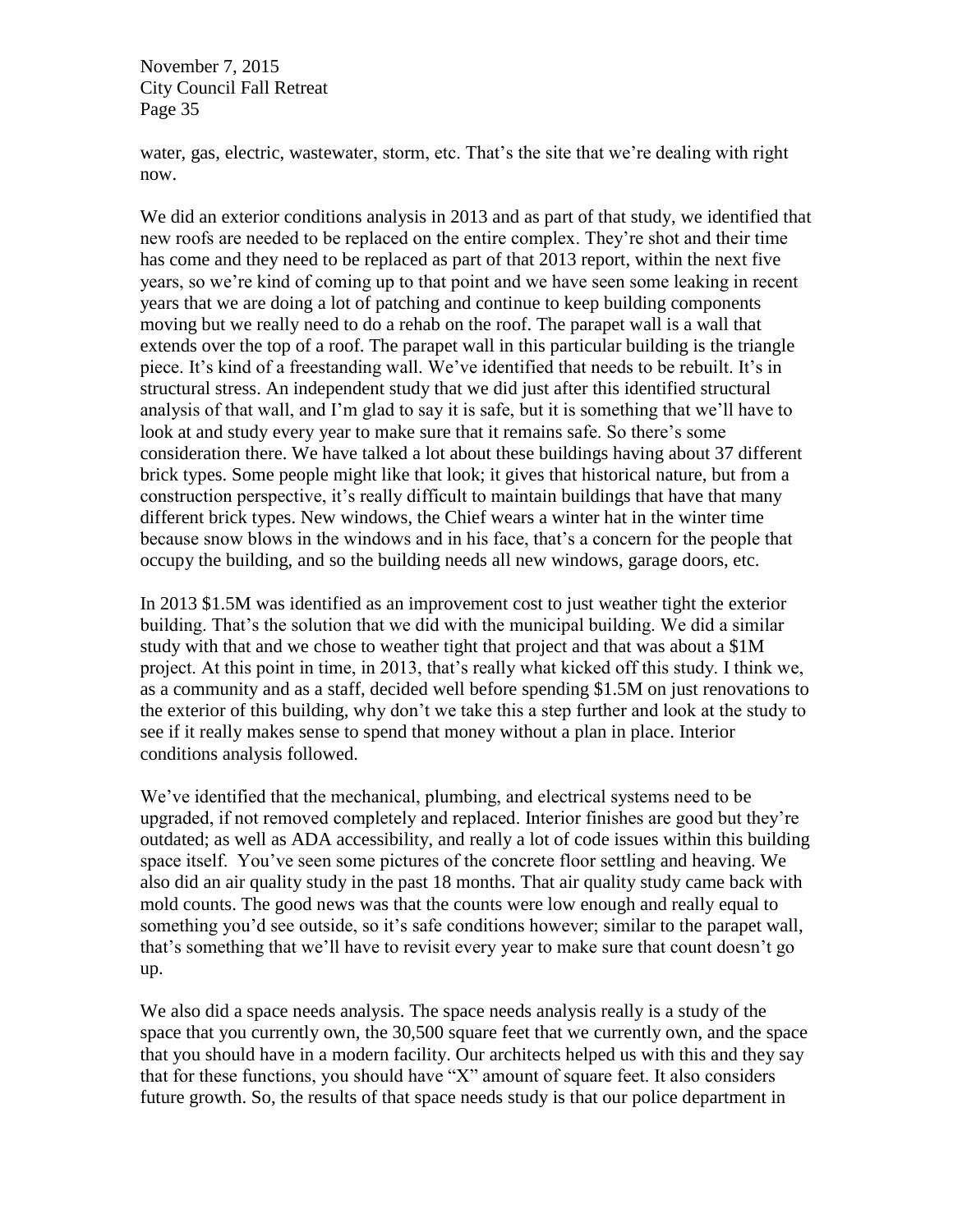today's world, with today's requirements, should be about 40,000 square feet to operate efficiently and effectively. I will say that there is a little bit of room there for future growth, but that has been really minimized. We think that future growth is not something that's going to happen 25 to 30%; there's very little growth room in that number. We also know, from an apples to apples comparison, that we currently don't cover our police vehicles. They're not in a garage. Our recommendation is to do so. That would add an additional 10,500 square feet, so the total project would be 50,500 square feet, or roughly a 30% area increase.

**Jim:** I'm going to roll through the next two dozen slides. A lot of them are picture based. As we talk in moving forward about the site itself, we just want to familiarize the elected officials especially with how we refer to each of the particular buildings. So this parapet wall or structure that Pete was referring to, that's the 10 State building. There's actually a monument sign just adjacent to the door there. So when you hear 10 State, this is the older, turn of the century building that we acquired. The original police station we constructed with the green roof is 2 State. And then the entire campus or conglomeration is 211 N Riverside. There's also an address that Coleman Land used of 210 N Riverside, but we use 211 N Riverside from an inviting aspect of welcoming residents, especially folks that aren't familiar with St. Charles, especially with our festivals and whatnot, adjacent to Pottawatomie Park, we do get a lot of questions. One of the things I probably get asked daily as I walk to City Hall "where do I go in?" There's a front entrance at 2 State, there's one in the back that a lot of folks from the festivals try walking in  $-$  it's a glass door by our lunchroom. 10 State has an employee entrance for our weight room/wellness room; the command entrance is off the parking lot where the parapet wall is; Community Restitution is on the side; and there is our training room entrance. So, our entire building has six entrance points that are open to the public, or at least seen by the public. There's a few others that are in the back that are cornered off by the compound. It creates a lot of problems. Because we have so many buildings that are attached to one another, not only is the air flow and some of the things with environmental concerns of concern, but getting to staff and having staff work a little bit more jointly is sometimes is an issue as we're a little detached from one another, and it does make some of our functionality a little bit diminished.

The next number of slides are going to get into some pictures, but just to recap what Pete and I talked about. Some of the things we did with FGM is we went in depth with our existing conditions. Not only interior, but exterior. We looked at our space. What do we currently have, what do we currently need? Obviously, we talked about the site appraisal. We also had the site surveyed. We looked at the mechanicals. We really did our due diligence in bringing forward a really in-depth report that we're going to present today.

We did look at a couple of sites. One of which the city owns, is Rt. 31 and Red Gate, right across from North High School. We looked at a vacant property that's been vacant for a number of years, Valley Shopping Center on the near west side. We also took some key stakeholders to look at some FGM projects that are of similar size and scope to the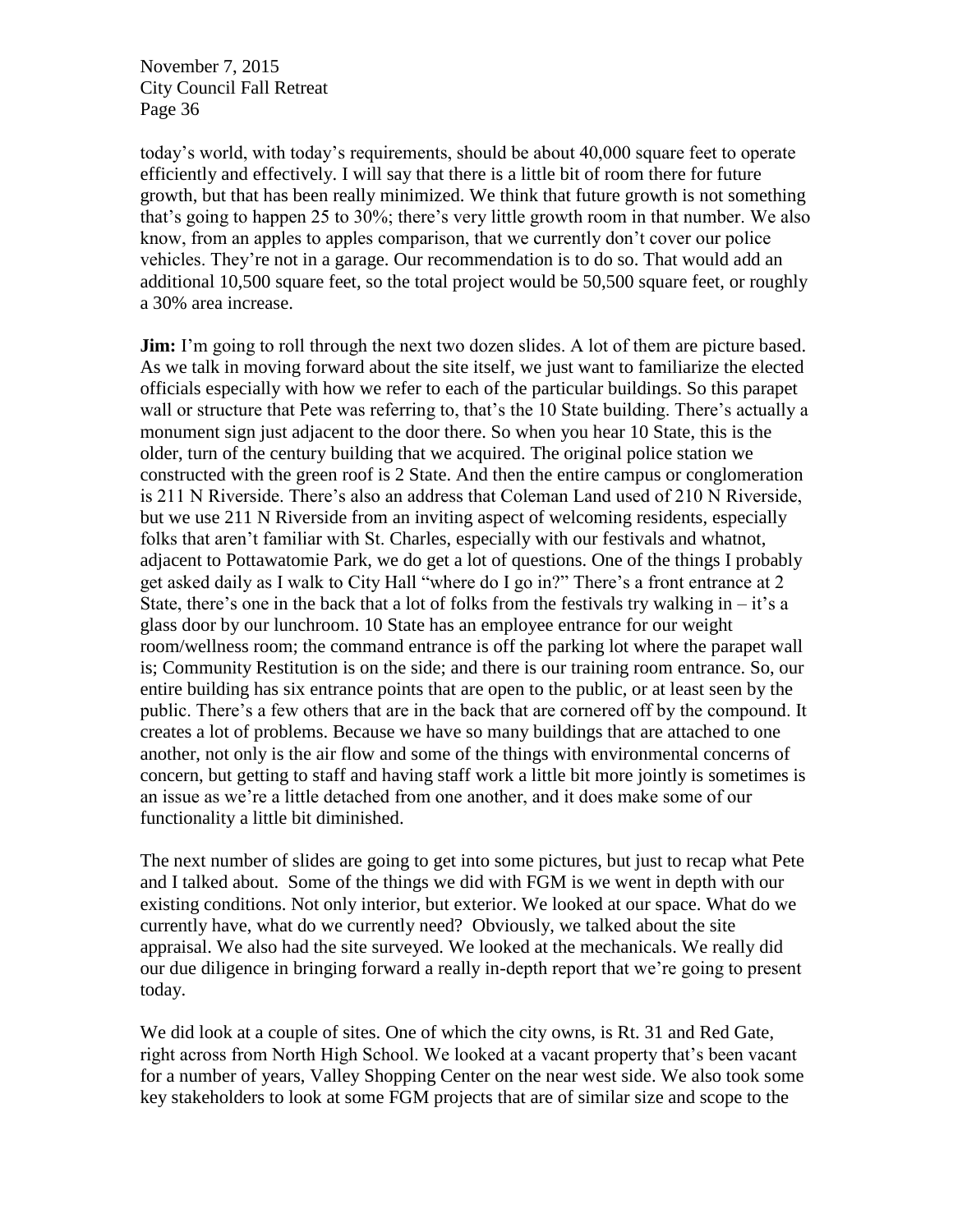City of St. Charles. When we talk about not asking the city to build the Taj Mahal, we went and looked at three recent projects that FGM completed that we felt, as a staff, were comparable to the needs in what is addressing us in moving forward. That was the Bensenville Police Department, Franklin Park, and my old police department in Streamwood, which I was the assistant project manager on. We chose not to look at some recent projects like Aurora, Glenview, Highland Park, and so forth. We looked at our size, 40,000 square feet as far as what our architects told us we might need moving forward, and these are the three departments we went and toured. There are a few others that are pretty similar: Northlake, Glendale Heights, you'll see some pictures. The following pictures, rather than take the entire group of elected officials on the tours, and I'd be more than happy to do that if that's something you want to do moving forward; but the next 20 or so slides are some of the fixtures, the settings, the site plans, of some of those buildings. You'll see a nice, inviting, welcoming space that's clearly identifiable as a police facility. Precast concrete was used with some expansion joints with face brick at Franklin Park, which brought the total cost of the project down. Streamwood right next door in a vacant parking lot, built the station, and as soon as we moved in, we tore the other facility down, and that was a parking lot. Glendale Heights was a re-used and an expansion; and Northlake was a completely new facility – they did some cost saving measures as well. The training room/media room; I wanted to touch upon this. This is something I would advocate strongly for. You'll see in Franklin Park, this whole north wall of their current police facility is intended to be expanded to a city hall. For right now, you'll see a raised dais towards the very end of the training/meeting room. The Village of Franklin Park is using that as their Council Chambers. So it's a multi-use, and if they ever do build onto that north wall and make a combination police department/city hall, that's going to be a combined space. Some of the other buildings, what you see is they're adjacent to the lobby. They have their own self-contained entrance or bathroom area so they don't disturb the operations of the police department. I'll tell you from Streamwood, we made it a community building. HOA groups, not-for-profit groups, they were encouraged to come and use our space and it really forged those relationships that we were talking about earlier with CVB and some of our other downtown groups. You get them in your building and you're communicating with them on a daily basis, your relationships just take off. I would be advocating that.

Moving forward I think it's money well spent and the dividends on the investment are tenfold. In addition, if we have a mutual aid need, EMA, MAVIS, NIPIS, some of the different mutual responses, we try to tie that in not only to the front entrance, but also detectives and patrol so we can bring people in from other communities and help us without disturbing our day to day operations.

This is what you see when you walk in some of the ones we toured. It's secure, it's safe, it's inviting. This is just some records space pictures on the tour to kind of show you what some of those spaces look like. They're self-explanatory. Some of the things you're going to see, as we get farther along with the project, is not only ADA requirements and things that Rita and Joe can speak to, but a lot of the requirements that come with OSHA, blood borne pathogen, CALEA requirements, which is our accreditation process, and also the Illinois Department of Corrections, or IDOC. They have to come in and inspect our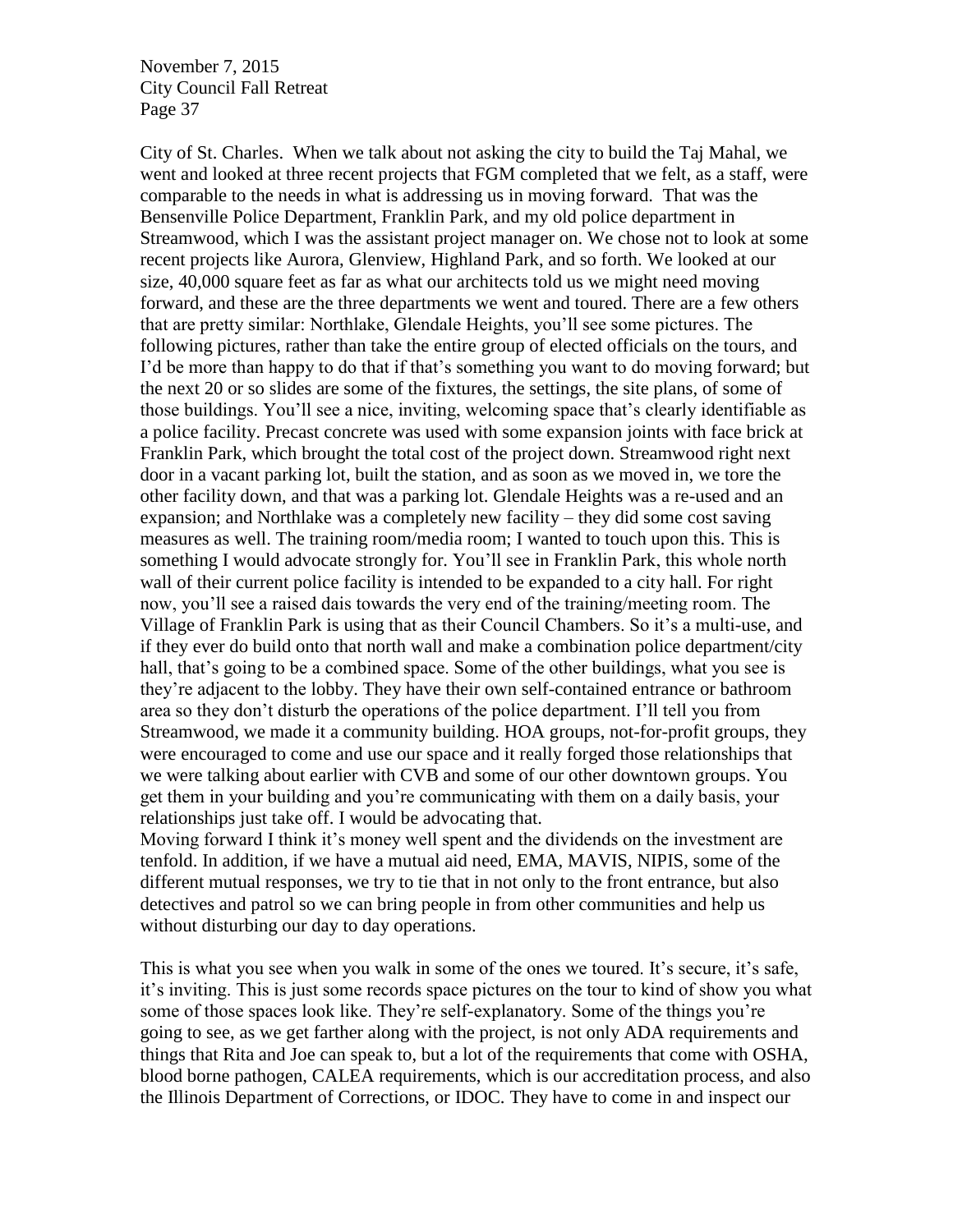lock-up facility on a yearly basis; a lot of the times, we're grandfathered in. And as I show you some pictures of the other facilities in a secure lock-up area, you're going to see bolted down furniture, stainless steel surfaces, and either painted concrete or some sort of non-porous material that's not going to hold in bacteria and things that are going to maybe, not only harm our staff, but also could be potentially dangerous to those we incarcerate. Obviously, in a softer interview room setting, there's going to be less of a stringent requirement on fixtures and things like that. You'll see in the bolted down area a microphone and they have hidden cameras as well; those are requirements of case law. Certain offenses have to be recorded from the time the person is brought in to the time they're released. This is evidence packaging. One of the things that I'm seeing, being relatively new to the city, is it's not a question of if we're going to be litigated; it's a question of when. Anytime you have evidence that you take in, whether its contamination or air quality, you don't want to give defense attorneys the ammunition to come after us with some sort of angle on the effectiveness of our investigation. You need to have a sterile environment. This is a pass-through evidence area at one of the police departments we visited. There are some refrigerated areas for blood kits for sexual kits that we take in. On the other side of this pass-through is the evidence vault. Right now, ours is currently in the lock-up. We have a lot of people pass through our lock-up each day; talk about contamination – you can't bring evidence into a lock-up, it's just not right, but we're grandfathered in. These are some of the areas of evidence processing from some of the departments that we went through.

Evidence storage, depending on what we do moving forward, this is the Village of Streamwood's evidence area. Didn't spend a lot of money on it, but we made it very large. 15,000 square feet in the basement; it's a 14-foot basement. We had the space to do it. This is Franklin Park, they didn't have the space, but there are some ventilation requirements because you're brining contraband in. They did the roll storage, or the high density storage, this in the first floor area, not in the basement. They spent more money to condense that storage, but you can do things either way. The air quality and security are concerns. With technology that has improved, our evidence responsibilities, when I first started in police work 24 years ago, we were using Polaroid cameras and 35 mm cameras; everything now is digital. You'll see in your slides a system called FRED – Forensic Recovery Evidence Device. We pull data off of cell phones, I-pads, I-pods, you name it. A lot of our evidence that we use, in the Lt. Gileniwicz case in Fox Lake, that was pretty much the crux of the state's case with use of the digital evidence, it's a big part of what we do now.

We don't have this capability right now; we don't have the space for it. I'd be advocating for that. Here's an evidence garage with some good lighting for the evidence technicians and a wench to pull the car in on a crime scene so they can go through it. That's a fuming tank to pull out fingerprints on a pop can or maybe a smaller item. Here's where you have to dry evidence that's been stained or soiled. You have to air dry it properly so when you store it, you don't have mold or any kind of issues that are going to be brought up by a defense attorney with contamination.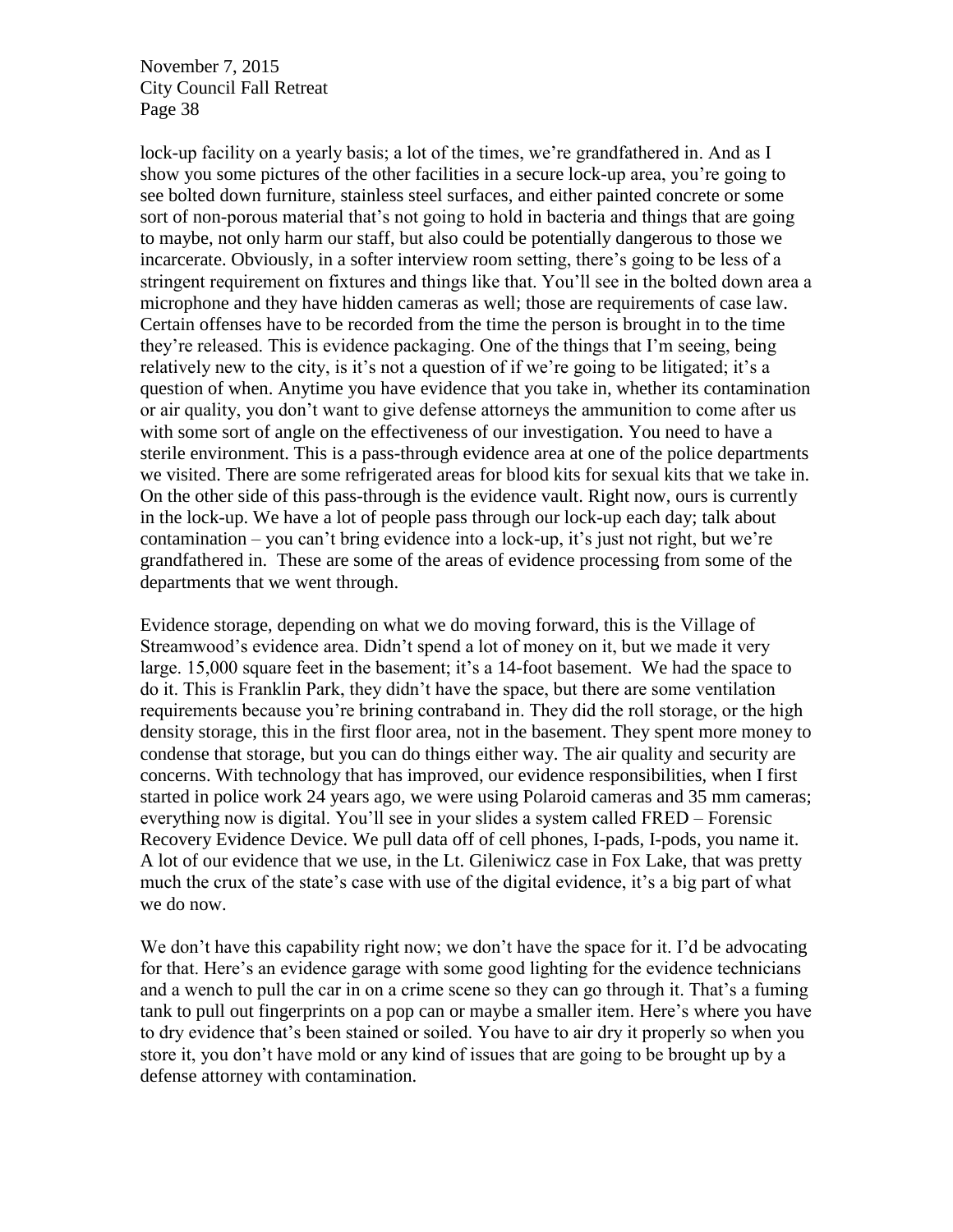The lock up has had a lot of things change in the last 10 years with the Illinois Department of Corrections standards and CALEA standards. I talked about porous materials, stainless steel doors. We still have bars in our cells – we're grandfathered in, but those have been long past their shelf life. That's a requirement now that any lock-up, moving forward, has doors and they also have an electronic back up that's tied into a generator should you have a power outage. Clean, secure, that's a cuff bench made of poured concrete. Right now, we have wood laminate in our lock-up. All of our tables, all of our general areas are laminate, they're not stainless steel or concrete.

This is a bond out area that all of the FGM stations use. Currently, when someone makes bond on an arrest here in the City of St. Charles, we either traipse them through the entire police facility and they walk out where our guests are coming to see us in the front or we discharge them, quite frankly, where our police officers park or in the alley way by the well. It's very disjointed. We have to go out sometime to take bond from an angry loved one or friend of someone who is incarcerated and then people who are coming to see us for maybe a nondescript station report or maybe just to help with something is hearing some of that dialogue and if we were to go to a new facility or a new design, we would advocate for a separate entrance and exit for those that are bonding out. In addition, that's called the sally port where you bring prisoners in. We would like the security to be big enough to (a) drive through so you eliminate the possibility of accidents and such, but also to fit a diesel, big-box ambulance in because a lot of the men and women that we incarcerate get what we call "incarceration-itis" and they want to go to the hospital overnight. So, often times, the ambulance comes to our lock-up – pretty frequently.

Work spaces – just some things that you see in public works. The architects do a lot of thinking moving forward to sustain a project or the upkeep and maintenance of the building. So, if there's a stain or a worn pattern, you don't tear out all the carpeting – you're replacing the squares. They look at things to save money at the front end and also for long-term sustainability. Those are some of the things we saw coming through the different stations. Monitors that were installed to view prisoners in real time, 24-7. Right now, with the Illinois Department of Corrections, they require us to visually check a minor, under the age of 18 every 15 minutes; and an adult every 30 minutes. Sometimes that's tough. Often times we have someone sitting in the lock-up with them. Many times on overtime, because we don't have the facilities right now to manage the review of prisoners appropriately.

Report writing – just some of the things you think about. We retained the services of a police architect. FGM has probably done 100 plus public buildings in Illinois – police, fire, schools, libraries, and such. They think of everything from stainless steel capped corridors to the gun belts that could chew up doors if the officer working the midnight shift walks into a wall; or if they come down to write a report, they're going to have chairs without armrests. They build things in such a fashion for sustainability.

Lockers – for the moms and dads in the room that have had football players or athletes, wearing body armor is almost like wearing shoulder pads. Right now we have metal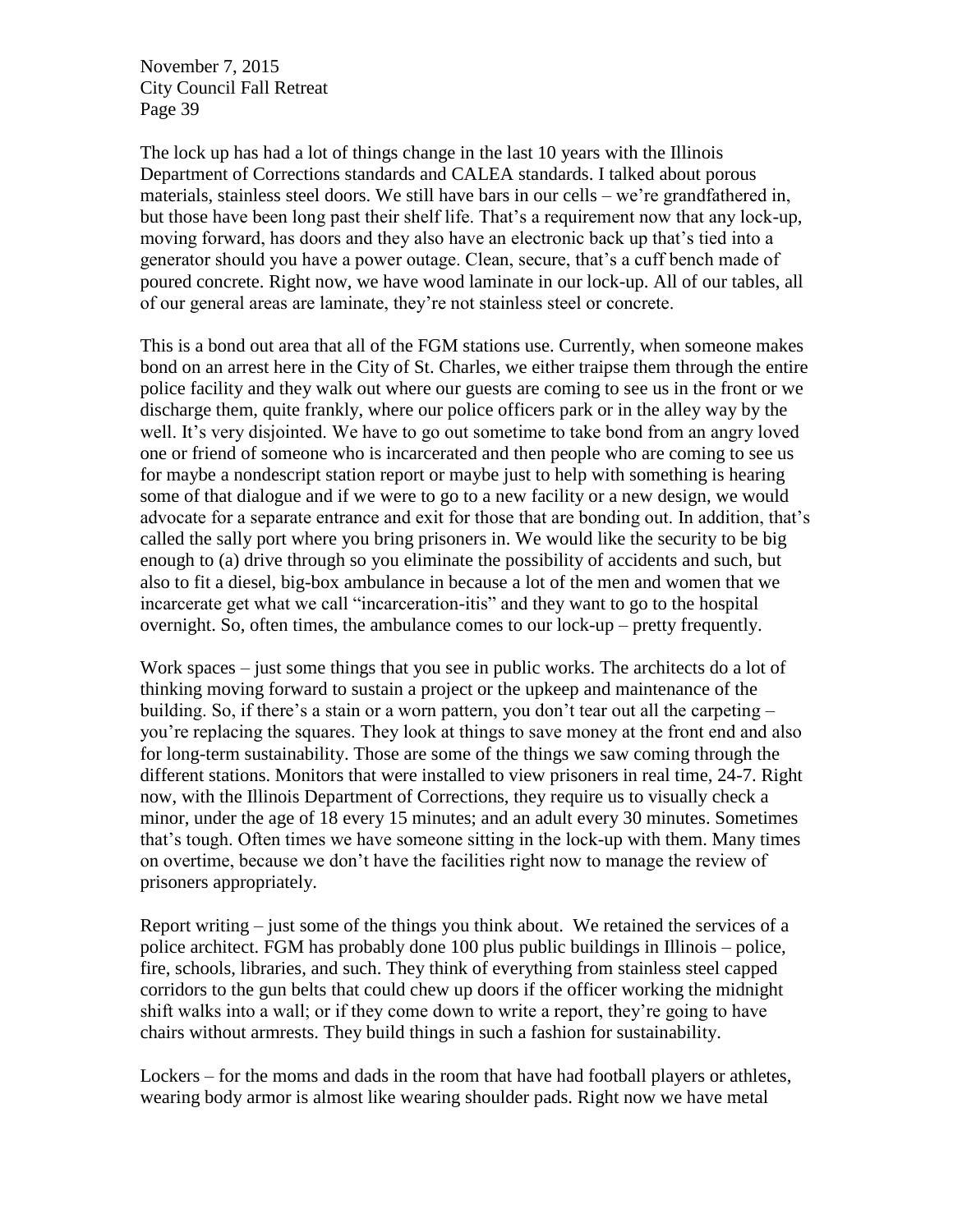lockers that are more industrial in nature and are not vented. There's no air flow. Often times the vests stink pretty bad. One of the things that, with public safety, these are actually specifically designed for law enforcement – from the ventilation system and the air flow coming through the locker rooms, to the vents in both top and bottom, to boot storage. There's even electrical outlets in each locker for the officers to charge their flashlights and all the different equipment they take out with them each day.

Defensive tactics and wellness training. We try to keep injuries down to a minimum, and as Denice knows in HR, often times the officers are exposed to injuries sometimes in training. FGM and their experience in police work – these are some multi-purpose rooms we saw at some different departments. This is a rail system you can do some different training games – such as corridor or building search work. You're using maybe Redman or soft weapons – other words, they're not live. You're just training your officers to go through a corridor – whether it's dummy training or there are pads on the floor – they really try to make your training space safe and secure. Right now we don't have those capabilities. When we train, there's maintenance required on our weapons and some of the different equipment we use. These are just some spaces in some of the respective departments we toured. Here's what an armorer station would like – that's really a station to clean your weapon.

Support areas. Oftentimes if there's the discussion about possibly going to a different site, we don't respond from the police station. The firemen do. We respond from our beats and our zones that we're assigned to. There's a lot of equipment that the officers carry. One of the things that all the modern stations have is there's locker room facilities for the officers that are usually on second floors – if you build a two-story building. That's where they're going to change, shower, whatnot. But when they come down to their office, which is really their police cruiser, they have what we call a "go bag." This is adjacent to a garage – every FGM building has a "go bag" locker adjacent to where the squads are kept. The officer would come out of roll call, be fully dressed and ready to hit the street, he/she would walk down through the corridor/garage, and all their equipment that they're going to take out in their "office", which is their squad car, is going to be in that "go locker/bag." It saves on lugging and tugging up and down stairs and back and all kinds of things. These are just some meeting rooms and lunchrooms to give you an idea of what some of the areas look like that we toured. Once again, some professional space – from roll call rooms, to staff meeting areas or conference rooms. They look at finishes; we'd work on this with Pete and his team – floor coverings, wall coverings, things that are going to get us a long term shelf life, but also look at the bottom line.

Last slide before I turn it over to Pete, indoor parking. Often times what we have inside the squad cars is probably in higher value than what the squad car costs us initially. Between our computer systems and our lighting, some of the state mandates we have with recording devices and things, it's not uncommon to have \$20K to \$30K in the squad cars. I would advocate for indoor parking for a few reasons. We need to have a safe and secure environment for that equipment. I think if you keep it out of the elements, it's going to have a longer shelf life. And I think that also dove tails into the life of the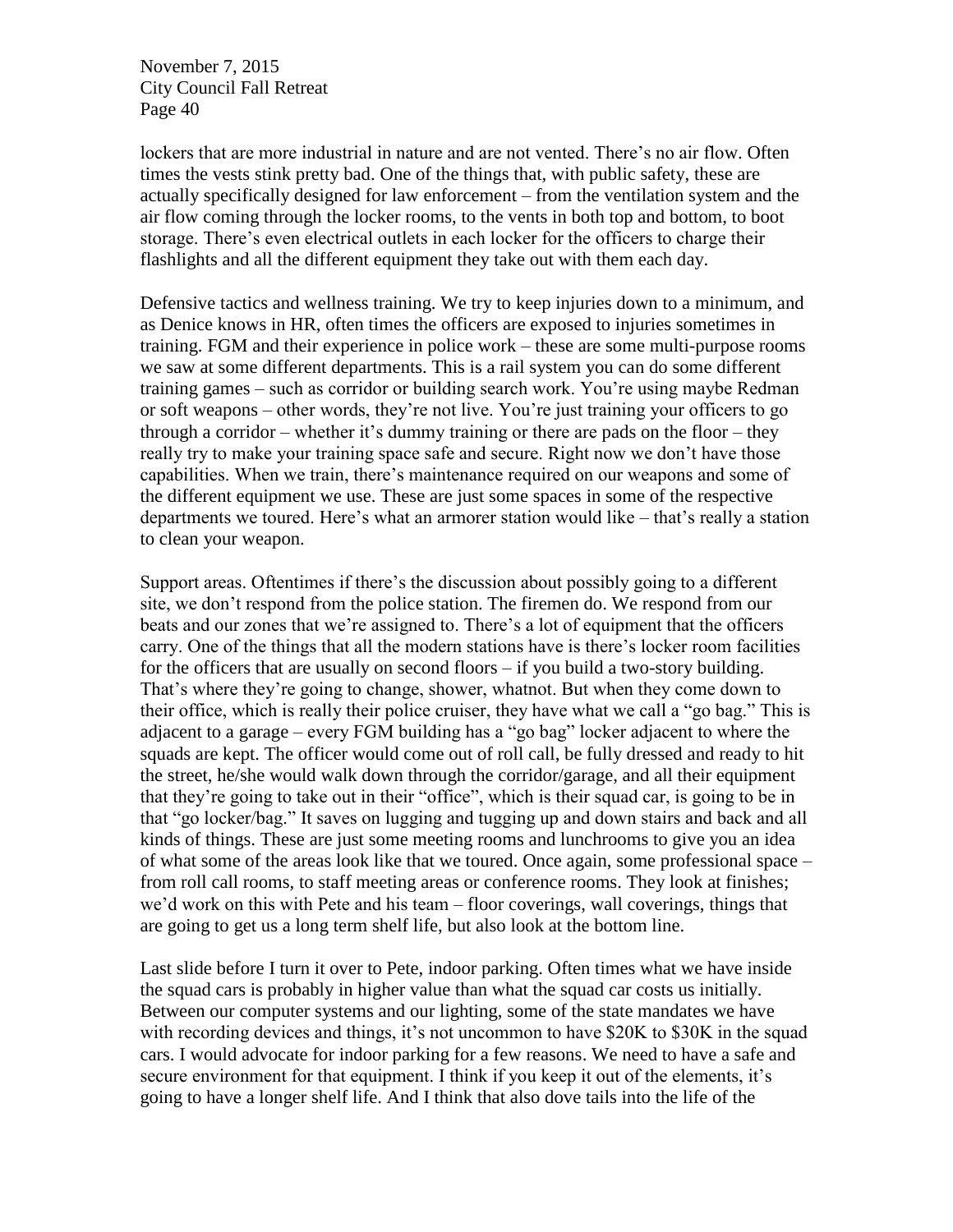vehicle, as well. We've seen this in each and every building we've looked at, from the smallest scale to the largest, it's something we currently don't have. I would be an advocate in doing this moving forward. I wanted to show you what some of those spaces look like. With that, I'll turn it back over to Pete.

#### **Ald. Bancroft:** How many people get processed through the facility?

**Jim:** I'll say anywhere from 1,500 to 2,500 per year depending on activity levels. As far as incarcerated overnight, we are required to keep prisoners overnight if it's a felony arrest, but St. Charles has a good relationship with Kane county so we are able to have any overnight prisoners housed threre. If it's a domestic violence issue/domestic battery/order of protection, or if they can't post bond on a warrant; in those scenarios, the prisoner will be transferred to the Kane County jail as well. All the other type of offenses, misdemeanors and such, there's a bond that's statutorily required, and most people can make that, and if they can't, we have the availability to give them the signature bond. So, we don't keep the prisoners overnight all the frequently here.

**Peter:** We mentioned that we hired Coleman Land Company to do an appraisal of the property. Before we get right into the guts of that appraisal, I want to give you a little bit of background as to what the information was that we gave them to utilize for the appraisal. 210 N Riverside Avenue is the address they utilized.

First off, we had to identify the site and this site is kind of unique. It sits within a complex, a downtown complex. So city staff worked together to create this red line that really wraps around the police facility trying to identify what really belongs to the police and maybe on the other side of the line what belongs to the community park, so to speak. That was a little bit subjective, but at least it got us going in the right direction. It is 2.13 acres. It's zoned in the central business district. It's outside of the downtown overlay zone. There's actually seven assessor parcels within that red space there. There are 83 parking spaces, and again, I'll mention the existing water well, as well as all the utilities. Getting right to the point, we have a draft report from them of July 14, 2015 and they say the market value is \$2.35M. This, however, assumes, that the site would not be constrained by underground utilities or a water well, both of which we know we have. So, there's definitely ways to look at that, you can perhaps say that's just going to be the developer's reality on a project like this or you can try to backfill this cost of the \$2.35M evaluation. It also does not include the demolition of the building, which is valued at about  $$250K - which recognizes to me that the value is really all about the property - it's$ not necessarily the building here. The appraisal says demo the building, I'm sure there's adaptive, re-use opportunities for that building, but the appraisal is suggesting that the value of the property is much more valuable than the building itself. Potential uses that were identified in the report which is very thick, anybody who'd like a copy of it, you could flip through all the details, but restaurants, hotel, commercial, mixed-use, apartments, residential condominiums, office and retail are all possible and viable suggestions and potential uses for the site. They also state that a probable sale would be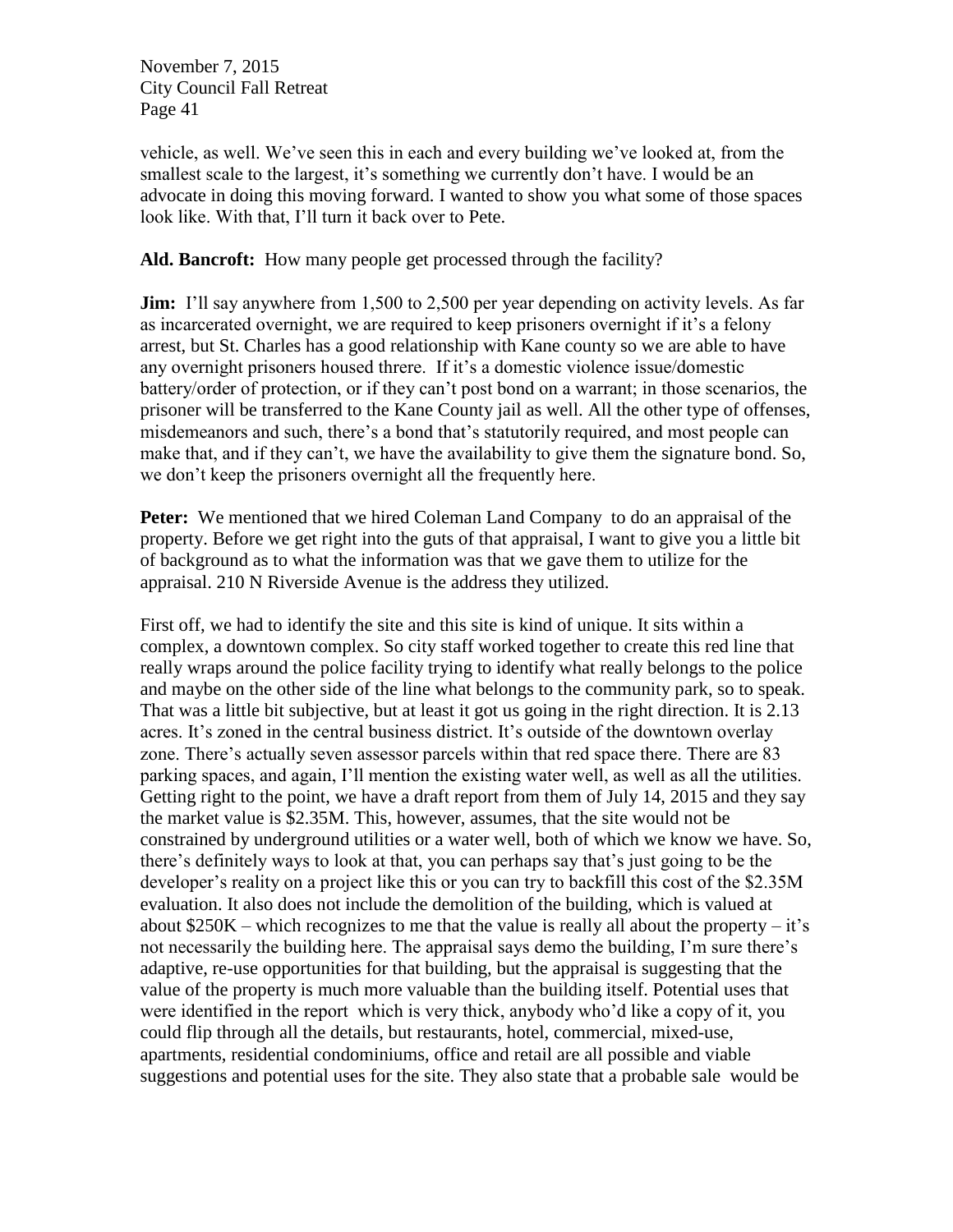within two years in today's market. So, we've considered several options that we're going to take you through now.

Option 1 is do nothing. I'll just say right now that's really not a feasible option. I think the staff has come to that conclusion and I hope you come to that conclusion pretty quickly. And the reason I say that is we've got existing reports out there now dating back to 2013 that say that our building is in need of repair. Not only from the exterior position, but from the interior position. We know from a space needs perspective that the building is undersized and we know from a functionality standpoint that it's not as functional as it can be. So to doing nothing, in our opinion, is not feasible and certainly not going to be discussed after this slide. However, can we remodel the existing facility? We certainly can. Can we demolish a part of the existing facility and construct a new addition on the existing site? We can certainly do that and we'll show you how we can do that. Can we demolish the entire facility – the existing facility – and build a brand new police facility on the existing site? We can do that and as Chief mentioned, we can construct a new facility on an alternate site and, as an apples to apples comparison to the other proposals, we've looked at two sites. Red Gate Rd & Rt 31 and Valley Shopping Center, as options available today.

Option 2 is to remodel the existing facility. I don't have a graphic to show you in regard to this, but we've divided these things up into kind of pros and cons and we'll take you through a series of slides that represent pros and cons for each option. I don't have a graphic to represent here, because the graphic is exactly what the building looks like today. In this particular option we will remodel and replace the roof; we will replace windows, we will do some interior renovations, but at the end of the day (very similar to the project we did on the municipal building) after construction is complete on this option, it's going to look and feel exactly like it does today. This does not suggest that we're going to demo interior walls and redo the spaces within the inside of the building – so the functionality is going to be exactly the same as it is today. It's really addressing some of the properties of the building mainly in the particular option.

So some of the pros are it's going to be the lowest cost solution. The location is familiar, it's the downtown city campus location and the building is going to look exactly as it does today after the end of the completion of the construction. From a historic perspective, it's not changing so that historic nature is going to remain. Some of the cons in short term solution is a 15-year solution and you might say that's not a short term solution, however, if we look back at some of the major reconstruction projects on the existing facilities, there are some major reconstructions done 10 to 15 years ago. And here we are today, representing that we need more remodeling and conditions after that was done 10 to 15 years ago. With a new solution building, we're looking at a building that can be sustainable for 50 years. So, maybe it's not a short term solution, but it's the shortest term solution that we're going to show you today. As I said, it really has no operational improvements. We're not gutting the inside of the building. So the Chief is still going to need to go down two flights of stairs and around all sorts of corridors to get to the front door to his facility after this project is complete. It maintains the existing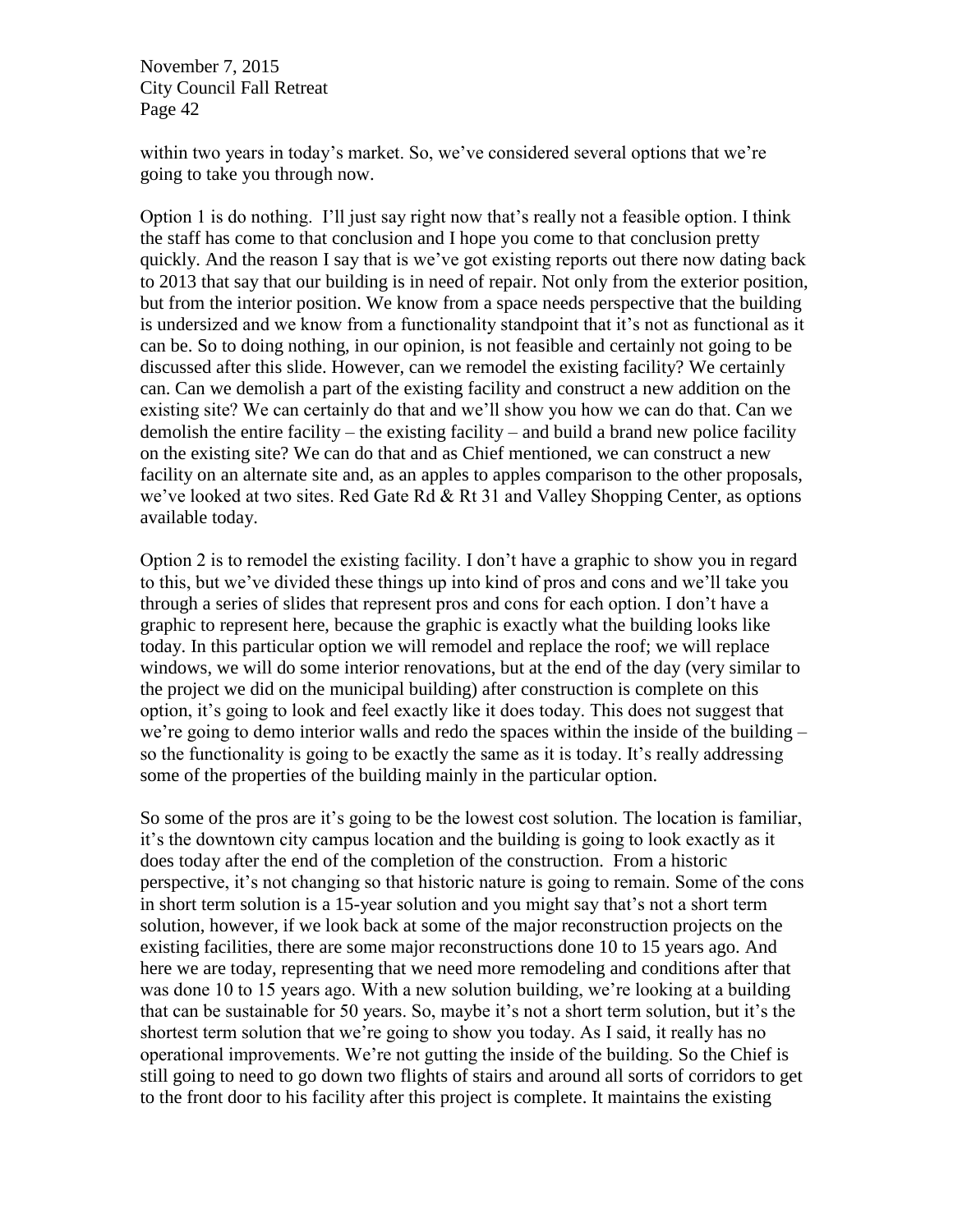public image, Chief talked to you about that. It's in a congested downtown location with parking nd I also want to mention it's a dead-end corridor, which is a concern as well. So to get to this facility you really have to go down that dead-end corridor and around the circle drive there. And that obviously won't change in any of the conditions in regards to keeping the facility where it's currently located.

High life cycle/maintenance costs – maintenance costs are going to continue to be problematic down the line. Future expansion concerns with this option – really don't have anywhere to expand in the future. Still have our water well, our underground utilities. We haven't dealt with, but will have to deal with some of the CALEA and IDOC standards and ADA standards – but not all of them; we still obviously have the continued flood plain issues that we've talked about.

So moving to Option 3, if you recall, is a remodel and an addition. So what I wanted to explain to you is that on each one of these slides, I'll show you a graphic of the site and the green spaces here represent a portion of the existing building that is to remain. So, this is the 10 State building, the turn of the century, brick building that currently exists. And this is the 1980's contemporary design along the Fox River. In this particular option, we're suggesting these two spaces remain, including the water well, it's not going to go anywhere, and the blue spaces represent new construction. So everything beyond these two spaces and the water well will be demolished and we will create new building components behind that space so that you have kind of a mix and match – some old, some new. Some of the pros are the location is familiar to the centralized campus, historic to some perspective, you're holding perhaps the most significant historical features of the building in this particular option; however, with the new elements it modifies the building identity – that can be kind of a neat play architecturally, with new up against old. Cons are cost, and the reason that that's a con is that later on, you will see that the cost of doing something like this is really pretty close to a new facility on this site, too. Yes, it's a little bit less, but in significance, it's not that much different. We do obviously end up with some operational improvements. I will go through some of the things that were already mentioned in regards to the cons in regards to the site that are the same as option number two. However, we do probably end up with a mixed building and mechanical systems with old versus new and where do you draw the line and how do those systems coordinate with each other.

In Option 3 these are floor plans that our architects have provided for us. These are really representations of how the spaces can work together. It's really a function of taking the space needs program, the 40,000 square feet needed for this new facility, and identifying that the spaces work together. So we're not going to spend a lot of time right now, certainly after the presentation we can go through this in more detail, but it shows that the footprint, the spaces function much better than they do in the current design and it fits within the square footage of the building proposed. One thing that I will mention is that you can see this particular design – the space, the green roof building, the contemporary building that's closest to the river here, has been converted to a community training space. So, that would still be within the flood plain and still within that 50-foot buffer,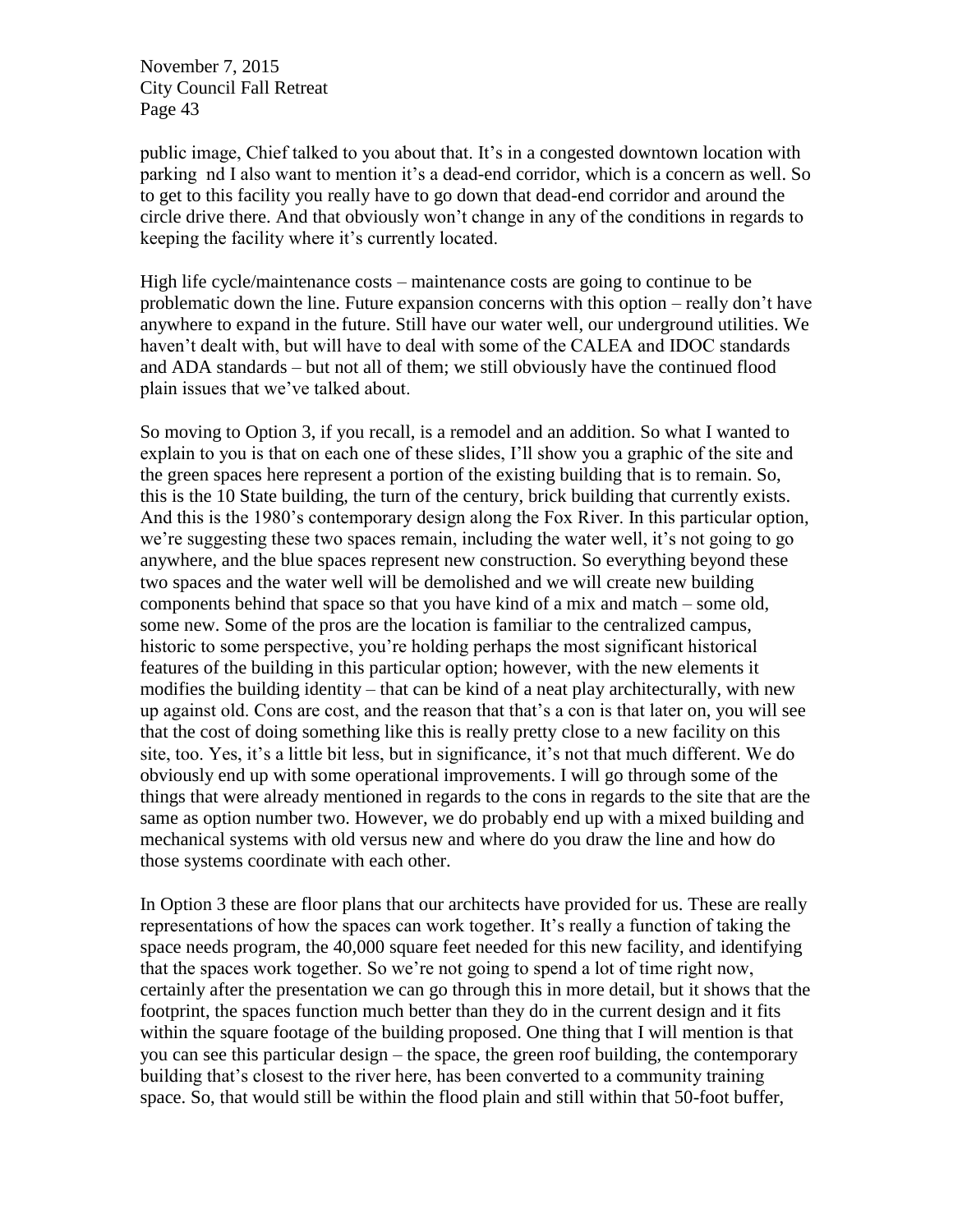but we changed the use so that the use of that space is not critical to the function of the police facility. The police facility primary functions would be elevated to the right flood plain elevation in the new components of the building.

Option 4 is a new facility on the current site. So you can see now that all the buildings have changed to blue color, that means that they're brand new, except for the water well, that's going to remain green. So what are some of the pros to this? Again, location familiarity, it's in the city campus/centralized, it has a new building identity – this is a brand new building. It certainly has improved operations, it's more of a permanent solution – this is a 50-year solution right here. It eliminates the flood plain issues because this building will be raised to that three foot level it needs to be and it's also pushed back away from the river so we can provide that 50-foot buffer. You can see the red line there represents that 50-foot buffer. Also there is some green space between the building and the river, as well, I think is a pro for this particular option. Certainly improves standards and the span of green space. Some of the cons again, we talked through most of those already, so I won't review any of them except for one; the temporary moving costs. Temporary moving costs suggests that with a solution like that, obviously during construction of a project like this, the police department is going to have to find a new home for 18 months to 2 years while they build this thing. Their existing facility is going to be demoed and there is a cost associated with having to move out and back in within two years. So I do want to identify that as a con. Here again is the floor plan that represents how the space works.

Let's look at option 5A which is a new facility at Rt. 31 and Red Gate Road. You take this path it goes across the Red Gate Bridge. North High School is here and the existing homes in River's Edge are right here. So, the red line represents the area of property that the city actually owns right now. Let's go to a slide that zooms you up a little closer so you can see. But, as you can see the buildings are blue, this is all new construction on a site that's vacant right now. It identifies access points off of IL Rt. 31 and also access points of off Red Gate Rd. You can see that the property fits within the site. It's a twostory solution with a covered garage back here, visitor parking, and staff parking back here. So this is as far as we went with this concept, but we wanted our architects to see if this site would even work for a police facility like that and the answer is yes.

So some of the pros in regards to this site is it's a new and improved location and a new image for the police facility. But I also want to say that with the off-site options, it's a new start and a new image for the current, existing site, as well. The police facility's not going to be there – there's opportunities on that site. Optimum functionality and operations – this is a brand new building on a clean site. Permanent solution – it's a 50 year solution. No land costs – we've talked about that, the city owns this property. I also want to identify that it is an expandable option for future fire expansion. If anybody knows any history about this site, it was originally identified as a site to create a fire substation and Chief, do you want to say anything else about that at this time?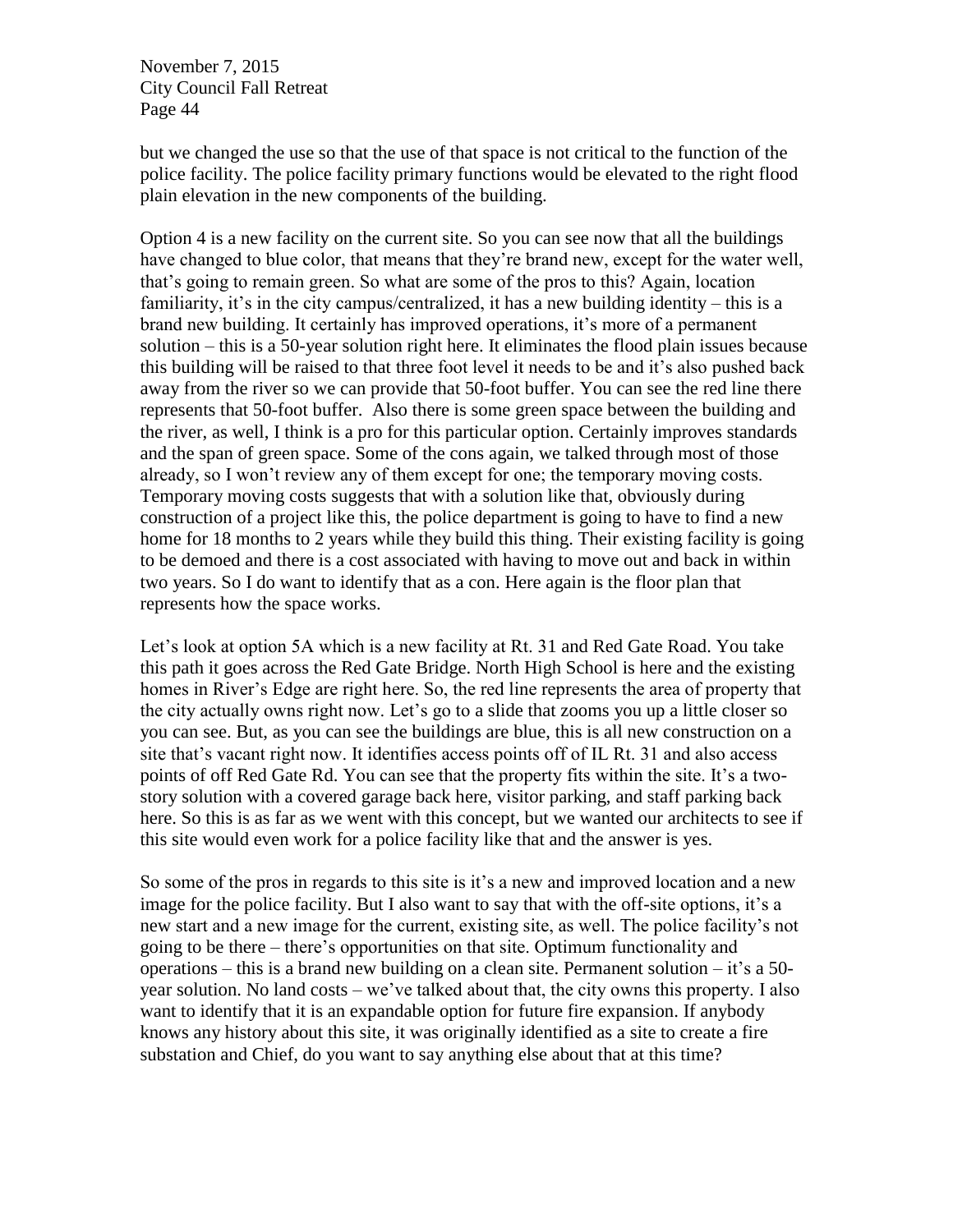**Joe:** Basically, what happened, this wasn't the first location. The location that was first identified as part of the Red Gate Subdivision was where the football field is right now. The school district starting grading the property without knowing that they didn't own it. We did a land swap, that's how we got this. Indeed it was designed for a fire station back when we had the fire district. Obviously you have identifiable north south and east and west with the construction of the Red Gate Bridge. If you recall going through the Red Gate Bridge program, it was stated that this option existed to build a fire station there. The first plan was actually proposed in 1990. Station 2 was built in 1986, Station 3 in 1989 and this one was 1990. It stalled out because of funding and then with the fire district going away. There are some things going on now with the fire district that I don't want to interrupt Peter about, but that is a possibility for some discussions. If you recall when Fire Station 1 was constructed it was originally intended to be a four bay facility. One of those bays was cut off. That has left us with a problem with where we're putting all of our vehicles. Similar to the police department, we have vehicles sitting outside. We have a lot of very expensive equipment that we have to impose upon the Public Works Department, especially in the winter time. We are utilizing the South Avenue garage facility, the old State garage, and in the winter time we move a lot of our stuff inside. That means Public Works has got to move some of their stuff outside. It's not very conducive to emergency response, meaning I've got to get people in a truck, drive to the State garage, get through the locked gates, so on and so forth, hook up the equipment, and then bring it to wherever it needs to go. So as far as emergency response goes, it's not very optimum. If we do have a Fire Station 4, not only can we realize the expanded response, because if you look at a map of the city, it's a triangle or cone-shaped, getting more narrow as you go to the north, so it would resolve a number of issues for us.

**Peter:** This is a 3.17 acre site.

**Ald. Turner:** Could you put the police station and the fire station on this site or not?

**Peter:** Yes we could.

**Mark:** As a substation, right Joe?

**Joe:** Correct. What we would be looking at, one of the most interesting things about this project, let's call it a public safety building, instead of two separate facilities. If you look for the economics there – a shared training facility, a shared locker room, a shared kitchen, there are all sorts of things where we could take these two buildings and continue to squish them down so the true size would actually take in the garage, which you know Jim has already indicated the police department needs, as well. And then a bunk room, which could also be shared. So we've got some real interesting opportunities to squish things into a more narrow box.

**Peter:** So I do want to mention a couple of the cons that we've identified to this and really any of the off-site systems. It's a non-familiar location. The community is going to have to get used to something like this.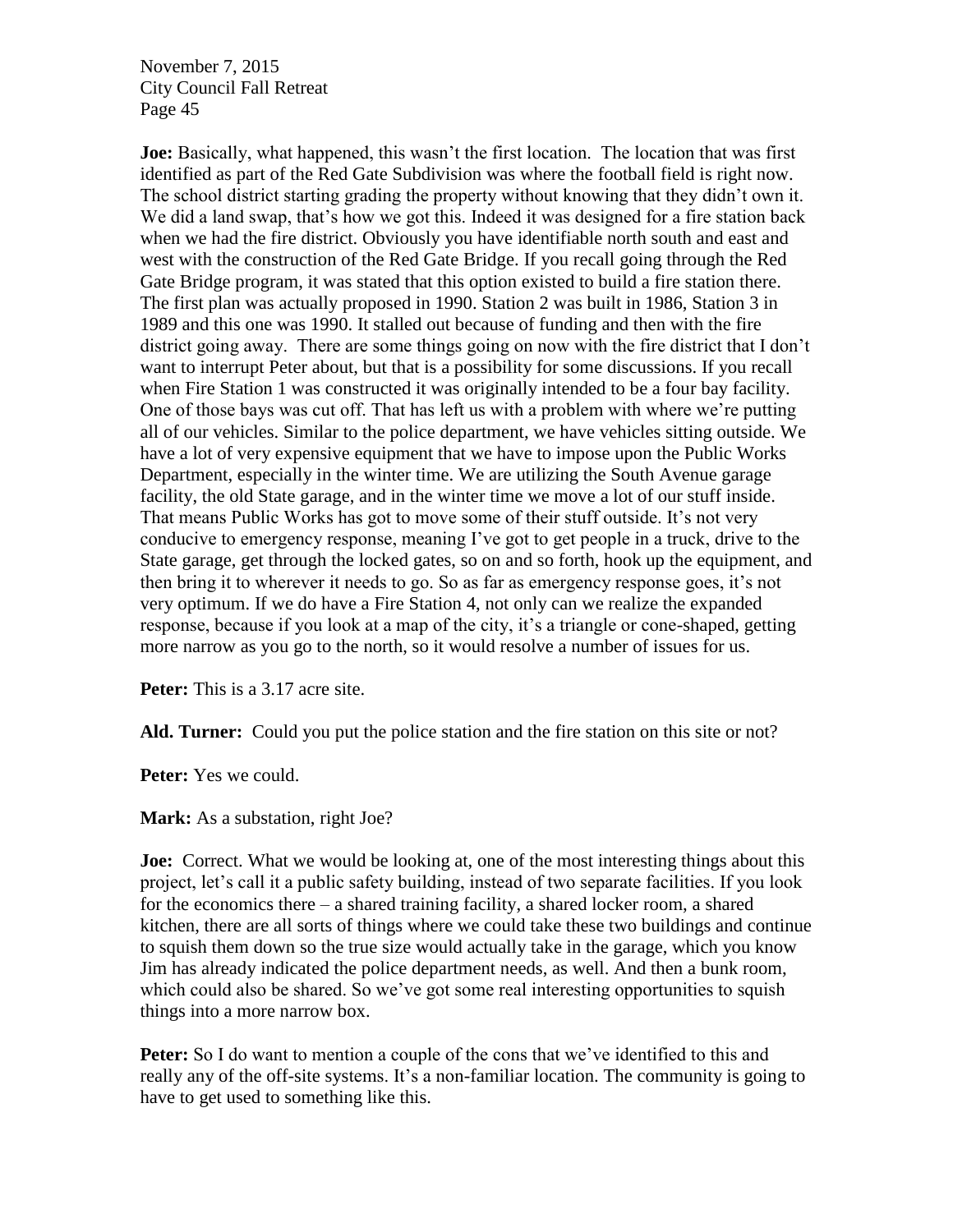**Ald. Bancroft:** What's the thought of it being so close to the high school? Good, bad, completely indifferent?

**Jim:** You know, what's nice about this site is the accessibility, like Joe said – north, south, east and west. It would stand out in the community being at an intersection – especially at a traffic controlled intersection. As far as being near a high school, I wouldn't see that as a negative. It would have ingress and egress on both Red Gate and Rt. 31 for response, it's close to both schools with the bridge and then Country Club Rd and Rt 25, I mean I wouldn't view it as a negative.

**Ald. Bancroft:** I was thinking of it the other way. I was thinking that it's actually a positive.

**Jim:** Well, it would be, of course, for North, but I don't want to slight East. When you give us accessibility to both schools, obviously North would go quicker, but we don't respond from the station typically. It wouldn't create any problems for us.

**Ald. Bancroft:** Both high schools with the Red Gate Bridge now, you can get there a lot faster that way than you can going through town.

**Peter:** The one obstacle is certainly going to be the "NIMBYs" – "not in my backyard" – because it butts right up to the River's Edge subdivision. And I think that you know there are certainly homes that will be impacted by the development like this –or a development of anything – so that's something to keep in mind at that site.

Option 5B is a new facility at the Valley Shopping Center. This is on Main Street located between  $17<sup>th</sup>$  Street and  $14<sup>th</sup>$  Street; and  $15<sup>th</sup>$  Street is the stoplight that goes into the site. The red line identifies the property that is available currently. I think it's 10.3 acres. So, looking a little closer on the building. Now this is interesting because of the area that we have in this particular site. The proposed solution here is a one-story solution, which actually reduces cost because you don't have things like elevators and stairs and all the circulation needed for a two-story space. So, that's kind of intriguing for a site like this. You can see that we don't need the whole 10.3 acres for this site so maybe that develops some other options in regard to perhaps creating outlots and developing property around the police facility. One concept that we talked about with our architects is developing maybe a playground or a community space adjacent to a police facility that might help local neighborhoods feel in a safe zone that families and kids can enjoy. There are some interesting thoughts on a site like this. The pros are pretty much the same as the pros on 5A – we'll identify a couple of things. The adjacency to Main St. is certainly a pro on this one. It's still in a downtown location and has that centralized location. The cons are we don't own that land, and so high land costs would certainly be something to consider for this, and again a non-familiar location – I think we'd get use to this location pretty quickly.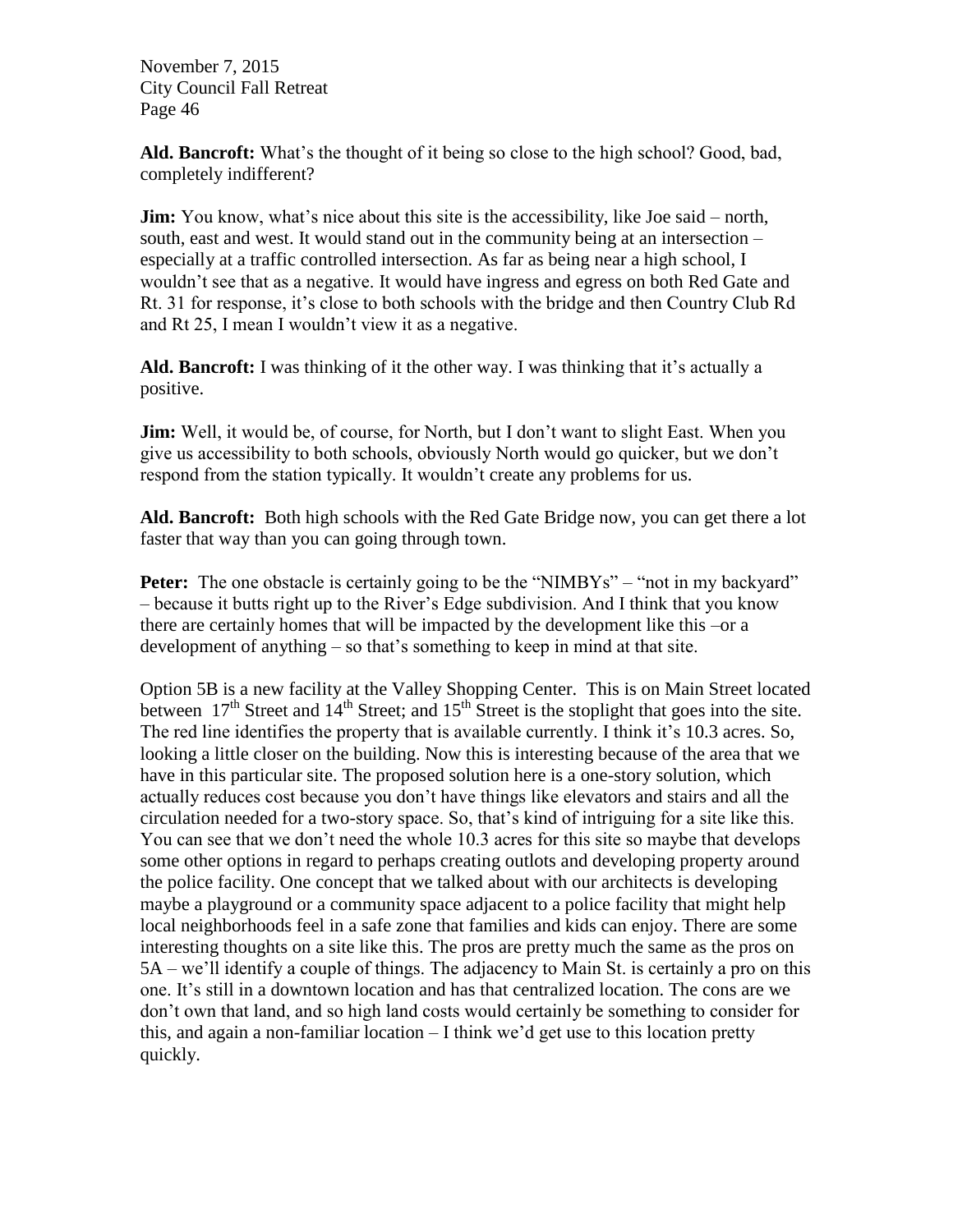So, let's get to dollars and cents. I'll explain what this means and then I'll kind of flip through the rest of the slides pretty quickly. I've highlighted in red here the total construction costs. I want to identify that construction costs are different than total project costs. I think that if you ask Geneva or Batavia or any other community what their police facility costs, most likely you're going to get the construction costs for their facility. What we wanted to do, and what our architects believe, is identifying the total project costs. Construction costs are a total of exterior repairs, interior repairs for new building products. Usually you have a 10% construction contingency, and you end up with a result. We want to identify that there's additional costs associated with projects like this. FFE is furniture, fixture and equipment – that's the table and chairs that we sit on, it's the equipment that you use to operate the facility. Soft costs are all of those fees like architectural fees, and engineering fees, and soil borings and testing. They're real numbers, as you can see, so we wanted to identify both of those numbers and provide you with a total budget cost at the end. So, again, in comparison to other communities, we might be looking at this number, but we wanted to be up front with total project costs.

Total project costs for option two. This is the remodel and repair of the existing site. It's somewhere between \$5.1M and \$5.7M. We have a potential addition of temporary facility budget of \$800K – suggesting that a portion of the facility would probably have to be vacated and stored someplace else while they do some construction.

Option 3 is the remodel of and addition option. Total costs for this is \$18.3M to \$19.3M. This would also require a temporary facility budget, perhaps up to \$1.5 million.

A new facility on an existing site would be \$19.8M to \$20M. Temporary facility budget would also be included in this.

The new facility at Rt. 31 and Red Gate is \$18.15M to \$18.99M. Positives are the city owns this property and there's no temporary facility costs needed – obviously they could build a building on that site while the police station stays open. And when the building is ready to move in, they move in over the weekend.

Option 5B is a new facility at the Valley Shopping Center. We're looking at \$18.1M to \$19M. However, we've identified that the 2014 tax assessor value for that property was \$5.1M and the last transaction that we saw, that went to NBT Bank in Sycamore and was for \$3.5M for the property. Obviously no temporary relocation costs would be needed for this option.

**Chris:** Based on the cost estimates that Peter and their team put together, I went back to our bond consultants and had them put together kind of the book ends of the cost being \$6.5M and roughly \$23.5M. Then I also picked something in the middle at about \$15M. Taking a look at 20-year tax exempt general obligation bonds, and the \$15M was not necessarily based on any of the options or cost estimates, but maybe assuming that we would do some value engineering, perhaps widdling those costs down in some way and giving some kind of a sensitivity analysis. I also had bond consultants go through and put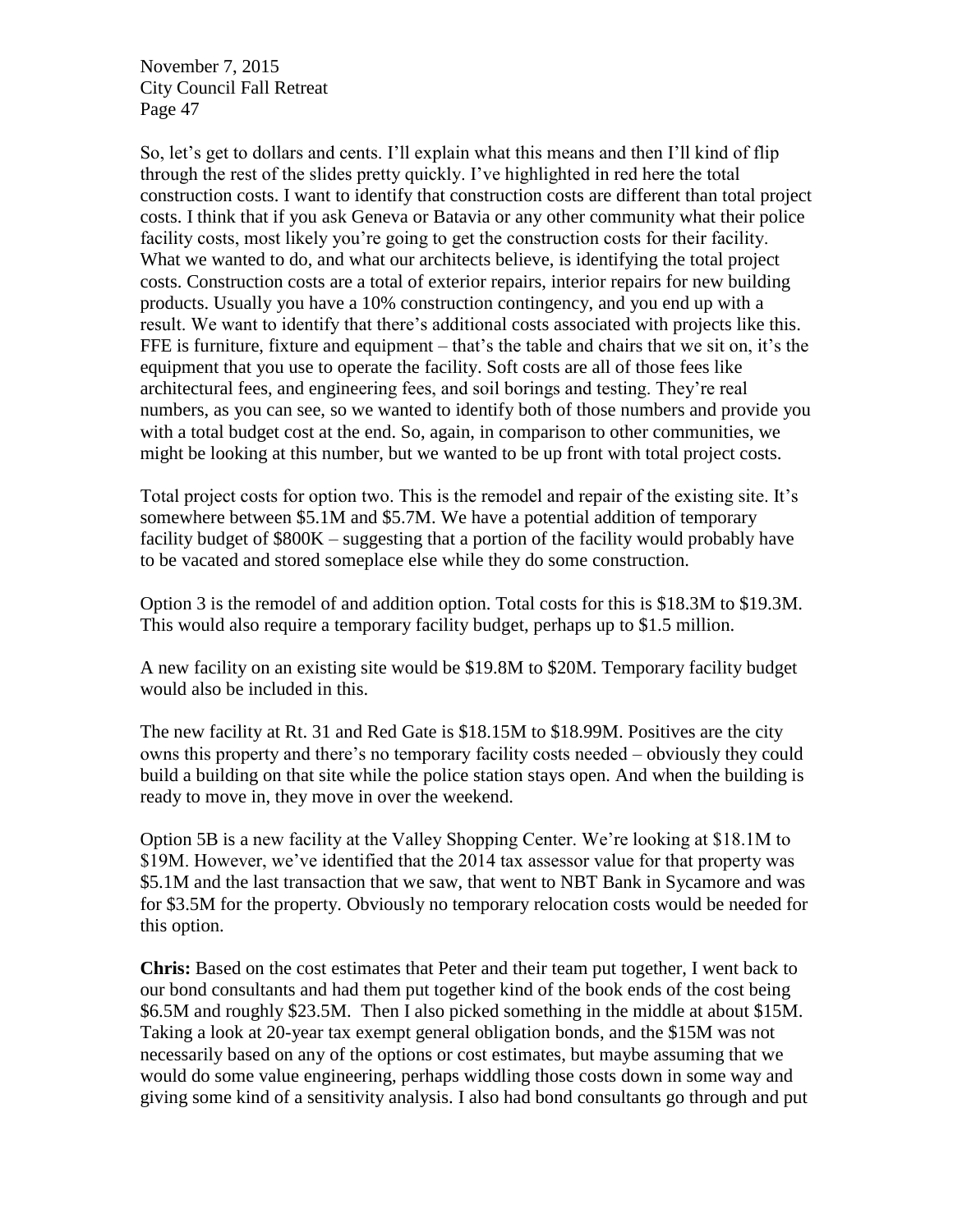together what they think our annual debt service cost would be based on our current city bond rating and interest rates are half a percent higher than today's market. If you've been following the economy at all with what is going on with the Feds, you'll know there's a lot of talk right now about raising the interest rates and that would obviously have a bit of an impact to our borrowing costs. Prevailing wisdom up until this week was that this wasn't going to happen in 2015; however, a very capable jobs report came out this particular week that makes a lot of economists think that the first move of a quarter of a percent might be as early as the December meeting of the Feds. At \$6.5M over 20 years, we'd be looking and roughly at \$460K debt service payment. If we were to use that \$15M option we'd be roughly \$1M a year; and then again, the \$23.5M which is kind of toward the higher end of the bookend would be about \$1.65M on an annual basis for 20 years. As we go through and refine what the costs and what the building are going to look like, we will come forward with a more detailed financing plan. We may have some options to do some down payment by maybe taking a little bit from our General Fund reserves or maybe looking at some other things. We've also got some bonds that will be maturing over the next few years; however, for about the first five years of this project's life, it's mostly TIF bonds. We would subsidize the TIF bonds out of the General Fund so there will be a little bit of that money that would be available for debt service, but if you think about the TIF bonds, it's also financed by the incremental revenues – the funding source is also going to go away. So, we're not getting a 100% bang for the buck in terms of the bonds that are maturing over the next couple of years in being able to then roll into into something else.

**Peter:** Going back to the goals matrix to wrap this up. This is a subjective process and we recognize that, but what we've done is our staff, Jim and I mainly with our project team, have identified a specific goal based on those overarching goals that we discovered, that we described at the beginning of the project. We've ranked those from 1 to 10 and then we provided a weighing factor for each one of those goals. So, this is just a simple chart, matrix is what we call it, to do a study. We've thrown out option two, three, four, 5A, and 5B across the top, and then we systematically went through and discussed and provided a value to see if those goals were met for those particular options. At the end of the day, you end up with a total here which really doesn't mean anything in regards to the number, however, it does start to suggest that some options float to the top more than others, based on the set of criteria. So, you can see that our options 4, 5A, and 5B, I think really represent what has floated to the top in our mind, in regards to this project. Options 2 and 3, not so much. So, this is something fun that you can do at home. Come up with your own goals and categorize them any way you want, weigh them any way you want, and give us that feedback. Again, this is subjective, but I think this is what our project team came up with.

So what's next? We are looking for your feedback, that's really where we're at right now. That's going to really guide us to the next steps. Remember that the existing facility continues to age. We had a study done in 2013, and 2016 is really close. We had a fiveyear plan at that time to do some major renovations, and we're bumping up against that. 15/16 – 16/17 budget considerations; we're right on the heels of the budget discussion.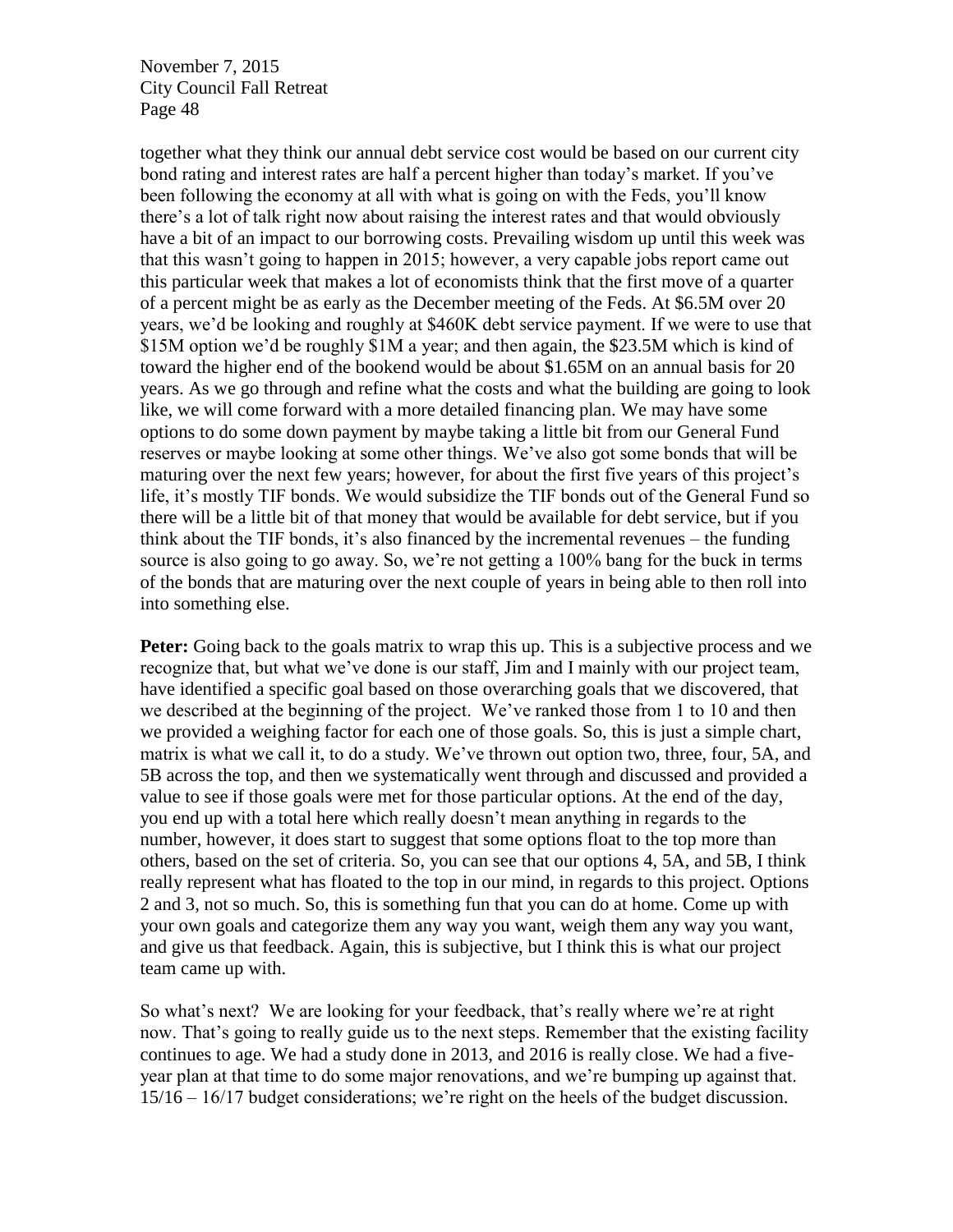We've got this thing called the Active River Project that's floating out there, and that represents and has been identified that the existing police site is certainly of value to that project, so we need to consider that. And then also think about project phasing. The numbers that you see in front of you today are all based on 2017 construction numbers, so we have inflated the numbers slightly, recognizing that if we were to go today, that would be the quickest time we could get to construction. But any year that goes beyond that, add another three percent, and another five percent – our architects are saying five percent at this point in time. Just as a reference, we recognize that the numbers are big, they're large and hard to digest. But we wanted to give you some context. The Public Works building in 2001 was \$15M. If you inflate that to 2016, it's a \$23.3M project – the building we're in today. Fire Station 1 in 2009 – in today's dollars would be about \$10M. Radium Removal facility in 2010; in today's dollars about \$6.6M; and the Wastewater Treatment *Plant* in 2013, today would be about \$10M. So just some things to consider.

**Mark:** Let's take some questions.

**Ald. Gaugel:** To be completely honest, what's your choice? What's your pick? What do you want to see happen?

**Jim:** There are the different scenarios. Valley Shopping Center, for instance, I'll call it a higher call volume area, but I realize given the economy and what's going on with the old mall site, the new mall site,  $1<sup>st</sup>$  Street and things, there are some development opportunities there and we wouldn't need the entire site. That's the site I like because of the demographics. But my recommendation would be Rt 31 and Red Gate for a few reasons. I think it's not only dollars and cents that make sense, but from and ingress and egress perspective and having that clearly identifiable police facility – I don't think you can get much better than a red light at a traffic controlled intersection, adjacent to a state Rt. and the new bridge. We don't have a large presence north of Main St. in St. Charles with government buildings, and although it's at the northern piece of our community, I think that you get that clean slate; it's shovel ready; it's got the utilities; it's graded; it's accessible; it's going to be identifiable – that would be my recommendation now, by going through nine months of work with the architects. I appreciate you asking me that question.

**Ald. Silkaitis:** Just a couple of comments. For options 2 and 3, I have no use for those whatsoever. It's a mess down there, I agree with you completely. It's been a mess for many, many years. But, I guess the question is, do we want to remove that from the downtown campus? Do we want to do that? Do we want to move so far north that it's kind of way out, almost at our boundary? Valley Shopping Center, I believe that's in foreclosure, or the bank owns it?

**Rita Tungare:** Yes, that is correct.

**Ald. Silkaitis:** I don't know what deal we can get on it, but do we want to buy that big parcel and be in the business of trying to sell parcels? We tried that with George's, and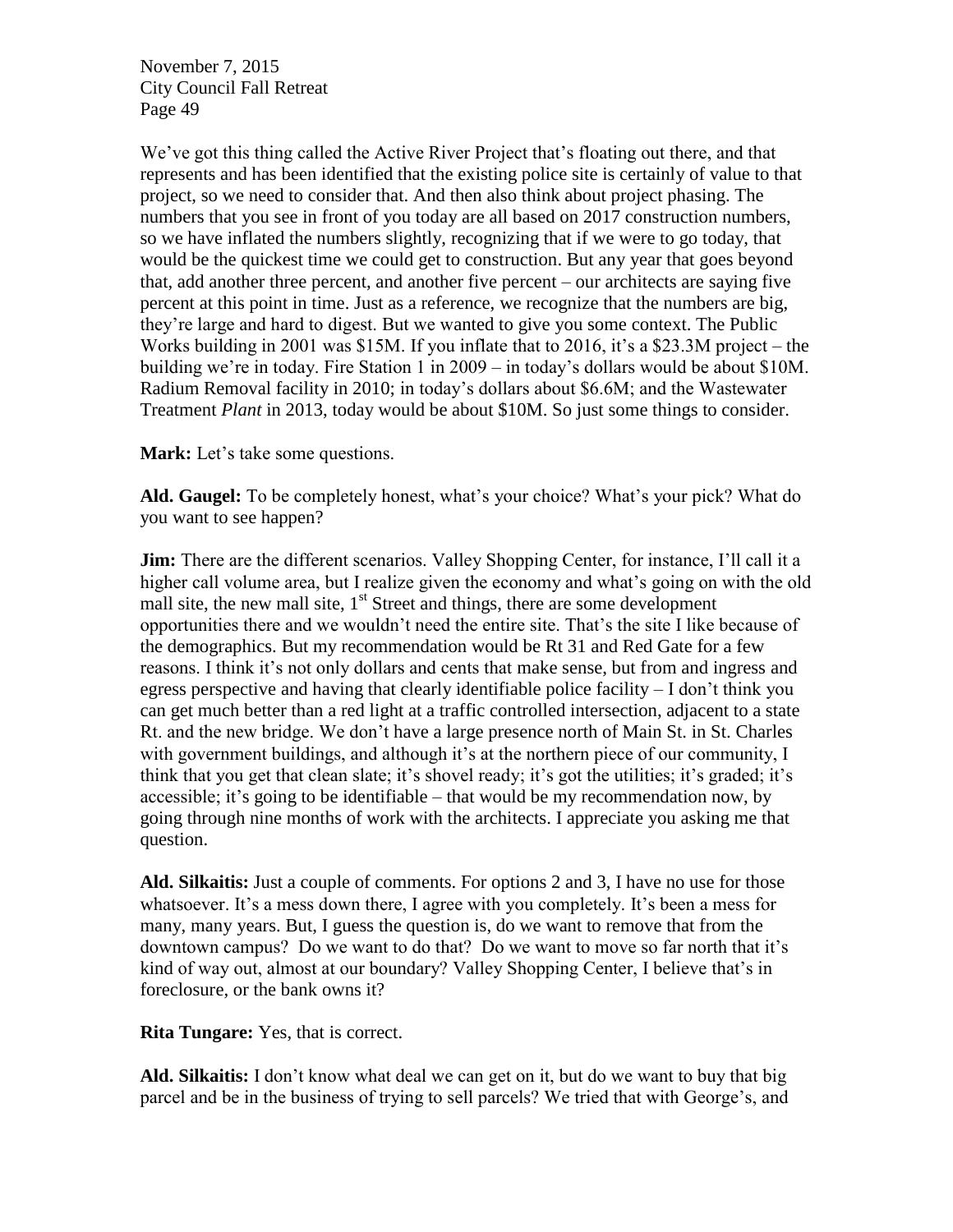we're struggling there; so my first preference would be to rebuild on the site because I know that from being here 59 years – that's where the police station has always been. So I may need to think outside the box. But let's say we do move it to another place. We still have a well down there, we still have all the utilities down there. If we sell the property to a developer to develop a hotel, they're not going to want the well there. Are those costs included in that – to relocate the well?

**Peter:** No. We did look into that and the costs were so outrageous that we didn't even really consider that an option. So any part, most likely any part of a property sale down there to a developer would have an easement to access that well. They'd have to work around it.

**Ald. Silkaitis:** And then, if they want to put in a basement, could they, because of the flood plain?

**Rita Tungare:** Yes, like 1<sup>st</sup> St.

**Mark:** Like  $1^{st}$  St – good example Rita.

**Ald. Silkaitis:** Now if we went with options 5A or 5B, is that assuming that we are going to sell that parcel? Is that included in the price?

Peter: That is not included in the price. We might realize the value as a refund, so to speak, on that bottom line.

**Ald. Silkaitis:** If we do move it to the other two locations, I'd rather keep it as open space going by the Active Rriver Project, we don't have a lot of open space by the river that's actually usable. I'd rather, if we're going to move it, that's fine, but I want to keep that space as green space, or something that would be used with the Active River Project. I don't want anything developed there, personally. We're going to have five-story buildings already on  $1<sup>st</sup>$  Street, I don't want to have that kiddie-corner to that on that side.

**Mayor Rogina:** But Ron just a quick point. On that Hitchcock presentation, I think that the Active Rriver Project assumes some development of that spot – not open space.

**Ald. Silkaitis:** I don't know, these are just my opinions. I still would rather keep the fire and police stations there; but I'm open to moving it too. And if we do move it to Rt. 31, can we design the building, in case the fire department was added? Then we could just have everything there to do it.

**Jim:** I've talked to the architects about that. There are a few communities that have done something similar. Village of Barrington, Mt. Prospect, Rosemont, Glencoe, public safety facilities. Mt. Prospect is a community even bigger than St. Charles, so, it can be done. Obviously the architect will design anything he gets.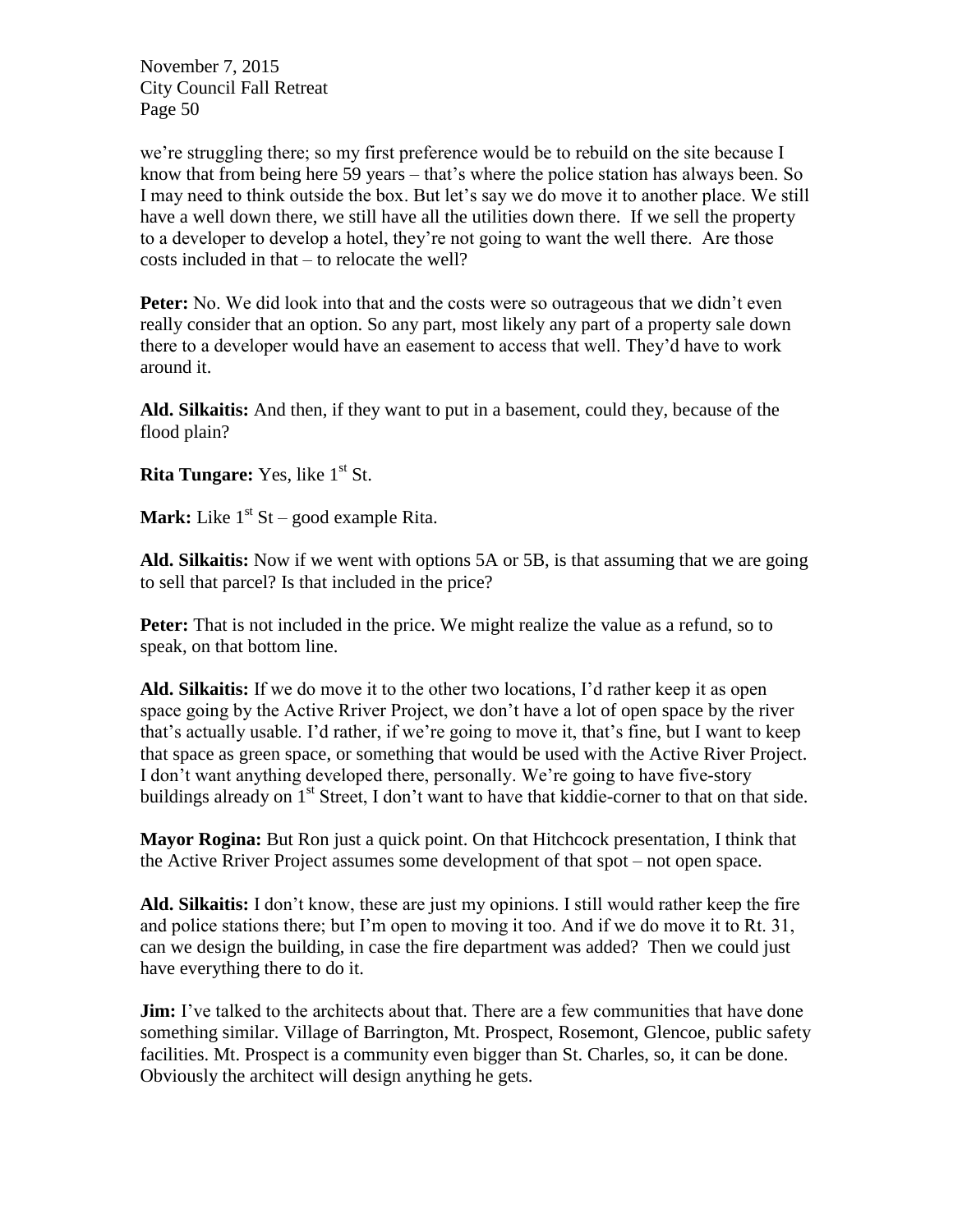**Ald. Silkaitis:** Right. But when we build the station, if we build it there, we could easily tie into the police department without doing anything major for the utilities, etc. Everything would be laid out, we'd just have to add to it. And to Joe, do you anticipate putting a fire station there or not? What's your opinion?

**Joe:** Right now I can tell you our worst response times are right where we're talking about; and that's just because of the way the community is designed and how the fire stations are all laid out. They're all laid out very close to Main Street and the reason for that is because it's the only road we have in town that bisects the entire community. It was pointed out earlier that we've got a target hazard. North High School sits just about as far as you can get north as possible. With the fire district doing what the fire district is doing…

**Ald. Silkaitis:** But do you think we're going to need it?

**Joe:** Right now, so everyone knows, let me give you just two minutes of brief history. The state fire marshal has asked the local fire chiefs for a short term plan. I have hosted meetings with the area fire chiefs, the state fire marshal was here, and a plan does exist – a map exists – of what we would be prepared to do, upon Council approval. Let's say if that referendum fails, and immediate action is necessary; it's something that I was going to bring to you in the future, but this is as good a time as any. That plan has us protecting in the short term, a pretty good chunk of property – about 10 square miles. In the long term, it's going to depend on a number of issues. If you remember, we were receiving about \$2M from the fire district, annually when they left. Now, because of the extreme debt loan, the district has, what is going to be left of their EAP and tax rate, what's going to be left to pay us? Now, would we want to take on additional property, additional service area without being compensated properly? That's going to be a policy decision for you all coming up. An opportunity exists, or could exist depending on how that referendum goes, for us to take that additional revenue. It could exist based on what you think. If we do take on that additional property, yes, I would be looking for a fire house.

**Ald. Silkaitis:** I'm sorry one more quick question about bonding – is this going to sharpen up our numbers on how much money we have out there - that we borrow?

**Chirs:** \$20M, yes it would increase.

**Ald. Silkaitis:** To what – do we know?

**Chris:** In terms of GO debt, that's probably in the realm of \$80M, so you'd be talking about a 20 to 25% increase.

**Ald. Silkaits:** Is that still within acceptable or are we in the high end now? Are we pushing our luck?

**Chris:** We're on the high end.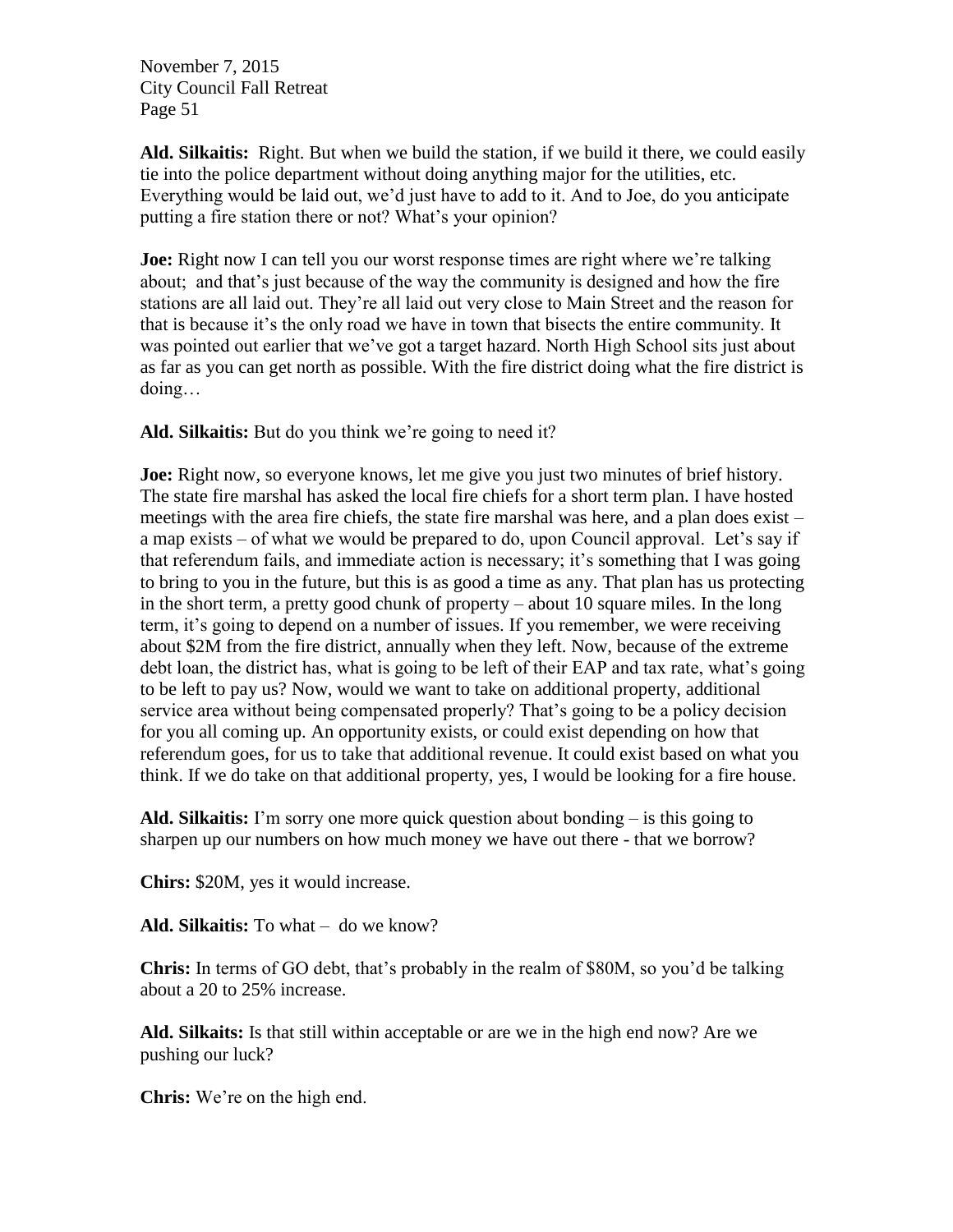**Ald. Silkaitis:** See, that's the other thing we need to consider. Is how far do we go? Plus, don't forget the  $7<sup>th</sup>$  Avenue Creek and the Arcada. These are things that we're going to have to do so we've got to be careful now. We're doing all these big projects, which sound great, but I don't want to push our bonding limit. I'd prefer not to do that.

**Ald. Lewis:** You talked about out by the St. Charles North High School. Is that a smaller piece of property than downtown – your current location?

**Peter:** 3.1 acres versus  $3.17 -$  its pretty equal.

**Ald. Lewis:** You talked that out by Rt. 31, you could mesh these two facilities, have you considered meshing your facilities right downtown? Sharing training space? Somehow connecting the current building and building new with what you want there? Tearing down and building new but sharing space with what's there already in the Fire building?

**Peter:** We haven't considered that yet. But that's something we could certainly check into doing.

**Ald. Lewis:** Is that training room used all the time? I go up to the IT floor and it's kind of spacious up there. It seems like there's room in that facility there. Maybe if you could mesh them in one place, maybe you could look to mesh them in another place and it could save you money in your downtown location. I also prefer the downtown location. I think everyone realizes that. But, I think it needs to be rebuilt. My second choice would be the Valley Shopping Center. I just feel that that location is so far north and pretty inconvenient for the rest of the residents in the community to get to the police station.

**Ald. Turner:** I agree with you Maureen that it's pretty far north. I realize the residents consider the area around the Valley Shopping Center the St. Charles ghetto. Supposedly, you put a police station there it's going to bring that whole area up. There's another way to clean that up and that's through redevelopment of that area. You know, some decent housing or something in there – that usually chases the landlords out. We haven't discussed it, Todd might know more than I do, but I think that building is heavily environmentally hazardous, but I don't know if we're going to have to pay for that or what. I think that's all going to have be considered.

**Ald. Krieger:** It's bank owned now, and just by word of mouth in talking to people who actually had it under contract a few years ago there was a very aggressive money firm that was going to buy it and redevelop it, and they got scared with the environmental conditions.

**Ald. Turner:** If we would then sell the downtown area, the old police station site, maybe TIF that area, get it cleaned up and put something on top of it. That would open up the downtown campus for whatever you want to put there  $-$  green space or not  $-$  but I think also decent development out there on the Valley Shopping Center is going to drive some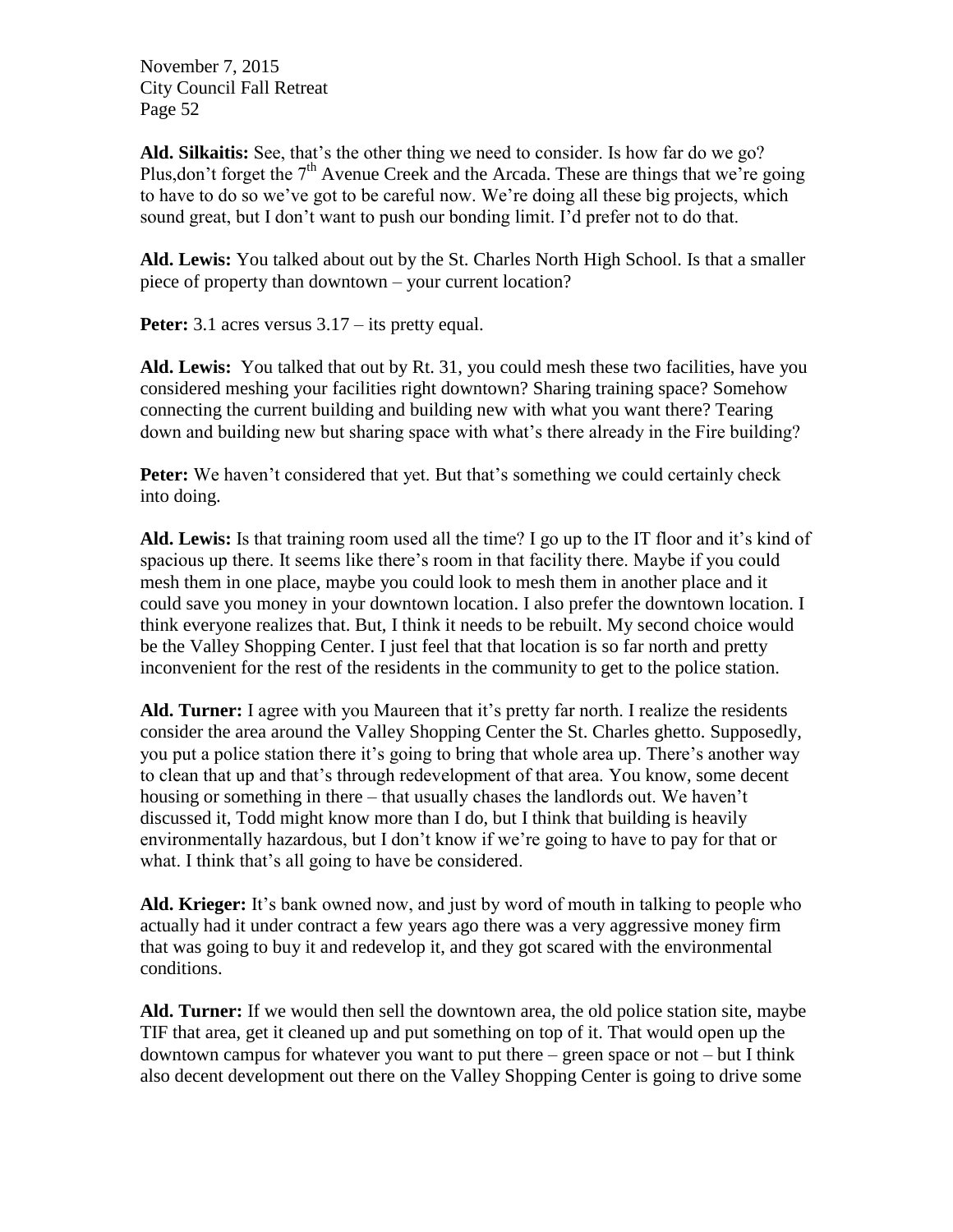of the lower elements out. That's just my opinion. If something goes in there good then usually the bad find someplace else to go. Or the landlords fix up those crazy places.

**Ald. Kreiger:** I have a question for Joe Schelstreet, when is that election on the fire protection?

**Joe:** This spring.

**Ald. Stellato:** If I'm not mistaken, Rt. 31 is \$5M cheaper than Valley Community Shopping Center. Again as I mentioned earlier in the day, saving \$5M, taking a piece of property that's not on the tax roles now, which is the Rt. 31 site and keeping it off the tax roles, but protecting Valley from future development and protecting the downtown campus from future development; I think when you get done adding that up, that's also going to be another pro for using the Rt. 31 site. I'm okay with that if you're looking for feedback right now – based on the numbers.

**Ald. Lemke:** Well the reason why I thought we originally had wanted this site on Red Gate Rd was with the possibility, and yes it may develop, it may not – but we were having very bad response times when it was in the what they now call the countryside district. That provides service up there, you needed that. That's one thing to do that, to have that for faster response time if this should come about, but when I looked at the drawing, I saw it pretty well occupied. But on the other hand, fast response time for a police station doesn't fit the rest of the area. Certainly I'd be concerned if your high call volume is in the area of the Valley Shopping Center, other than being on Main Street where it's accessible by the citizens, not far from downtown. It's more desirable than moving it beyond hamburger row or out on Randall Road. If my wife were here she'd say, also consider alternative sites, maybe even get a chunk of area over by Rt. 38. It's similarly situated with the high call volume.

**Mark:** Let us consider your comments. I think this is going to take some more conversation. If everyone would digest it, we'd appreciate it. And make continuous comments coming back and in the meantime would be helpful, but we need to follow up.

**Ald. Lewis:** I guess I would say one more thing. If we're looking for something that's going to be 50 years, I think cost is certainly something to think about, but \$1M, \$2M is a lot of money, but something that's going to last the 50 years, in vision, is this really where we want it to be. I think that's kind of important.

# **Compensation for Elected Officials**

**Denice:** (Slide #'s 2-5 pp. 2-5,) We went through this exercise and did this for every non-union position, every job, ever comparable community. We evaluated them our positions and made sure that we were looking at the jobs where some changes occurred as far as which positions fell into which grades. We did a very thorough study just this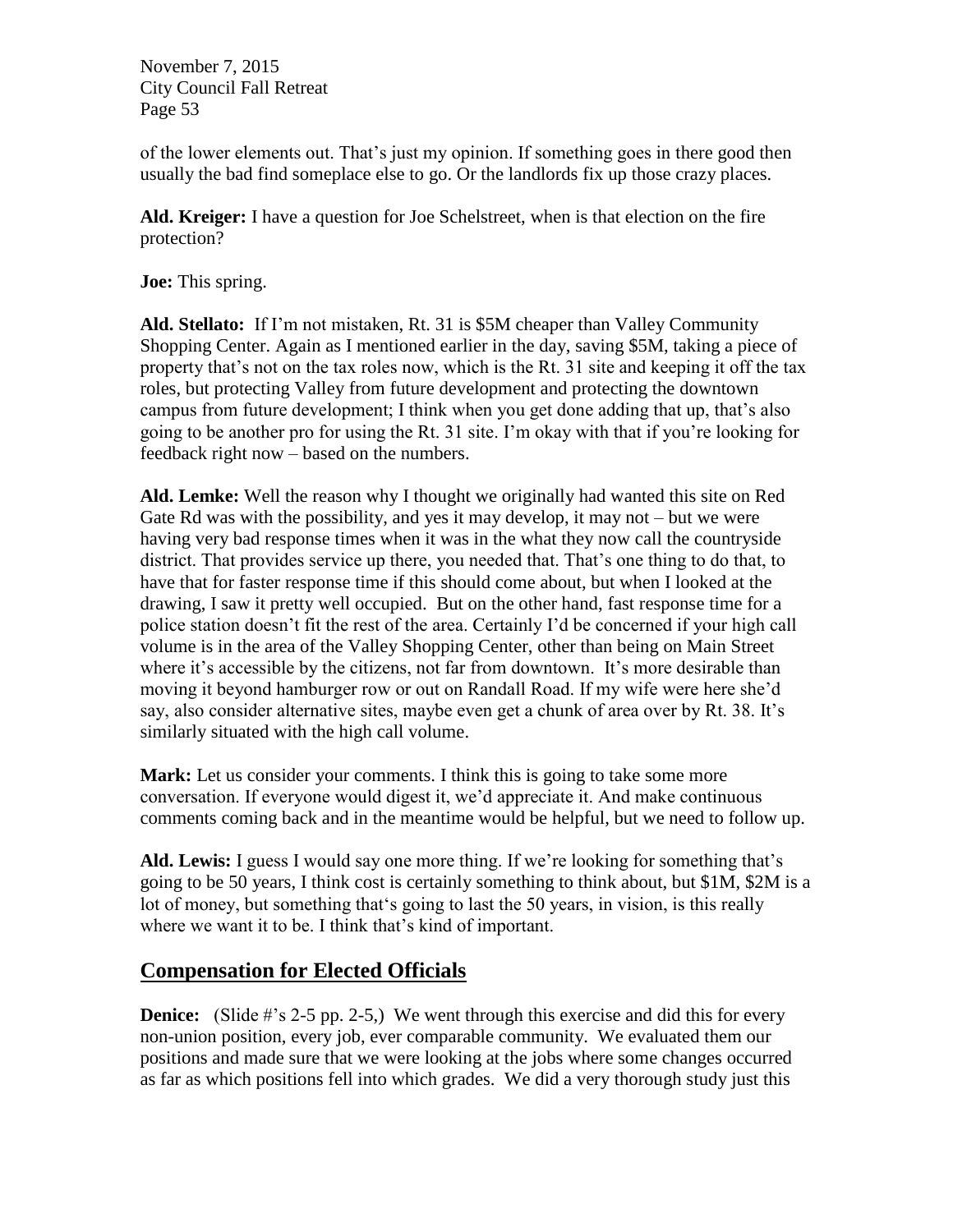year for our non-union positions. Appling the same philosophy to the compensation for the elected officials is what I've done.

**Ald. Lewis:** How do you narrow down the 8 communities you choose?

**Denise:** It was based on the job descriptions. Reviewing the job descriptions and selecting the ones that matched our criteria as far as knowledge, skills, ability, education requirements, and the scope of responsibilities for each individual position.

**Ald. Lewis:** HR does this.

**Denice:** Yes. What we do is send the job descriptions to the individual supervisors and department directors and they give us their feedback on which ones they feel are comparable and then HR does a review at the end to make sure there wasn't something being questioned. The supervisors and directors do an initial review then they come to HR for a follow-up review. (Slide # 6 p. 6, Mayor -  $75^{th}$  Percentile) Looking at the  $75^{th}$ percentile for the Mayor position, you have the exhibit that shows all the data and information for the communities, of the comparable communities 21 of them had positions that we felt were comparable to the responsibilities of our Mayor. The only one that fell out in this particular case was Romeoville because it's a full-time position. If you look at the spreadsheet, the yellow highlighted areas are the two positions that were used to calculate that  $75<sup>th</sup>$  percentile. Based on the calculations and city code it should be at \$20,000 to meet the  $75<sup>th</sup>$  percentile.

(Slide  $# 7$  p. 7, Alderperson -  $75<sup>th</sup>$  Percentile) This is probably the position with the most variance. The other three positions are somewhat consistent. Some communities pay a salary, some per meeting, some stated that they had a lot of meetings, some just a few. We calculated a monthly average based on what the base salary and per meeting stipend that they are earning. Based on that information it showed that all 22 communities have elected part-time aldermen positions. Based on the monthly average the  $75<sup>th</sup>$  percentile shows that the 16.5 community, which is basically the difference between Streamwood and Elk Grove would be about \$479.17 monthly salary. If we figure out what our current information we come to about 379.00 per month, based on an average of 26 meetings per year. It shows we would have a bit of an increase on a monthly basis based on the data.

**Ald. Turner:** That's based on because we go to City Council meetings. We're really not paid for committee meetings.

**Denice:** Correct.

**Ald. Turner:** We're supposedly \$100 underpaid if you look at that percentile. One way to change the compensation is to say a committee meeting is worth \$50.

**Denice:** That's what some of the other communities do if you look at the data on the spreadsheet. Some of them have a base salary and a meeting stipend. If you look at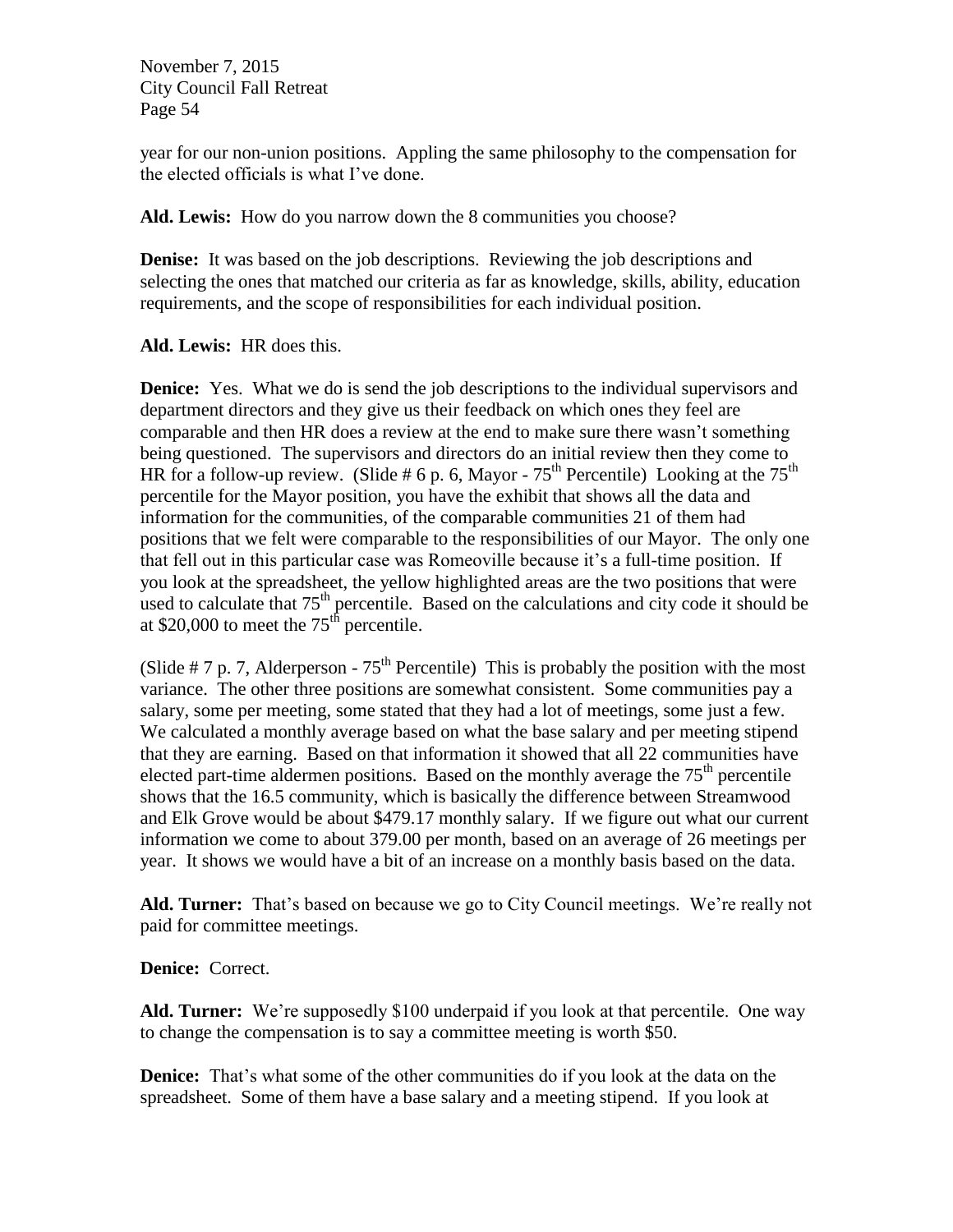Addison they say they have 96 meetings per year. That's including council, committee, and all the meetings. They get \$25 per meeting. We tried to figure out the monthly average to normalize that a bit.

**Ald. Payleitner:** Our compensation is based on City Council meeting attendance, period.

**Denice:** Correct.

**Ald. Payleitner:** It doesn't matter comparing what our constituency numbers are or what other commissions we sit on, it doesn't matter. We all know Batavia, they have less citizens per aldermen than we do, but they are still one of our comparables. This is strictly based on

**Denice:** It's based on it being a part-time elected position.

**Ald. Payleitner:** That is based on meeting attendance only. City Council meeting attendance only.

**Denice:** The data shows that some of the communities that we consider comparable have a base salary, plus they pay for meetings on top of that, some just pay that monthly value. Each of them pay a little differently.

**Ald. Payleitner:** It's still all based on meetings though.

**Denice:** In some fashion, yes.

**Ald. Lemke:** We say on this schedule, 2015, that would be ours, what's the base of the others? Earlier we talked about the numbers being used from the end of year 2011. What's the base year of other communities?

**Denice:** 2011 was what heled us determine what communities were comparable. The data for each of these communities is based on 2015 information.

**Ald. Bessner:** I have no problem with this. This hasn't been changed in 17 years. I don't see it changing drastically, if we don't change it now this is more about the future.

**Denice:** When I looked at the information the last time there was any adjustment to the elected officials pay was in 2000.

**Ald. Lewis:** There is a policy, and I've never been able to find the policy, that I'm allowed to miss two meetings and still get paid.

Mark: That policy does not exist. There is nothing in the code that says that, there is no policy.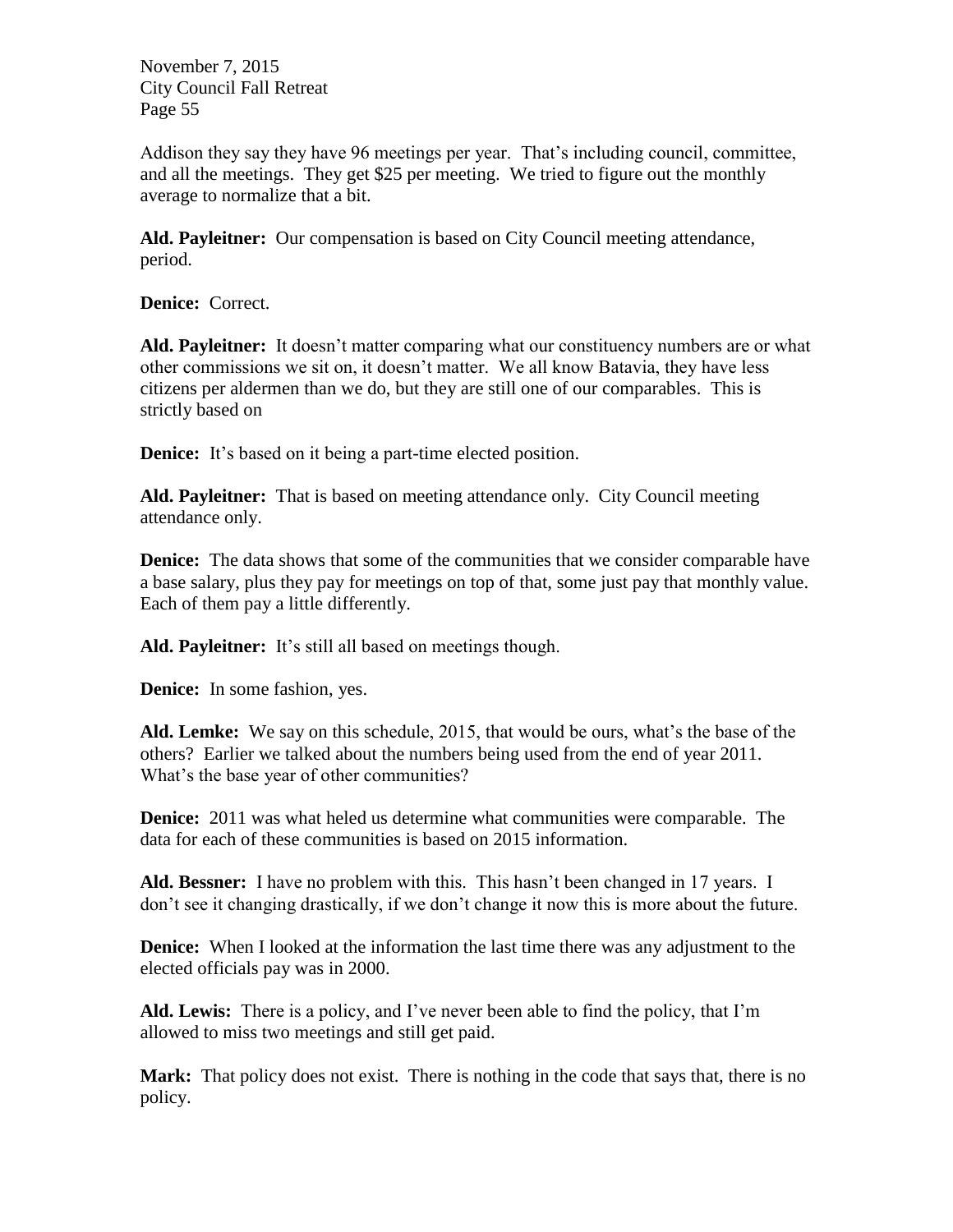#### **Group discussion**

**Ald. Lewis:** I think you should get paid. We all attend our meetings we are all there and go through every effort we can to make the meeting. We're not absentee council people. We do prepare ourselves to go to the meetings and I think we should get paid for every meeting whether you're in the hospital or funeral, etc.

**Denice:** Going to a monthly salary would help take that into account because you would get that salary regardless of attendance.

**Ald. Lemke:** If anything were to happen, the current sitting council cannot raise its own salary. If we took these 15 numbers and applied them the soonest they would apply is after a 2017 re-election and only half, the remainder, assuming no changes, every 20 years we do this. Those elected in 2019 would also benefit from some increase.

**Ald. Payleitner:** 96 meeting per year, I get that covered easily. I'm saying that I serve on the Housing Commission, and Rita will confirm, there is a time commitment there. Both those positions, no offence fellas, but that makes your job easier as you do things that make my job easier. For those that don't do anything above and beyond I don't think it's fair that we don't get compensated for those meetings. I'm talking about the meeting that are expected of us in our rolls as Housing Commissioner or chairman of the Planning and Development Committee. I think that there is more responsibility, more work, more meetings associated with those titles and they should be compensated. There's a base salary that everybody is. You go to your required 2 meetings per month and prepare for those meetings and here's your pay. I think above and beyond that is where the conversation needs to be held. I'm not looking to up anybody's salary. I'm saying lets be fair about it.

**Denice:** That's certainly something that would be considered.

**Ald. Payleitner:** Divide the jobs up evenly. Everybody has a chairmanship or everybody sits on a commission that meets more than twice a year. Then it's ok, it's fair.

**Ald. Krieger:** Commission meetings should also be held when it might be convenient for other people to attend. I think that 5pm and 6pm meetings are totally ridiculous.

**Ald. Stellato:** No matter what we do it all boils down, sometimes, to a headline. The aldermen's salary that we're talking about today is a 26% increase. That's what's going to show up. I know in this room we understand it's been 15 years, and I understand what we're talking about. The headline does not allow for that. It only allows a little blurb. I was with Jo the last time we went through this. We were criticized, it was only \$25 per month, and you would have thought it was hundreds of dollars. As we go through this once again, it's how we spin this, when we do this, tread cautiously.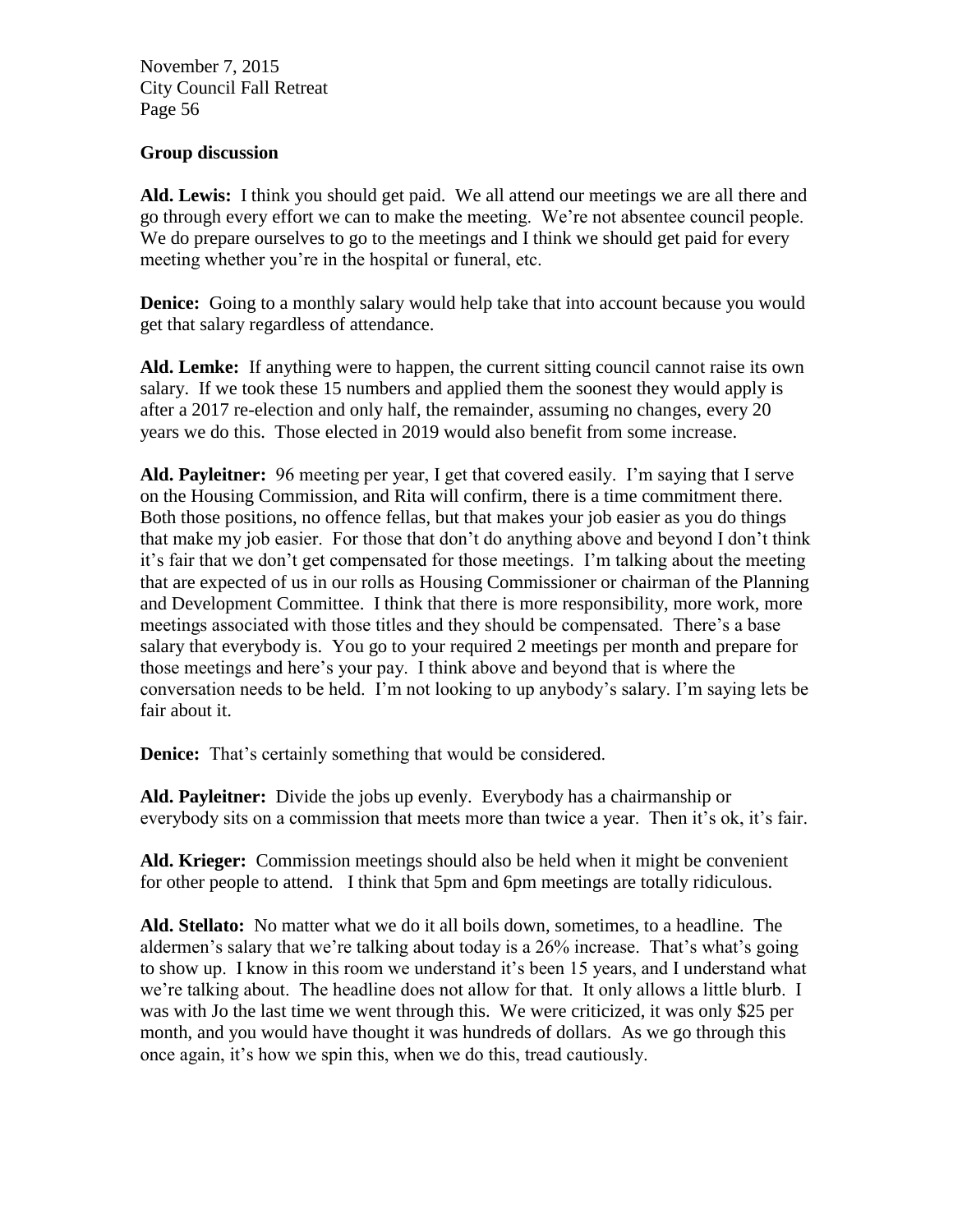**Ald. Payleitner:** I also want to add that I barely come out ahead with my expenses for this job with what we're being compensated. If you want to pay for my phone or my I-Pad, my paper costs, or ink. I don't think that will make a headline. That's part of our expectation of compensation.

**Ald. Stellato:** There are still people in town that think we're full time and think this is all we do. I'm surprised how many times I get that question. The Chicago aldermen get \$100,000 a year. They think that we are full time paid. We have to educate people.

**Denice:** There would be a way to craft compensation structure where there was a base salary that takes into consideration the council meetings and a per meeting stipend on top of that for those that didn't choose to volunteer for other committees or commissions. We could look at what some of the other communities do if that's something that you as a group feel would be beneficial.

**Mark:** One thing that is important to point out is that when we go to the negotiations table, particularly with police and fire, and we go in front of the arbitrator and explain that the philosophy in St. Charles is that we pay in the  $75<sup>th</sup>$  percentile, that includes me, the firefighter and all of our elected officials. It gives us a standing as a philosophy and that's powerful.

**Denice**: It is. It holds a lot of weight.

**Mark:** We can do some deviations, as Denice has suggested, and I think that's possible, but I think we want to make sure we create that base salary at whatever percentage that we pay every other employee in the City of St. Charles.

Ald. Payleitner: I agree. I just want to make sure the criteria is apples and apples.

**Denice:** I felt it was important to share, for transparency, all the information we collected so you can see each community and what they share with us as to how those elected officials are compensated. You can maybe even see how those communities get to that compensation level. It's very different.

**Ald. Payleitner:** With that in mind; I see other benefits here. Are those incorporated into the 75%?

**Denice:** They are not. Our internet stipend that we reimburse each month is not included in those values.

**Ald. Krieger:** I've never received a monthly internet stipend.

Mark: I thought you didn't use the internet for receiving packets.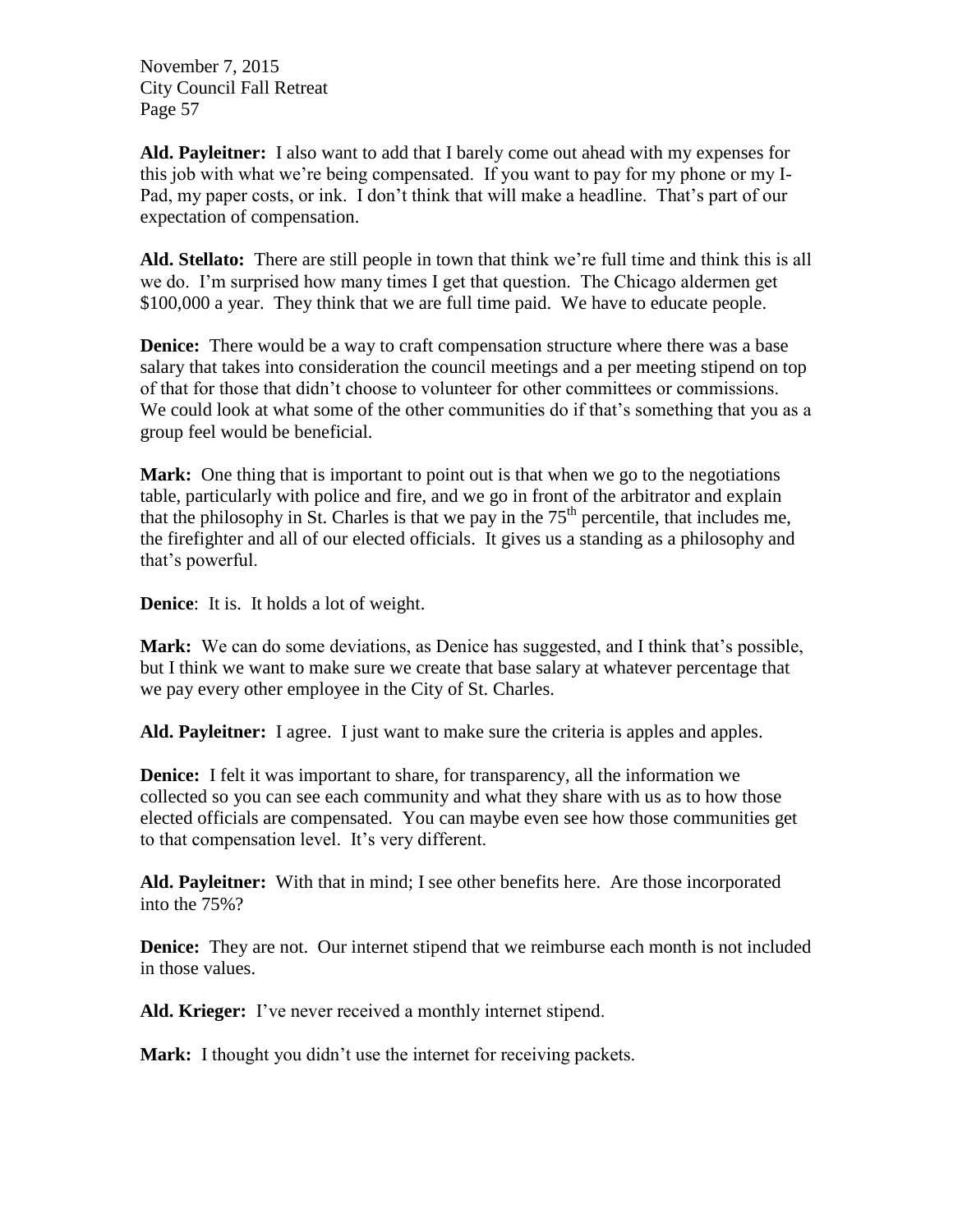**Ald. Krieger:** I pick mine up, but still have never received a stipend. I still pay for the internet.

**Mark:** I thought you turned it down. That was my understanding.

**Ald. Krieger:** Internet is pretty universal. I was using it for work that I shouldn't be charging the City for something that I was reimbursed for through another agency.

**Ald. Payleitner:** My understanding was that you get your packet printed in lieu of paying for internet.

**Denice:** I think the intent of the stipend it to help reimburse the expense if someone has internet provider at their home.

**Ald. Gaugel:** I would say we eliminate this all together.

**Ald. Stellato:** With that figured in are we above Batavia?

**Denice:** We're currently at the \$379.17 with the \$35.00 it puts us at the same.

(Slide  $\# 8$  p. 8, City Clerk - 75<sup>th</sup> Percentile) I'm going to go through the rest of these. The City Clerk, there were 12 communities that had have an elected part-time clerk position. Based on the  $75<sup>th</sup>$  percentile it shows that it should be higher than our current. One of the things we looked at were the actual duties and responsibilities of the City Clerk position and in most communities the City Clerk is working above and beyond what our current City Clerk does. A lot of those functions that clerks tend to do in other communities are actually done by Tina and her team. Based on that information the City Clerk compensation didn't change.

(Slide # 9 p. 9, City Treasurer -  $75<sup>th</sup>$  Percentile) There were actually 2 communities that had elected part-time positions. In both communities that responsibility falls on the Finance Department or the Finance Director. They found based on the  $75<sup>th</sup>$  percentile our City Treasurer is above the  $75<sup>th</sup>$  percentile based on their current compensation. I don't recommend a change.

(Slide # 10 p. 10, Liquor Commissioner -  $75<sup>th</sup>$  Percentile) There were only 6 communities that indicated that the Mayor served as Liquor Commissioner. Others didn't identify who it was. Some said it was a subset of elected officials or volunteers. There was a variety of different make-ups. Of those 6 communities there were only 2 that actually paid an additional stipend. Based on the data I don't feel that a change is necessary in that area.

Based on the  $75<sup>th</sup>$  percentile and the data we collected. The recommendation would be that the Mayor's salary would increase from its current level , the Aldermen position would change to a monthly salary, there is no change recommended for the City Clerk,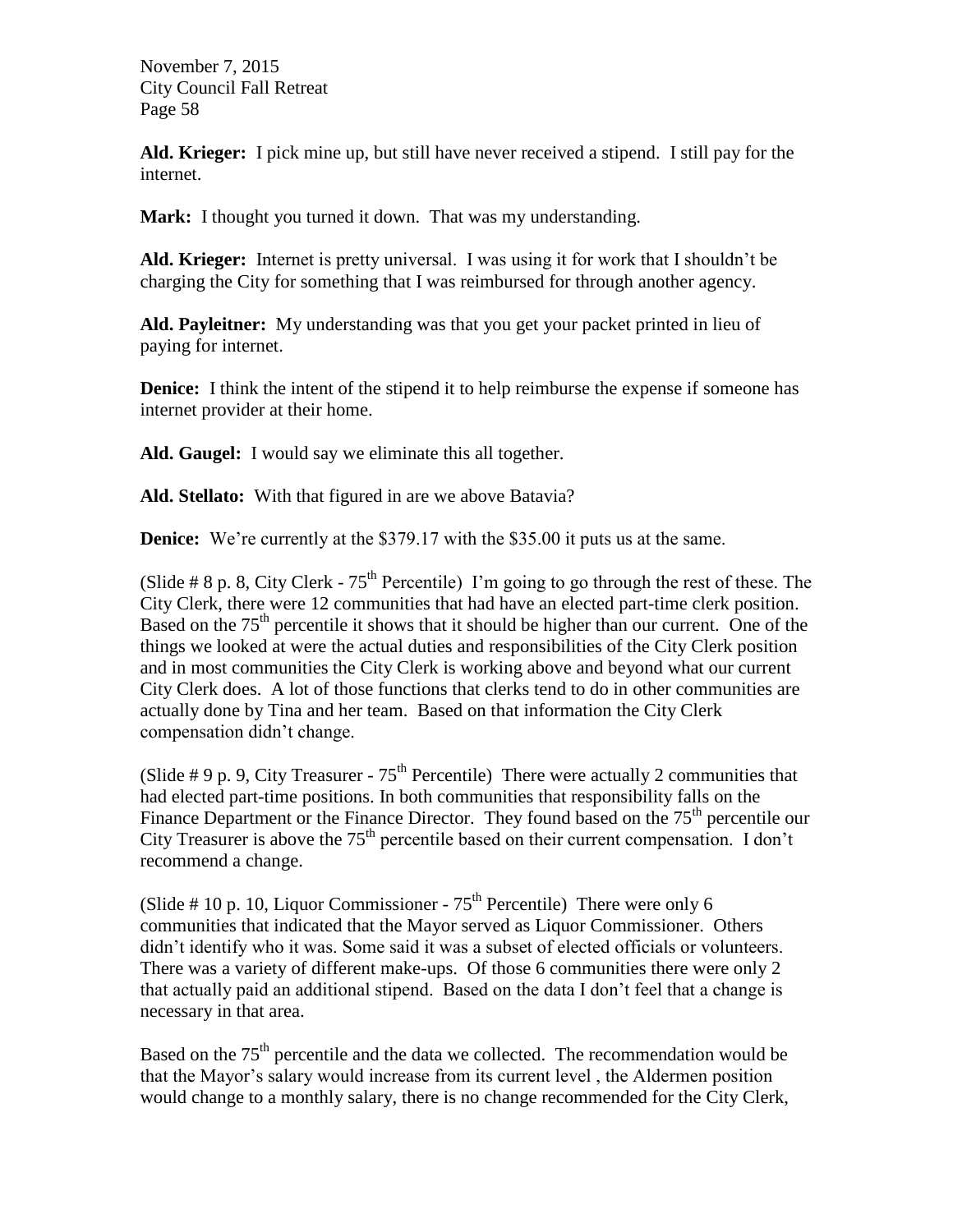Treasurer or Liquor Commissioner. We felt that the monthly internet stipend was consistent with what we do with other City staff.

As aldermen Lemke eluded, changes need to be made within 180 days of a municipal election. Any changes made within this calendar year wouldn't be applied until after the election cycle in 2017. For those of you who would be up for re-election in 2017, after that election you would get that. The other folks wouldn't receive it until the 2019 cycle. Changes now would not impact all of you sitting here today.

That's the data. It's not an exact science. When we apply this philosophy it's really hard to get an apple to an apple, but we do our best to normalize the data, collect all the information and make the best calculations we can.

**Mark:** I think the feedback we're looking for today is if you want us to look for other alternatives for how we pay elected officials; do you want to keep status quo, or would you prefer to consider the recommendations that Denice has just presented?

**Mayor Rogina:** I wrote down 5 points here, some are sheepish about bringing this up at all, some are concerned about the internet that shouldn't be part of our salary, some are concerned about how it plays on the front page of the newspaper, some think there should be consideration for a differentiated pay based on committee work and assignments. Somebody said, and this has nothing to do with the current group here, but it would be for 2017 and 2019 considering the fact that in that 2-year period there would be differentiated pay.

**Ald. Turner:** We could just get paid for committee meetings.

**Ald. Lewis:** I'm comfortable with coming to some conclusion that the salary increases. I don't have any problem with that.

**Mayor Rogina:** I agree with you 100%.

**Ald. Turner:** I agree with Maureen. What we're saying is now we're going to start paying them for something that they have done for the last 10-15 years at less than half the rate of what they get for the actual Council Meeting.

**Ald. Bancroft:** Do you think it's bad to raise this issue for use even though it doesn't apply to the people sitting here now after cutting the groups the way we cut them and looking at the budget crisis we had?

**Denice:** Based on the way this would be implemented, with the election cycle being in May/April of 2017, you actually would have some time before you would have to make any type of decision to act on this. You can take the next 6-8 months to evaluate. There is a little time to contemplate this. To Aldermen Stellato's point, I think how we crack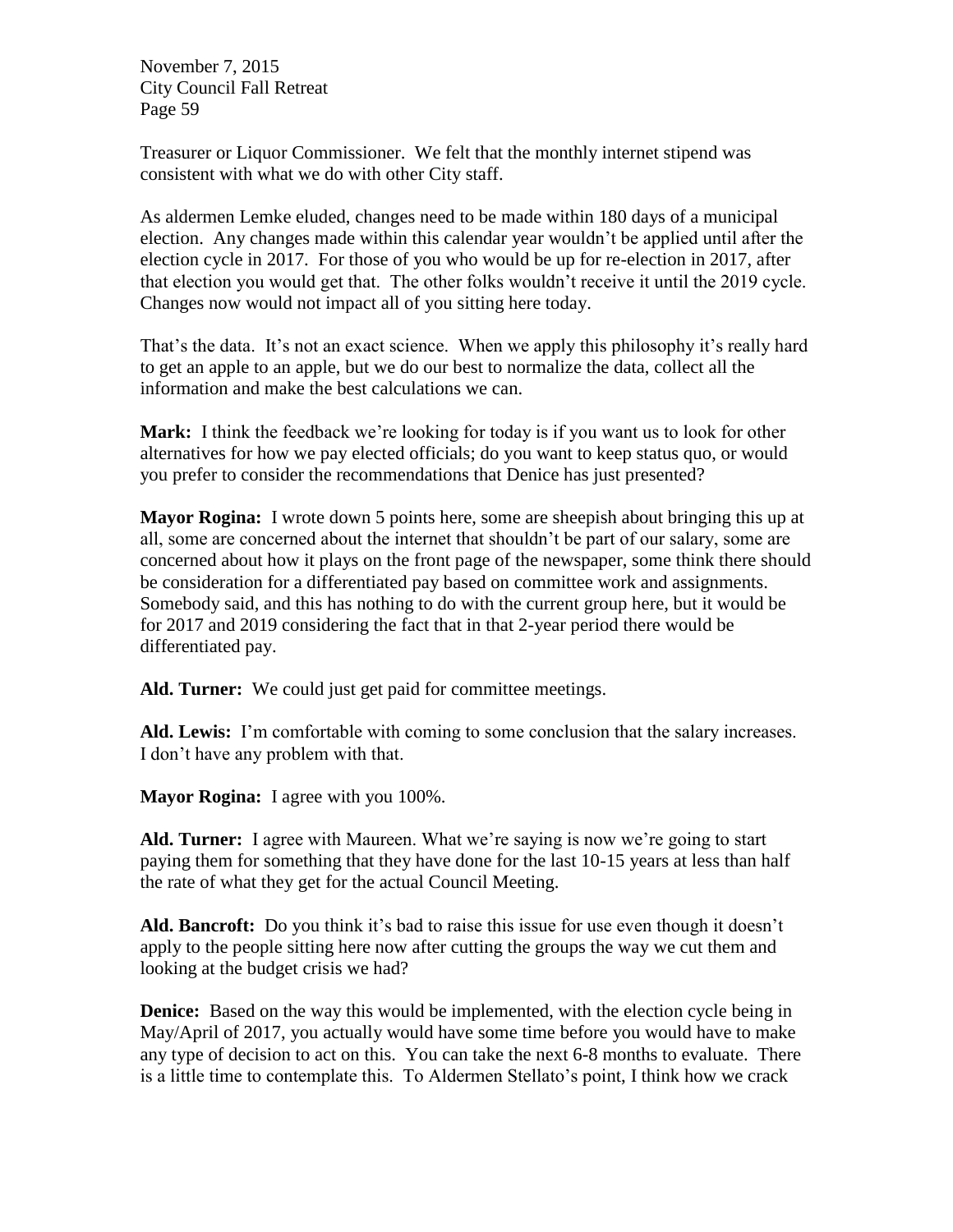the message, we could come up with some talking points and professionally reiterate the reasons why.

**Ald. Krieger:** We have raised the utility fees, cut services and now we're going to ask for a raise for the Aldermen and the Mayor. It doesn't play well.

**Mark:** Do we want to consider an adjustment at all. Is it a yes or no? If yes, we talk about the strategy.

We can't vote here. Can we get everyone's opinion?

**Ald. Lewis:** Yes, I don't see a problem with this. I trust people understand there is value in the job we do.

**Ald. Payleitner:** Yes, I stated my piece already.

**Ald. Silkaitis:** I'm content with what we have now.

**Ald. Krieger:** No.

**Ald. Lemke:** Consider it next year.

**Ald. Bancroft:** No

**Ald. Stellato:** No

**Ald. Gaugel:** I'm an absolute no.

**Ald. Bessner:** I would say yes. I think if we don't do it now it's not going to be done for anybody else.

**Ald. Turner:** I think we should raise it to \$50 for committee meetings.

**Denice:** Another item we suggested is instead of doing it per meeting doing it on a monthly salary basis. We could consider doing that and not change what that dollar value is, just change how it's done administratively.

**Mayor Rogina:** We could make this effective in 2019.

**Mark:** That's correct.

**Mark:** Thank you department directors for a busy, full day.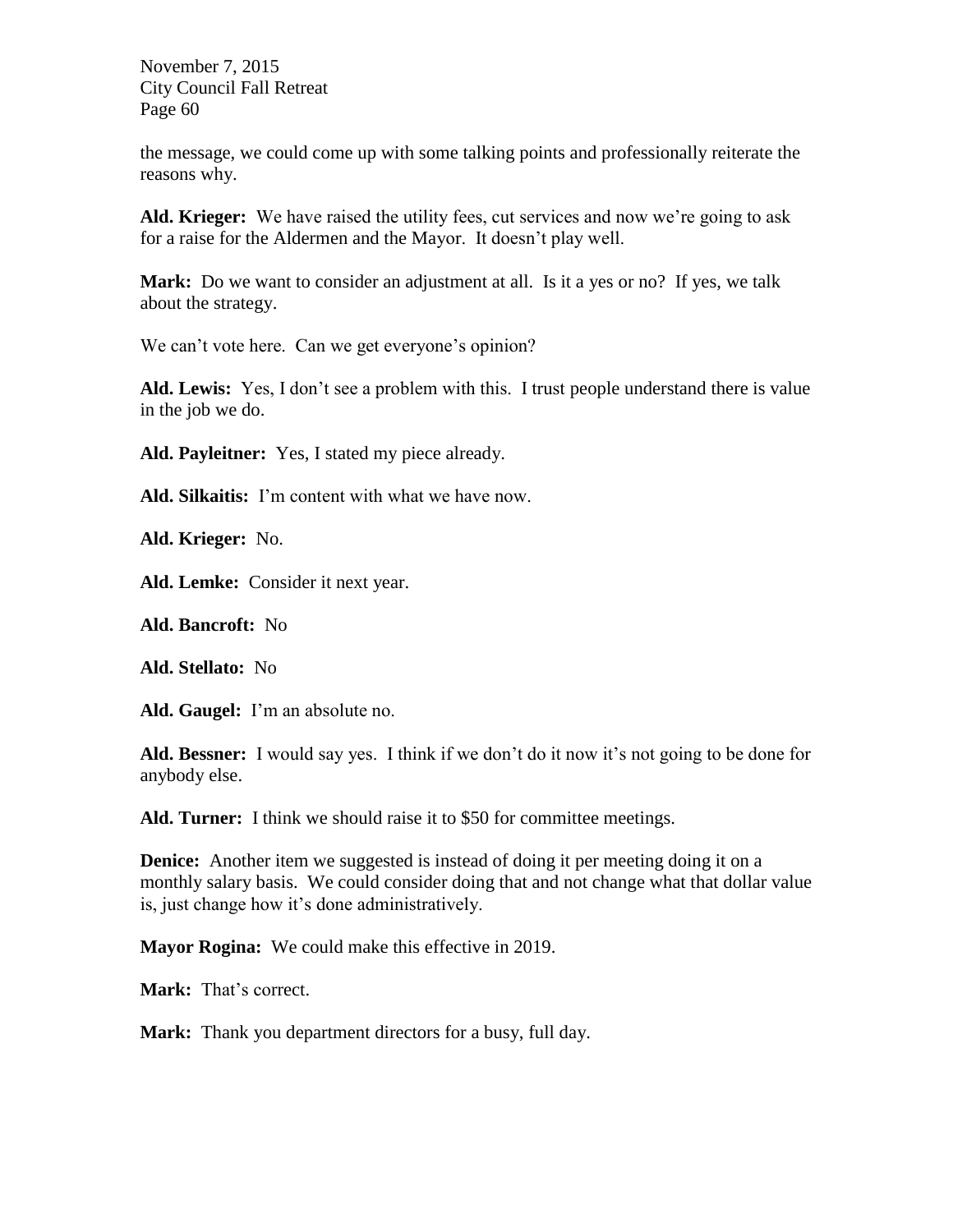### **Employee Compensation Program**

**Mark:** This afternoon I'm going to talk about how we got to where we are from a historical point of view. There was a November 2007 audit of our compensation program and there is a merit and market pay program today.

(Slides 3-5 – History of Employee Compensation) Back in the former Mayor Norris Era there were a group of employees who got together with a group of council people and had negotiations, on an informal basis, and met with Bill Birth who was the Administrative Services Director to discuss a market adjustment.

There was some administrative services oversight on wages. There was some sort of a step program. Directors received adjustments by the Council in Executive Session.

During the Klinkhammer/Maholland Era the basis for today's program was initiated. The whole concept of the  $75<sup>th</sup>$  percentile, a merit and market program, comparable communities, job descriptions, that all developed in that time frame. At one point in time the assessment score, the numerical value at the end of your annual performance review, was tied to the merit pay program. At the end of Mr. Maholland's term he decided there was no nexus between your performance and your merit pay.

Larry did not believe there was a nexus between performance and merit pay. He dealt with that by saying whatever your last merit value was that's what you got in the future, every year.

**Ald. Lewis:** Would it increase every year, with cost of living?

**Mark:** If in the year 2004 it was 2% based on your performance evaluation score, the nexus between your score and your merit, the following year when there was no nexus there was still merit. You just got another 2% as merit in addition to your market.

DeWitte/Townsend era: Brian very much believed that there was a nexus between performance and merit. He rolled it back into the program. We went through some tough economic turmoil and Brian chose to roll market and merit together as a single sum. It was distributed based on your performance evaluation score alone.

(Slide 6 & 7 – November 2007 Audit) November 2007. At that time Human Resources Department hosted an audit and retained HayGroup, Inc. They are well known in the Chicagoland area for having involvement with compensation programs and a lot of administrative activities. In terms of the general audit recommendations that came out of this study. St. Charles philosophy of leading the market is reasonable. When I say leading the market I saying we're paying above average, above the 50% level, we're at 75%. It was suggested we continue the philosophy of Human Resources, the City Administrator and the Council setting compensation philosophy. That included the 75<sup>th</sup> percentile of market data, the 3 criteria that we use for determining comparable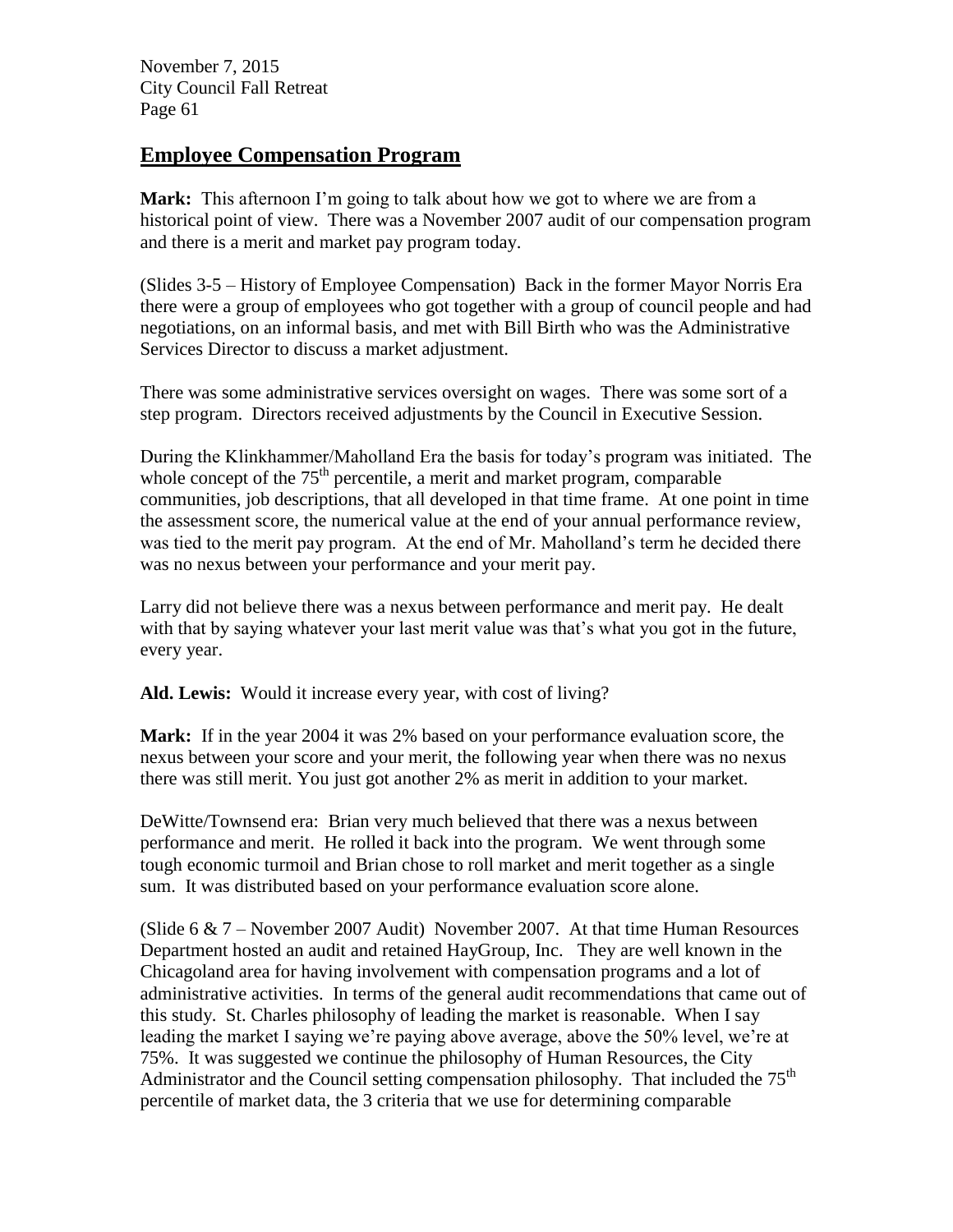communities mainly proximity, corporate operating budget and EAV, we should continue using. They suggested that we continue to do a comprehensive market analysis for positions every 2-3 years. That has been implemented. They recommended that we streamline the process with bands. That has been implemented. To identify what that means; at one point in time every single position was compared individually to positions in the comparable communities. It was a very time consuming tedious operation. By putting them in bands we said there area like kinds of positions throughout the City of St. Charles within the same pay range. For example, a lieutenant in the fire department may get paid the same as a captain in the police department which may get paid the same as division manager in Public Works. They are in the same pay band or range. Finally, they recommend that we use steps for range movement. When I talk about steps I mean, if the pay range for your job is \$5 at the minimum and \$10 at max, there is a step program that moves you from minimum to max. Let's say you get a \$1 a year. By the time you get to year 5 you have maxed your range. That's the step program.

What do other communities do? That was looked at in this study. Other comparable communities do use proximity as we do. They talk about population in some cases and use a range of your population between 25% - 50% higher or lower than what the current population is. Some of them use corporate operating budget, some use EAV and numbers of employees. Again, we use in St. Charles today, proximity, operating budget, EAV. We're not totally off base with what our other communities do. There are some variations of what we do.

Before we move on there was a question asked from Ald. Bancroft; what's the history of this? Beside the fact that I know it came on board in the Larry Malholland era, I don't have a lot of history. I remember that the council acted on it officially during the era of Mayor Klinkhammer. I do know we've talked about the  $75<sup>th</sup>$  percentile community with great detail as recently as a Q-Center Fall Retreat in 2008/2009 where we reviewed whether we should stay at the  $75<sup>th</sup>$  percentile. That's about as much history as I can tell you.

(Slide  $8 \& 9$  – Market and Merit Pay Program Today) What is the Council's roll, as I see it, in the process today? Chris Minick and I always made sure we told you that the budget for the year includes a certain percentage for merit. For the current fiscal year 15/16 we shared that we were talking about a 3% budget for the merit program. That translates into \$216,000, that's 3% of non-union compensation. With the discussion and the action that the Council took regarding outside agency funding and that it be cut 10%, administratively Chris Minick and I reduced the 3% for the merit to 2.5%, which translates to \$180,000. The evaluations were all completed and because there is a tie to what your numeric score is, when it comes down to the final assessment we spent \$143,000 for this current fiscal year.

The overall philosophy for the compensation program is something that you need to be involved with. That's the responsibility as the Board of Directors. In the past there have been conversations on how this plays up compared to the union compensation. It's based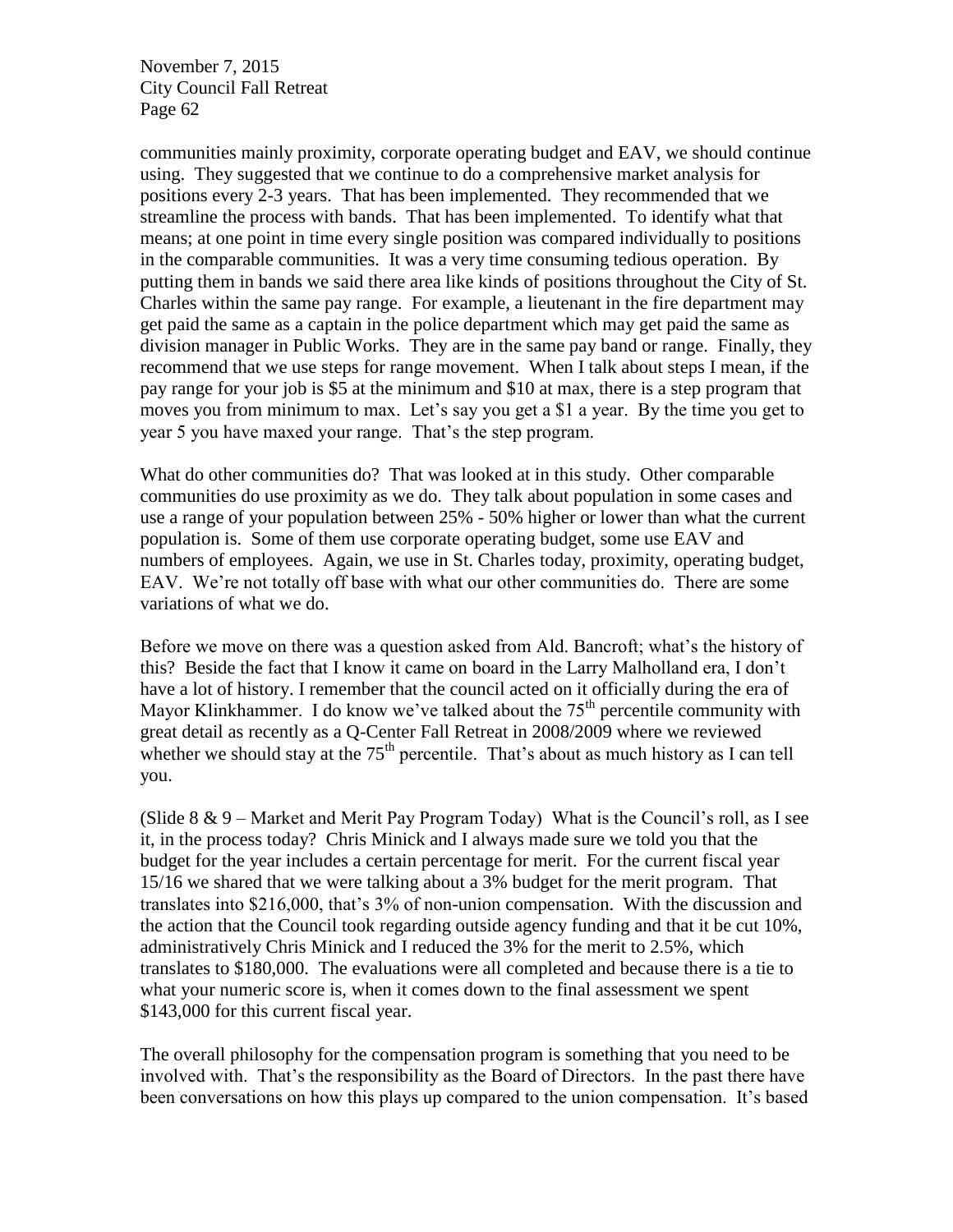on comparable community criteria and the  $75<sup>th</sup>$  percentile strategy. Once piece of oversight of philosophy that I think we need to be more rigorous about is we need to outside firm do an audit of our compensation program more regularly.

Today our program is driven by a market program. Market means cost of living adjustments. We look at comparable communities, what they are giving for cost of living adjustments, this year it was 2.5%.

**Ald. Lewis:** You only do that in the public sector jobs, not for the government jobs.

**Mark:** Comparable communities.

**Ald. Lewis:** Government to government.

**Mark:** Yes.

**Ald. Stellato:** Of these comparable communities how many of those communities pay at  $75<sup>th</sup>$  percentile?

**Mark:** I could go back to the 2007 audit. There is some of that information there. I don't know off the top of my head.

The other part of our program is merit. That's driven by your performance assessment. In your binder there is a copy of the performance assessment form. It looks a little different than what you have seen. It's been updated this year. It included individual merit, that is to say what I as an individual contribute to the City of St. Charles. There is also citywide merit, which is what I added to my team, my department and my City. There have to be very specific examples of what contributions were made.

I have started the draft that will talk about how we break gap between the very top performers in the organization and the good performers. We are rewarding people who are particularly stellar and we are rewarding the good solid contributors, but they don't get the same recognition from a pay perspective as your star performers.

**Mayor Rogina:** All union contracts are simply a negotiated number and there is no merit. All non-union individuals, until a couple of years ago, received just merit with no market piece. It was strictly merit.

**Mark:** For step. If you were to advance in your range it was strictly related to your merit component.

**Mayor Rogina:** I think that this year with a 2.5% market and 2.5% merit that you and Chris allotted the average payout for a non-union employee is 5% salary increases, some getting less some getting more than 5%. It seems to me that raised a few eyebrows.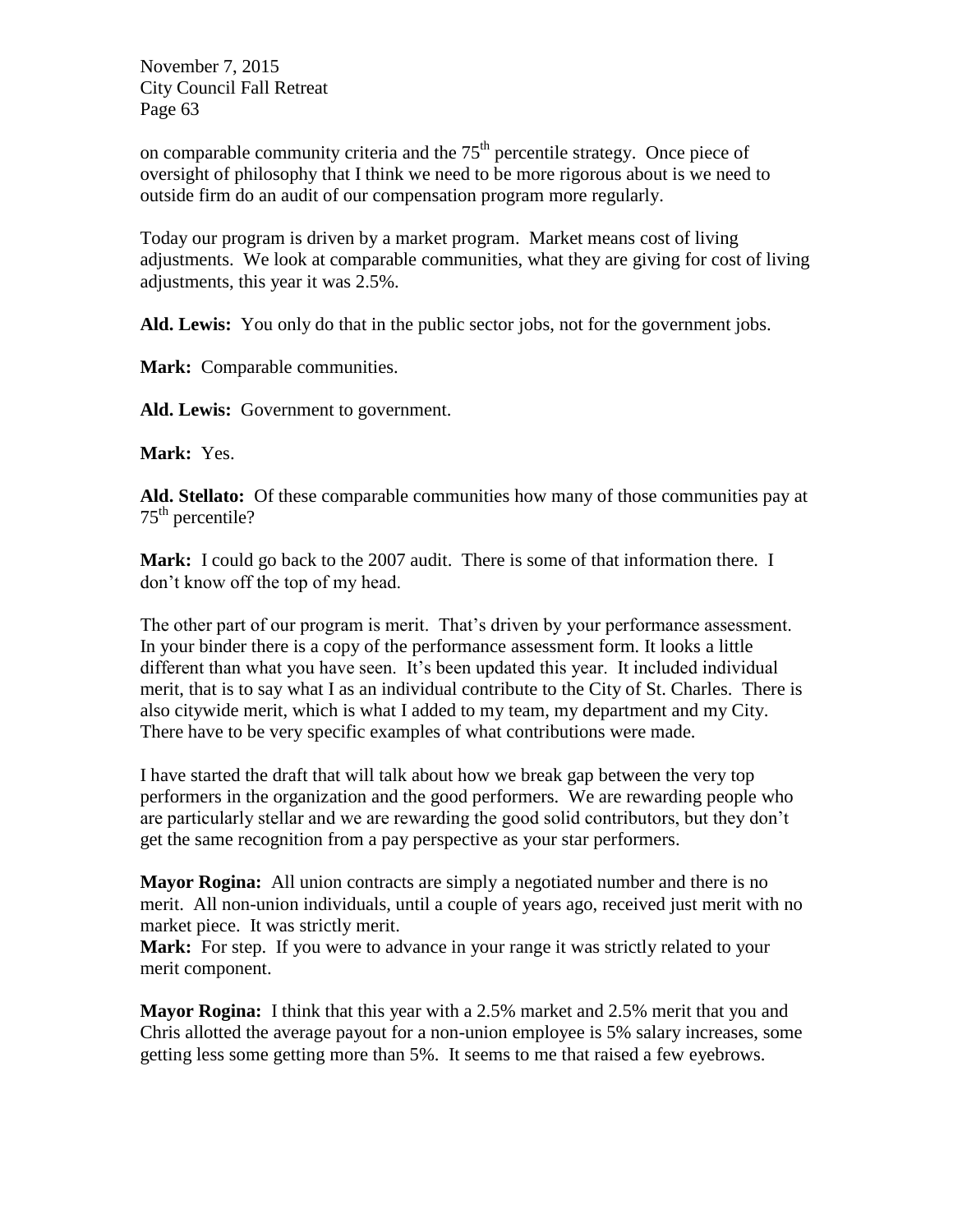**Ald. Lemke:** 20 years ago what we found was that with factors like that we did have rages, everybody got to the top of the range very quickly even when they were reset to the  $75<sup>th</sup>$  percentile. What we would do is give a bonus that you would have to earn every year to be over range.

**Mark:** In the St. Charles program today, if you are not at max you adjust based on what your merit is, if you are at the top of your range you can get a bonus.

**Ald. Bancroft:** Does that mean we pay at the  $75<sup>th</sup>$  percentile or higher than the  $75<sup>th</sup>$ percentile?

**Mark:** If you consider a bonus as part of the pay program then we pay above.

**Ald. Bancroft:** I want to be careful. We're blessed with amazing staff. I do not understand the compensation program as it is currently being implemented. If we're being asking to opine or implement what the philosophy of this organization, I don't think I've ever been asked to do that. No one has ever asked do you think this is the right way to do this with the  $75<sup>th</sup>$  percentile. I don't even know what my answer to that question would be. From the private sector experience I have we target people to pay base on the market with differentiators of good performance and above good performance. We target people at the  $50<sup>th</sup>$  percentile for good performance. Once the defined good performance is exceeded they march their way into a much higher level of compensation and depending on the level of employee may not even be capped. I don't know how all of that translates into a public service forum. Right now it feels as though we automatically pay for superior performance because we've targeted things at the  $75<sup>th</sup>$ percentile. I don't even know if that's right. I don't feel like we have enough understanding or information. It is a huge internal control failure to not have a compensation audit in 8 years. You set what the what the comparable communities are, you adjust it based it on job descriptions which are subjective. I say that in a nonaccusatory way. If I were you I wouldn't want to be in that position because that's a tremendous conflict. Again, looking at our staff and how great this place runs there is a great deal of success that's happened. I don't think I would want to be in your position and I don't think anyone has ever put us in a position to opine anything.

**Mark:** I would agree with you. That's why I've tried to be transparent as much as I can. I think we should, based on what's happened in the last 6 months, there is even more reason to do it.

**Ald. Bancroft:** I'm not sitting in this chair thinking we're paying too much. I'm worried we're not paying enough. I'm worried we could throw incentive dollars out there that could take performance from one level to the next. I'm thinking about the projects we have on our list. We're going to be building a new police facility. There are at least 4 gentlemen that should be incentivized to bring that on time, on budge, without a hiccup. If it happens they ought to get paid to make it happen. I don't want to be artificially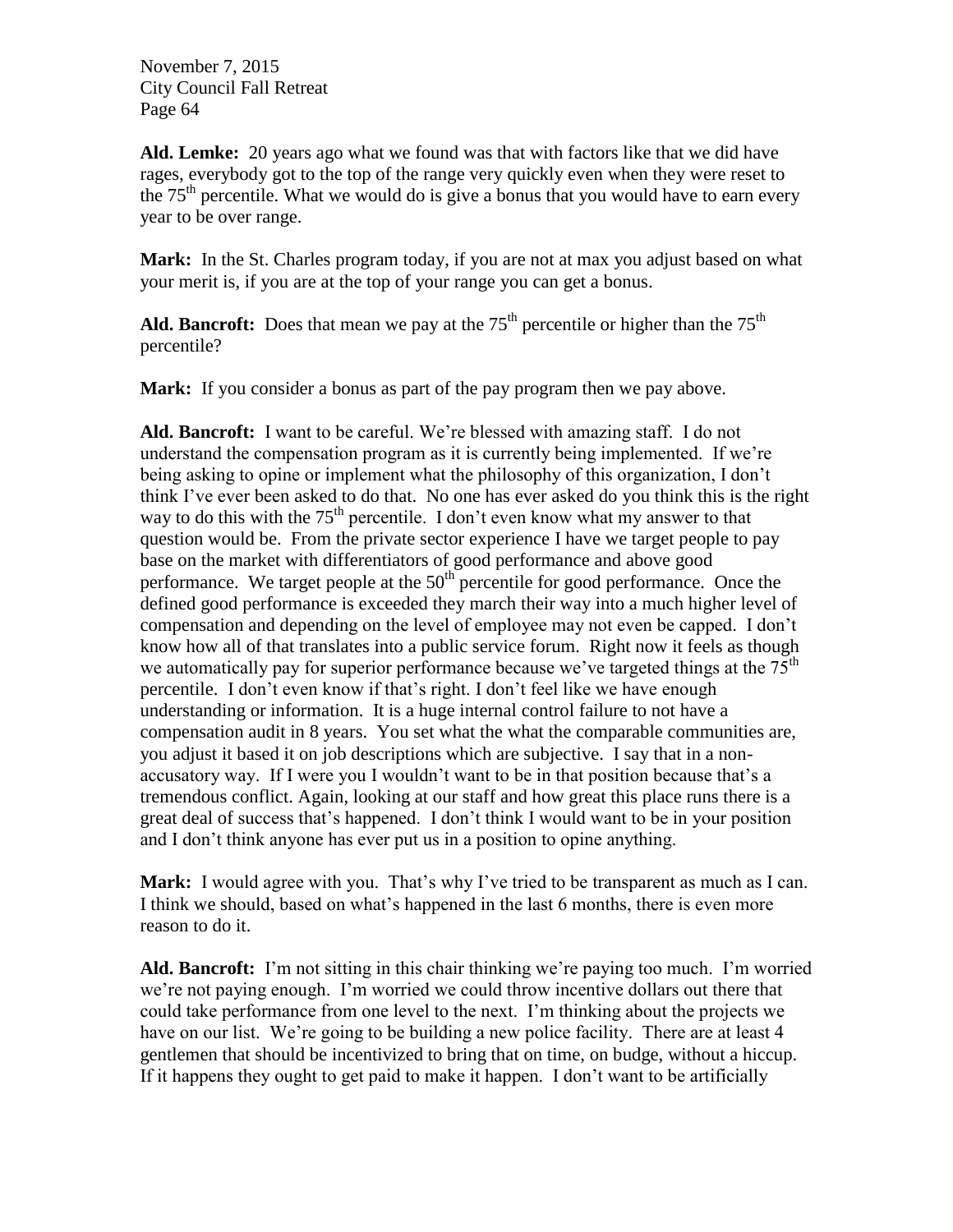constrained because of some antiquated methodology. If we bring that project in and it's \$3M under budget. I want to more than tip someone for that.

**Ald. Stellato:** Mark, a few years ago we talked about hiring Ellen DaVita, eventually Theresa Faucet, Chris Hasten and Brian Pabst and all the economic development people. We wanted to pay them like a broker would be paid. We need senior housing in our community, we all agree, give it to Matt or Rita, her department and say go out and find us a senior housing developer who will come in and build this. If you bring this in, it's successful, and we all agree that's it's to be built that person should get something extra. That team, that department. That was the incentive package you started first talking about when we created the position of economic development person. They were going to be incentivized. We do the same thing in our organization. We might be able to pay at the  $65<sup>th</sup>$  percentile but some of these teams might be paid more because they have done things they've been asked to do.

**Ald. Lemke:** If they get \$20,000 bonus for doing that it shouldn't go into their base and they get that forever. If we say it's an incentive, such as a sales commission, it shouldn't be automatic added to the base.

**Ald. Bancroft:** I feel like we are constrained in this current system. It would be very difficult to reward superior performance.

**Mark:** This program was originally laid out to identify pay for superior performance. How it operates if you are a good performer or better you gain some benefit. It doesn't really acknowledge the superior performance.

**Ald. Lewis:** Do other comparable communities pay with merit pay?

**Mark:** There are some that do and some that don't. I couldn't tell you how many.

**Ald. Bancroft:** I think a new audit will unearth a lot of that.

Ald. Lewis: If I understand correctly, it might not cost the City any more dollars. It's just the right people are going to get it instead of across the board. At a lower percentile and a bigger incentive.

**Ald. Bancroft:** I think there could be instances where it does cost the City more, but really it comes down to alignment. Are the objectives and results for the organization aligned with the incentives? That's where it starts and stops.

**Ald. Lewis:** It could still not cost more if they came in under budget. They save money. I'm hesitant to keep spending more and more.

**Ald. Bancroft:** If you save \$3M and you pay a nice bonus out for saving that money. It's a win, win and everybody is aligned.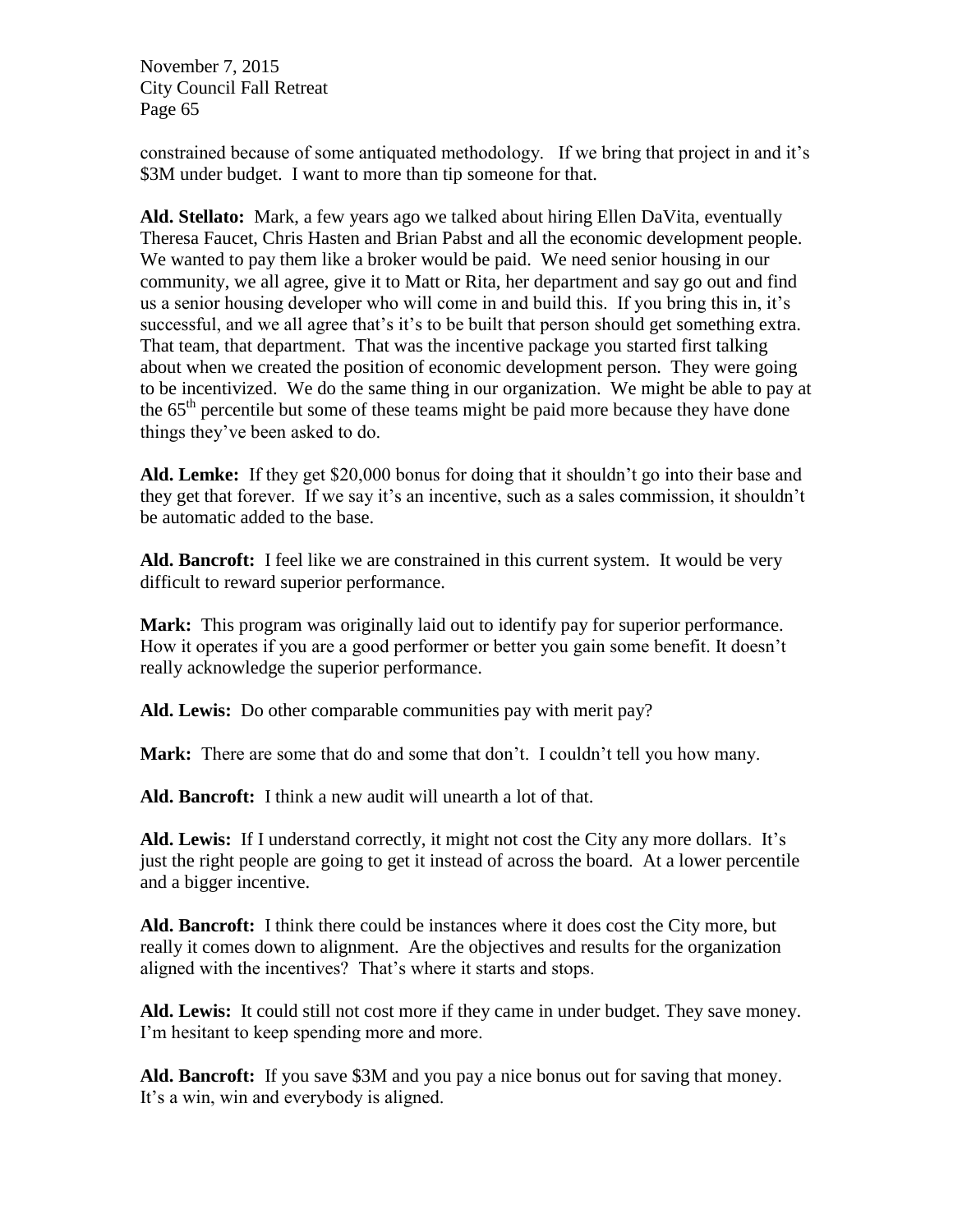**Ald. Stellato:** You could almost go by department. For instance, the Finance Department, Chris Minick. If his budget wins the award and it wins every year, you get this much. Police department becomes CLEA certified they get something, Fire Department hits a certain ISO rating they get a certain amount. If the economic development department gets this much business they get something. Maybe we give this incentive package to the auditor and ask how we develop a package.

**Ald. Silkaitis:** No individual is going to do this on their own. Do you reward the department and divide whatever we decide? That will make budgeting a problem in the future. How do you know what your numbers are? We won't know what it will be for compensation because we don't know what will happen.

Ald. Stellato: We would budget at 75<sup>th</sup> percentile and worst case is we would come in under. We couldn't come in over, because there would be people that would lose their jobs. If we come in under it's okay.

**Ald. Bancroft:** All a budget is, is a snapshot. When you start thinking about incentives and rewarding performance you're typically going to reward based on some type of result. Typically there is a financial impact and you don't reward dollar for dollar. It's all about alignment.

**Ald. Silkaitis:** If we start doing that are we increasing the possibility of doing things without telling anyone? Are they going to start being salesmen now? You're changing the entire structure. Are they going to be money hungry? They are going to be doing things they wouldn't be doing normally.

Ald. Stellato: What I'm suggesting is when we do the audit, if they come back and say we're paying too much money.  $75<sup>th</sup>$  percentile is too high you should be at 65. We can't cut everybody's salary. But what we can do is give you a way to make some of it back by doing a certain amount of goals. Maybe the audit comes back and 75 percentile is too low. Maybe we should be paying more. That's going to be a whole other set of challenges.

**Ald. Bancroft:** This whole ease of the union negotiations means we're overpaying the unions. If we're wrong. I don't see our system for non-union employees dictating our approach. I think it may make sitting across the table easier, but I'm not interested in that.

**Mark:** I think we need to do an audit. I think we need to understand what we can do, because we're in public sector, what we can do differently base on performances, the broker concept, how that plays out from an arbiter perspective. There is a consistency, strategy it would be a departure from what I know other communities do, but I think the audit will confirm that.

**Ald. Stellato:** We're doing everything correct right now, don't worry about it.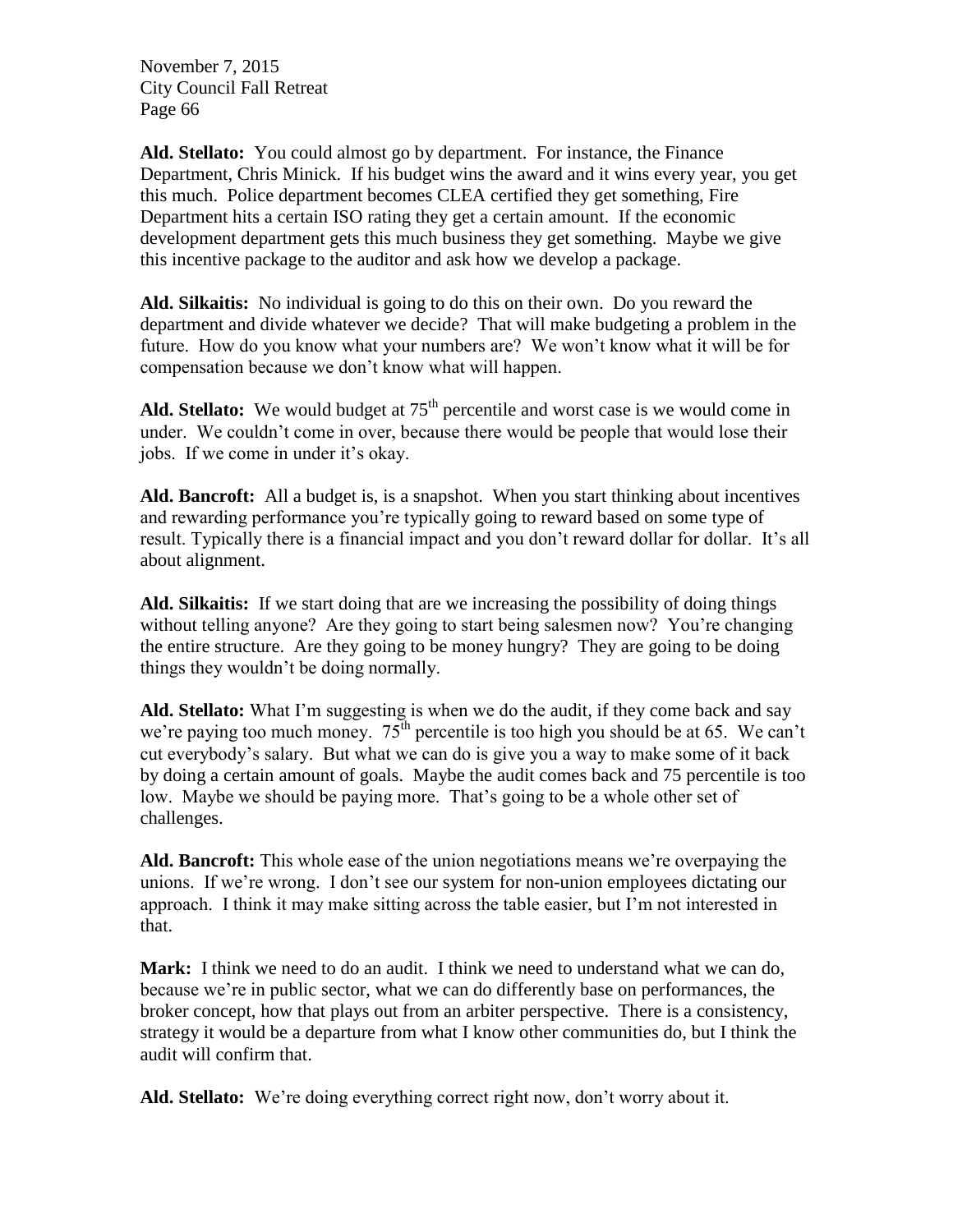**Mark:** I think we need to stop and say where are we today? Where do we want to go and how do we get there? I've heard you say this afternoon: 1. Let's do an audit and find out if what we're doing today makes any sense and if there are any different strategies out there. Is  $75<sup>th</sup>$  percentile the right value, again  $75<sup>th</sup>$  percentile is the maximum of a pay range. It's not how everyone is paid it's the maximum. Find out what some of the other communities are paying if it included merit and market. Every time this conversation comes up it takes emotional energy away from the workplace.

**Mayor Rogina:** The same is true for the non-for-profits. The CVB is already asking for an emergency meeting. Everything is all over the place, but it should also tell you we're doing our job and asking some questions.

**Mark:** If you have questions on pay give me a call. I have no problem sharing what I understand the facts to be.

**Mayor Rogina:** I think it was a well-constructed profitable day. Thank you.

**Mark:** Alderman Lewis wants to talk about AIB.

**Ald. Lewis:** You have the America in Bloom report. The committee chairs went over the report with what was suggested for us to do and they prioritized it with yes it could happen, might be long term, no, it's never going to happen. An example was they said we needed to put in bathrooms at Lincoln Park. Holly Cable said it's never going to happen. Their comments are all there. How they weighted them. What we could do, what we couldn't do and the bottom line is the committee is very excited about where they are, and where they're headed. They would like to do it another year and would like to ask the City for the \$1,000 to go forward. It might take \$2,000 or \$3,000 more. I think last year we had \$5,000 and it came out of the Mayor's budget. Maybe we can find a different budget but we're looking for somewhere in that range. They will obviously get as much donated as they can. The plan is to involve more businesses on our committees. We would like to ask Aqua Scape and Clarke to have a representative with America in Bloom maybe in the future their companies will take it over and sponsor it. We'd like to have the go ahead to do at least one more year. Maybe not to win this time but to bring them in and take them into the  $7<sup>th</sup>$  Avenue Creek and ask their ideas and use them as real consultants around the City for 2 days.

**Ald. Bancroft:** You said the Mayor was paying for this.

**Ald. Lewis:** Yes. We have to enter by February. I don't know if you need to have them come before the Council and ask for money or how you want to handle that. I'd like to go back to them and say yes.

**Mark:** I think if the Council would suggest this afternoon that they would like to move forward we can set it up and make it happen.